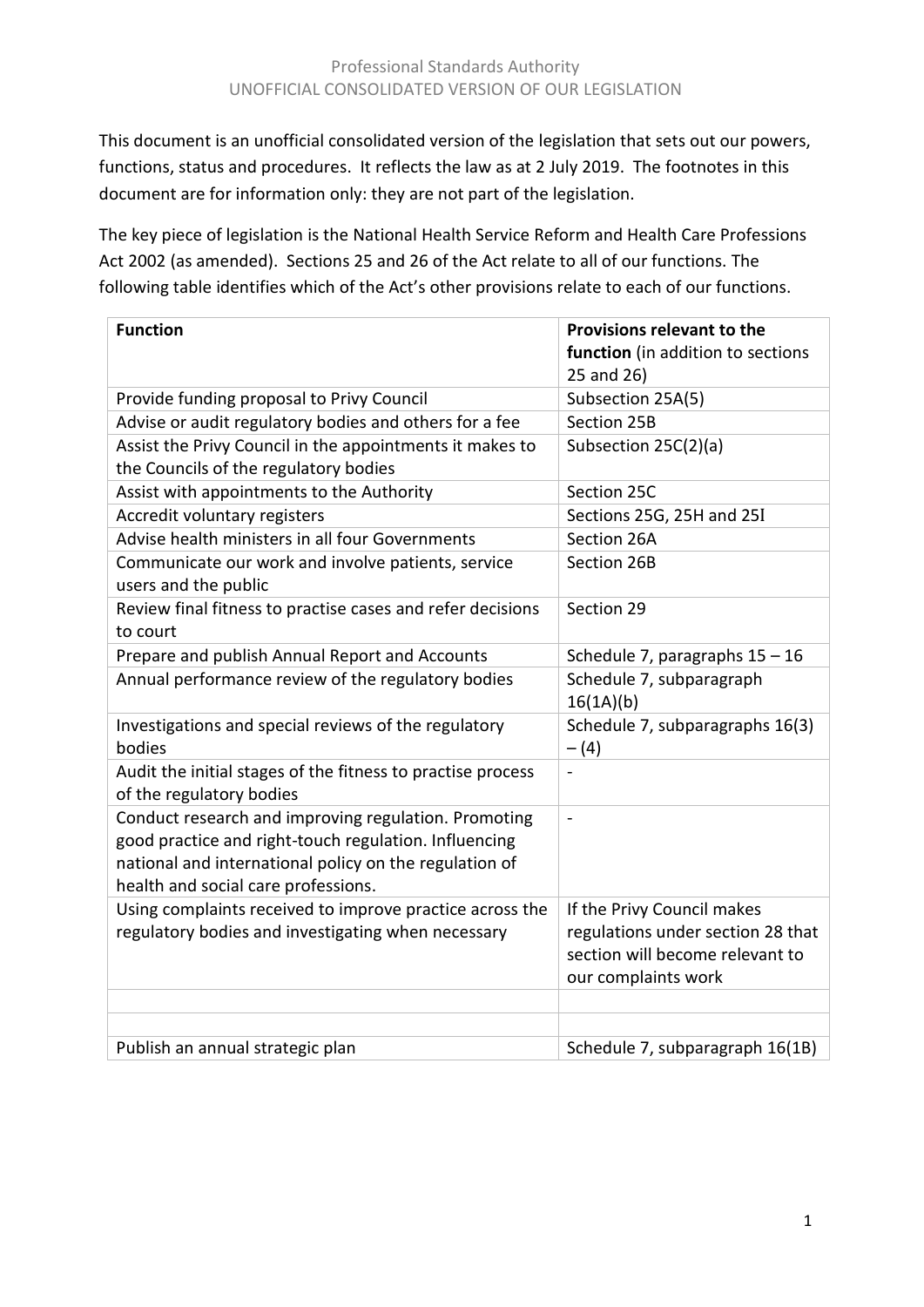# National Health Service Reform and Health Care Professions Act 2002

2002 CHAPTER 17

#### PART 2

#### HEALTH AND SOCIAL CARE PROFESSIONS

*The Professional Standards Authority for Health and Social Care*

#### **25 The Professional Standards Authority for Health and Social Care**

- (1) There shall be a body corporate known as the Professional Standards Authority for Health and Social Care (in this group of sections referred to as "the Authority").<sup>1</sup>
- (2) The general functions of the Authority are—

…

 $\overline{a}$ 

- (a) to promote the interests of users of health care, users of social care in England, users of social work services in England and other members of the public in relation to the performance of their functions by the bodies mentioned in subsection (3)(in this group of sections referred to as "regulatory bodies"), and by their committees and officers,
- (b) to promote best practice in the performance of those functions,
- (c) to formulate principles relating to good professional self-regulation, and to encourage regulatory bodies to conform to them, and
- (d) to promote co-operation between regulatory bodies; and between them, or any of them, and other bodies performing corresponding functions.
- (2A) The main objective of the Authority in exercising its functions under subsection  $(2)(b)$  to  $(d)$  is to promote the health, safety and well-being of users of health care, users of social care in England, users of social work services in England and other members of the public.

 $1$  The Professional Standards Authority for Health and Social Care was previously called the Council for Healthcare Regulatory Excellence and before that we were The Council for the Regulation of Health Care Professionals. We became the Authority on 1 December 2012 (when Section 222 of the Health and Social Care Act 2012 was brought into force by S.I. 2012/2657).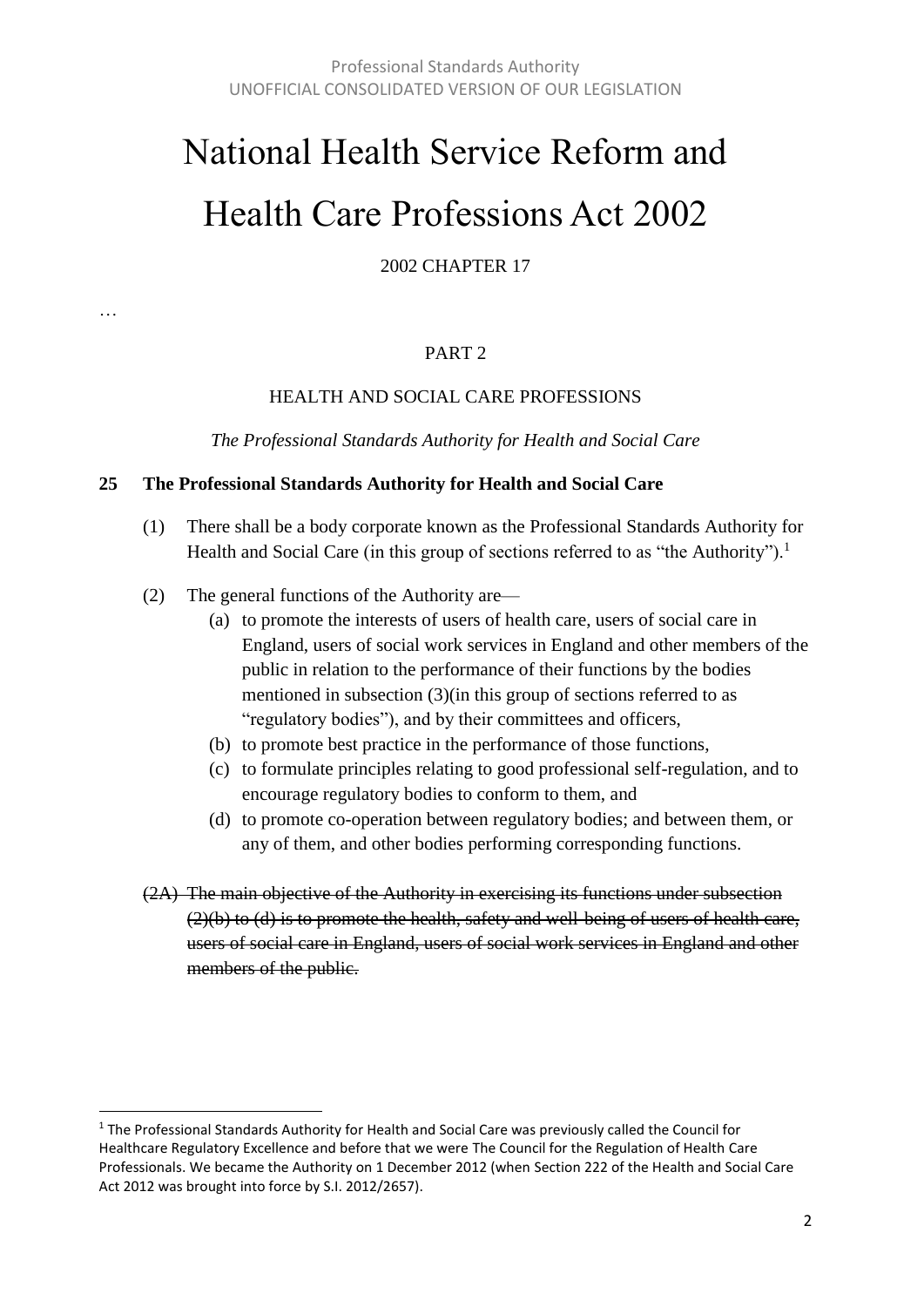- $(2A)^2$  The over-arching objective of the Authority in exercising its functions under subsection  $(2)(b)$  to  $(d)$  is the protection of the public.
- (2B) The pursuit by the Authority of its over-arching objective involves the pursuit of the following objectives—
	- (a) to protect, promote and maintain the health, safety and well-being of the public;
	- (b) to promote and maintain public confidence in the professions regulated by the regulatory bodies;
	- (c) to promote and maintain proper professional standards and conduct for members of those professions;
	- (d) to promote and maintain proper standards in relation to the carrying on of retail pharmacy businesses at registered pharmacies (as defined in article 3(1) of the Pharmacy Order 2010 (S.I. 2010/231)); and
	- (e) to promote and maintain proper standards and conduct for business registrants (as defined in section 36(1) of the Opticians Act 1989).
- (3) The bodies referred to in subsection  $(2)(a)$  are—
	- (a) the General Medical Council,
	- (b) the General Dental Council,
	- (c) the General Optical Council,
	- (d) the General Osteopathic Council,
	- (e) the General Chiropractic Council,
	- (f) the General Pharmaceutical Council,
	- (g) subject to section 26(6), the Pharmaceutical Society of Northern Ireland,
	- (ga) the Nursing and Midwifery Council,
	- (gb) the Health and Care Professions Council,
	- (gc) Social Work England and<sup>3</sup>

- (h) until their abolition by virtue of section  $60(3)$  of the 1999 Act—
	- (i) the United Kingdom Central Council for Nursing, Midwifery and Health Visiting, and each of the National Boards for Nursing, Midwifery and Health Visiting, and
	- (ii) the Council for Professions Supplementary to Medicine and each Board established by or by virtue of the Professions Supplementary to Medicine Act 1960 (c. 66),

<sup>&</sup>lt;sup>2</sup> Subsection (2A) was replaced by the new (2A) and (2B) by Section 5(1) of the Health and Social Care (Safety and Quality) Act 2015 which was commenced on 26 September 2016 by The Health and Social Care (Safety and Quality) Act 2015 (Commencement No. 2) Regulations 2016 (S.I. 2016/906)

 $3$  Paragraph (gb) in Section 25(3) was inserted by Schedule 4, paragraph 2(2) of the Children and Social Work Act 2017. It is not yet in force.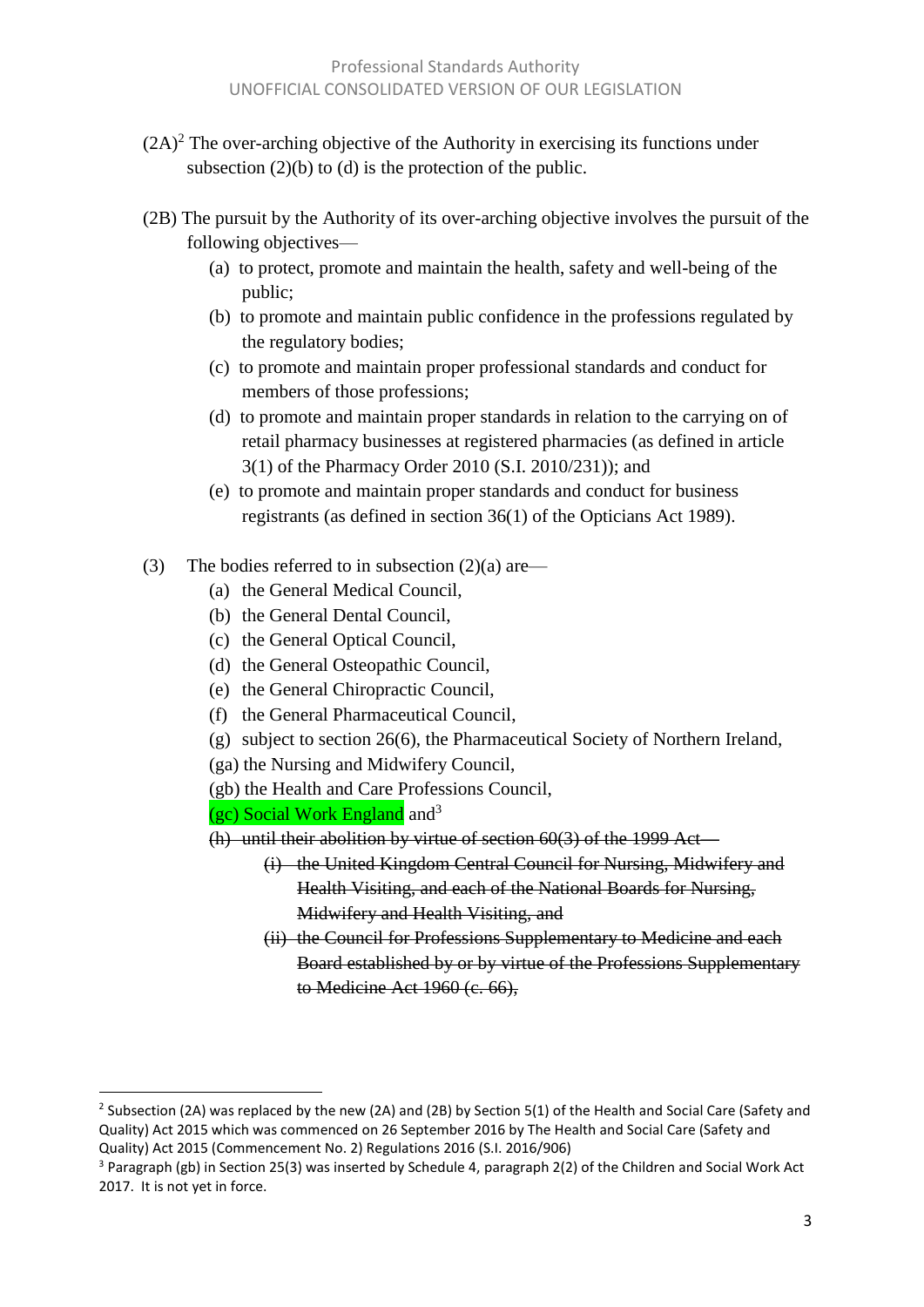- (i) any regulatory body (within the meaning of Schedule 3 to the 1999 Act) established by an Order in Council under section 60 of that Act as the successor to a body mentioned in paragraph  $(h)$ ,<sup>4</sup>
- (j) any other regulatory body (within the meaning of Schedule 3 to the 1999 Act) established by an Order in Council under section 60 of that Act.
- (3A) A reference in an enactment to a body mentioned in subsection (3) is not (unless there is express provision to the contrary) to be read as **including—** 
	- (a) a reference to Social Work England, or
	- (b) a reference to the Health and Care Professions Council, or a regulatory body within subsection  $(3)(i)$ , so far as it has functions relating to social care workers in England.<sup>5</sup>
- (3B) For the purposes of subsection (3A)—

l

"enactment" means an enactment contained in—

- (a) an Act, an Act of the Scottish Parliament or an Act or Measure of the National Assembly for Wales (whether passed before or after the commencement of this subsection), or
- (b) subordinate legislation (within the meaning of the Interpretation Act 1978), an instrument made under an Act of the Scottish Parliament, an Act or Measure of the National Assembly for Wales or Northern Ireland legislation (whether made before or after that commencement), and

"social care workers in England" has the meaning given in section 60 of the 1999 Act.<sup>6</sup>

- (4) Schedule 7 (which makes further provision about the Authority) is to have effect.
- (5) "This group of sections" means this section and sections  $25A^7$  26 to 29, and includes Schedule 7.

<sup>&</sup>lt;sup>4</sup> Schedule 10, paragraph 17(2) of the Health and Social Care Act 2008 substituted paragraphs (ga) and (gb) for paragraphs (h) and (i) and was commenced on 1 August 2012 by The Health and Social Care Act 2012 (Commencement No. 1 and Transitory Provision) Order 2012 (S.I. 2012/1319)

<sup>&</sup>lt;sup>5</sup> Schedule 4, paragraph 2(3) of the Children and Social Work Act 2017 substitutes subsection (3A). It is not yet in force.

 $^6$  Subsection (3B) is amended by Schedule 4, paragraph 2(4) of the Children and Social Work Act 2017. It is not yet in force.

<sup>&</sup>lt;sup>7</sup> Section 25(5) was amended by Section 224(2) of the Health and Social Care Act 2012 which was commenced on 16 March 2015 by The Health and Social Care Act 2012 (Commencement No. 9) Order 2015 (S.I. 2015/409)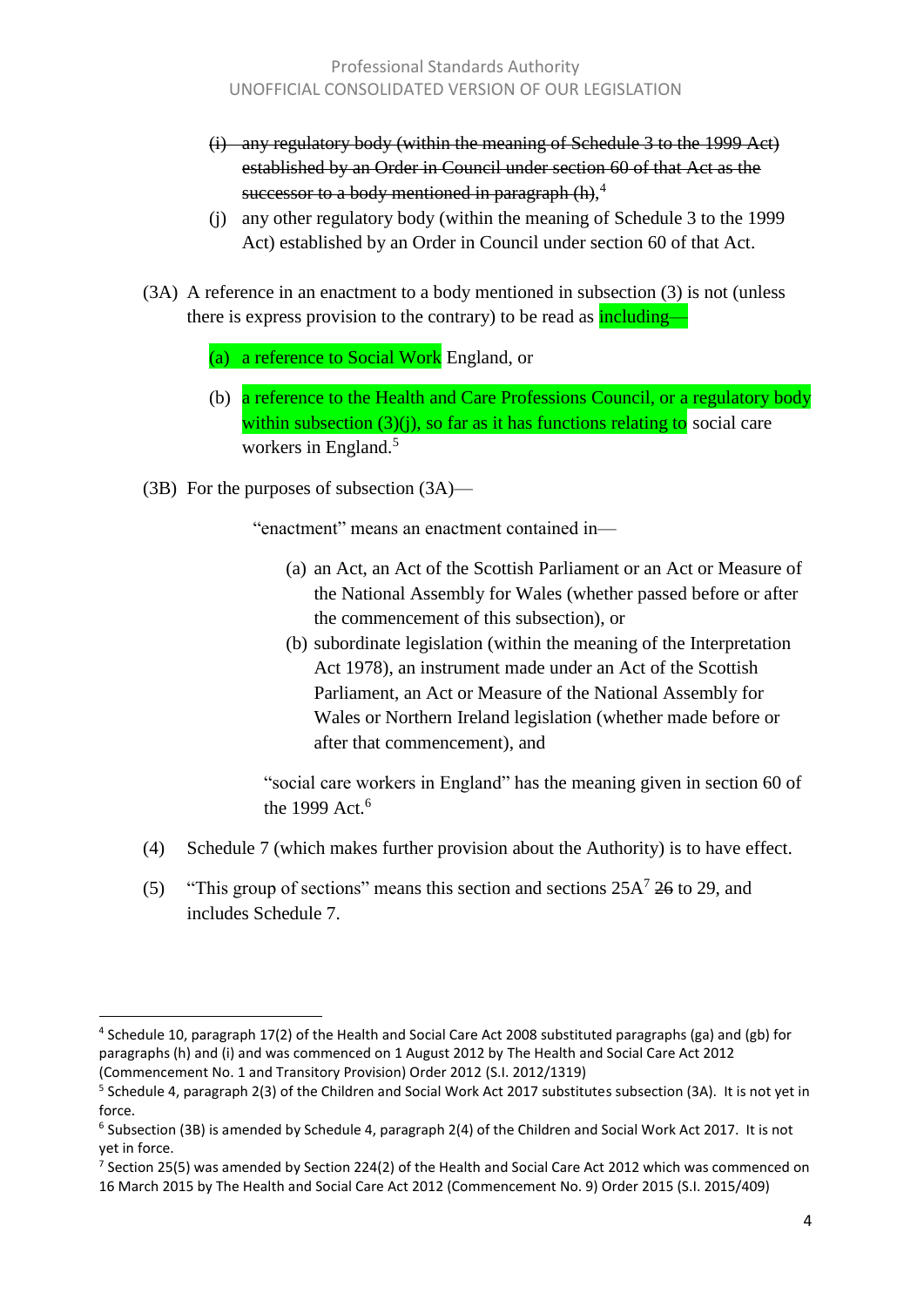(6) In this group of sections, references to regulation, in relation to a profession, are to be construed in accordance with paragraph  $11(2)$ -and  $(3)^8$  of Schedule 3 to the 1999 Act.<sup>9</sup>

#### **25A**<sup>10</sup> **Funding of the Authority by bodies other than Social Work England<sup>11</sup>**

- (1) The Privy Council must by regulations require each regulatory body, other than Social Work England,<sup>12</sup> to pay the Authority periodic fees of such amount as the Privy Council determines in respect of such of the Authority's functions in relation to that body as are specified in the regulations.
- (2) A reference in this section to the Authority's functions does not include a reference to its functions under sections 25G to 25I and 26A.
- (3) The regulations must, in particular, provide for the method of determining the amount of a fee under the regulations.
- (4) Before determining the amount of a fee under the regulations, the Privy Council must request the Authority to make a proposal as to the amount of funding that it considers it requires in order to perform for the period to which the fee would apply such of its functions in relation to the regulatory bodies as are specified in the regulations.
- (5) The Authority must—
	- (a) comply with a request under subsection (4), but
	- (b) before doing so, consult the regulatory bodies.
- (6) Having received a proposal under subsection (5), the Privy Council may consult the regulatory bodies.
- (7) Having taken into account such representations as it receives from consultees, the Privy Council must—
	- (a) make a proposal as to the amount of funding that it considers the Authority requires in order to perform for the period to which the fee would apply

 $\overline{a}$ <sup>8</sup> The words "and (3)" were removed by Schedule 15, Part 2 of the Health and Social Care Act 2008 which was commenced on 1 January 2009 by The Health and Social Care Act 2008 (Commencement No. 7) Order 2008 (S.I. 2008/3244)

<sup>&</sup>lt;sup>9</sup> Schedule 3 of the Health Act 1999 is available at <u>http://www.legislation.gov.uk/ukpga/1999/8/schedule/3</u>

 $10$  Section 25A was inserted by Section 224(1) of the Health and Social Care Act 2012 which was commenced on 16 March 2015 by The Health and Social Care Act 2012 (Commencement No. 9) Order 2015 (S.I. 2015/409)

<sup>&</sup>lt;sup>11</sup> This heading is amended by Schedule 4, paragraph  $3(3)$  of the Children and Social Work Act 2017. It is not yet in force.

 $12$  Subsection (1) is amended by Schedule 4, paragraph 3(2) of the Children and Social Work Act 2017. It is not yet in force.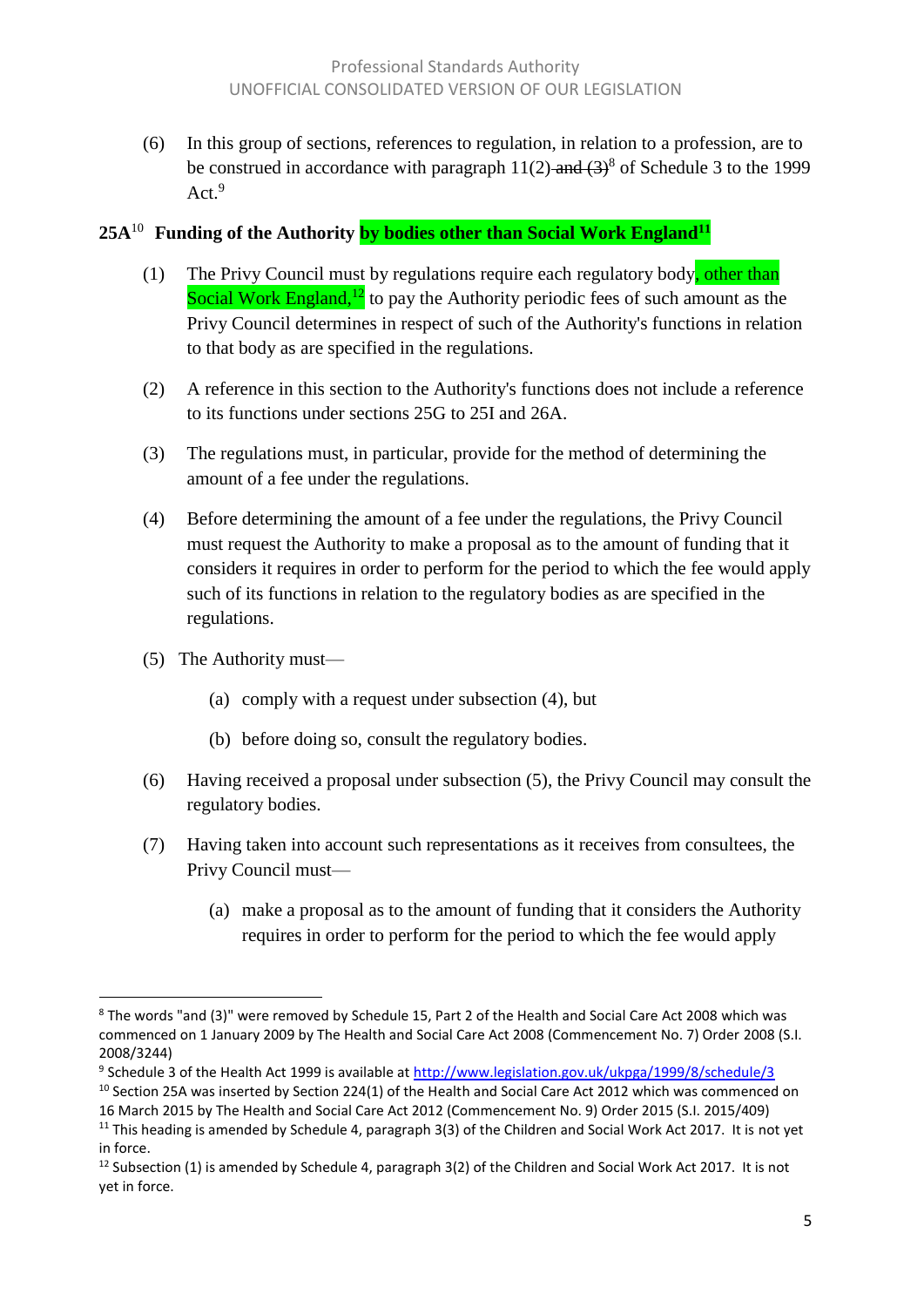such of its functions in relation to the regulatory bodies as are specified in the regulations, and

- (b) determine in accordance with the method provided for under subsection (3) the amount of the fee that each regulatory body would be required to pay.
- (8) The Privy Council must—
	- (a) consult the Authority about the proposal under subsection (7)(a) and the determinations under subsection (7)(b), and
	- (b) consult each regulatory body about the determination under subsection (7)(b) of the amount it would be required to pay.
- (9) Having taken into account such representations as it receives from consultees, the Privy Council must—
	- (a) determine the amount of funding that the Authority requires in order to perform for the period to which the fee would apply such of its functions in relation to the regulatory bodies as are specified in the regulations, and
	- (b) determine in accordance with the method provided for under subsection (3) the amount of the fee that each regulatory body is to be required to pay.
- (10) Regulations under this section requiring payment of a fee may make provision—
	- (a) requiring the fee to be paid within such period as is specified;
	- (b) requiring interest at such rate as is specified to be paid if the fee is not paid within the period specified under paragraph (a);
	- (c) for the recovery of unpaid fees or interest.
- (11) The regulations may enable the Privy Council to redetermine the amount of a fee provided for under the regulations, on a request by the Authority or a regulatory body or on its own initiative.
- (12) Before making regulations under this section, the Privy Council must consult—
	- (a) the Authority,
	- (b) the regulatory bodies, and
	- (c) such other persons as it considers appropriate.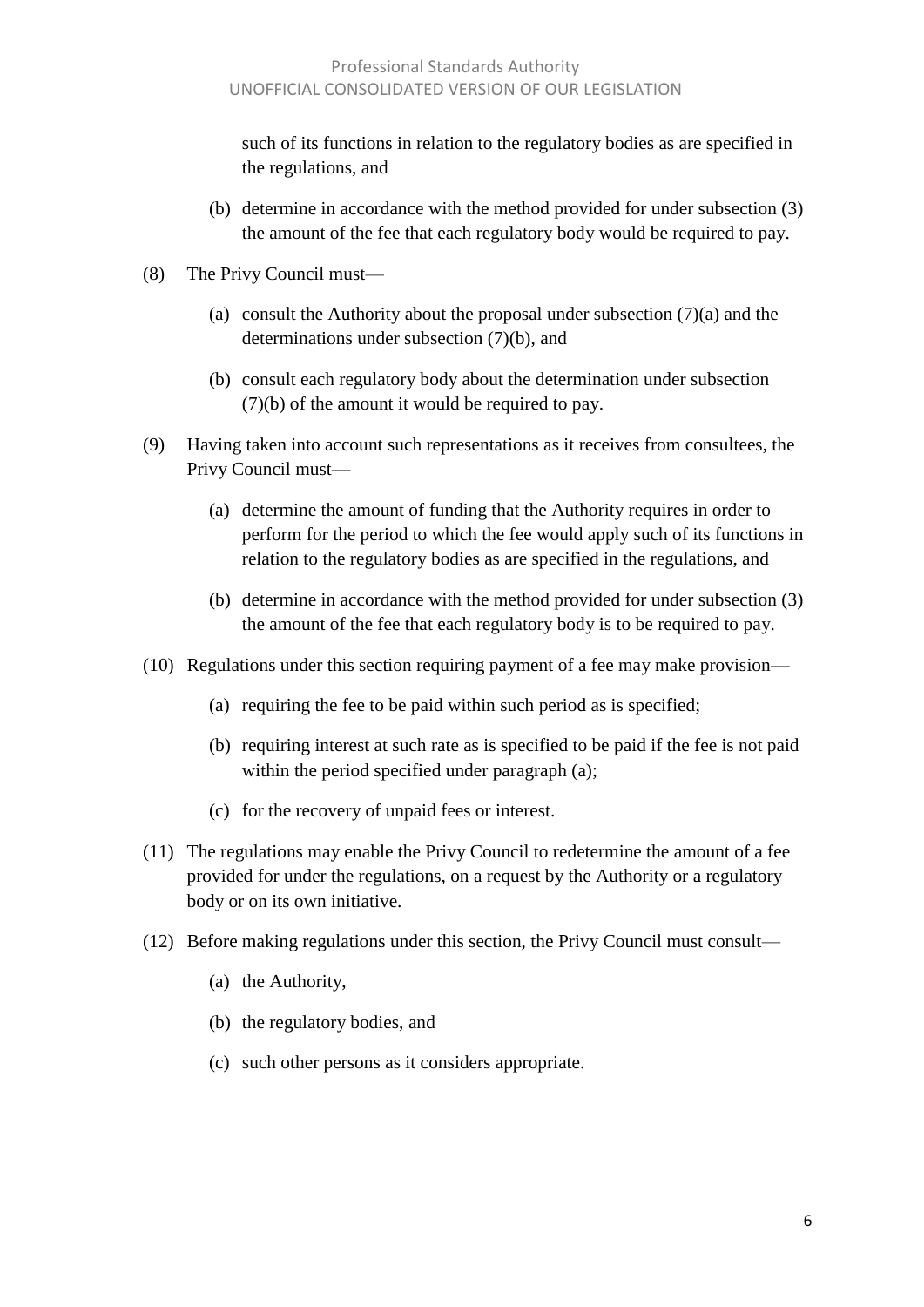#### **25AA Funding of the Authority by Social Work England<sup>13</sup>**

| (1)<br>The Secretary of State must by regulations require Social Work England to pay the<br>Authority periodic fees of such amount as the Secretary of State determines in<br>respect of such of the Authority's functions in relation to Social Work England as<br>are specified in the regulations.                                                                         |  |
|-------------------------------------------------------------------------------------------------------------------------------------------------------------------------------------------------------------------------------------------------------------------------------------------------------------------------------------------------------------------------------|--|
| A reference in this section to the Authority's functions does not include a reference<br>(2)<br>to its functions under section 26A.                                                                                                                                                                                                                                           |  |
| The regulations must, in particular, provide for the method of determining the<br>(3)<br>amount of a fee under the regulations.                                                                                                                                                                                                                                               |  |
| (4)<br>Before determining the amount of a fee under the regulations, the Secretary of State<br>must request the Authority to make a proposal as to the amount of funding that it<br>considers it requires in order to perform for the period to which the fee would apply<br>such of its functions in relation to Social Work England as are specified in the<br>regulations. |  |
| $(5)$ The Authority must-                                                                                                                                                                                                                                                                                                                                                     |  |
| comply with a request under subsection (4), but<br>(a)                                                                                                                                                                                                                                                                                                                        |  |
| before doing so, consult Social Work England.<br>(b)                                                                                                                                                                                                                                                                                                                          |  |
| (6)<br>Having received a proposal under subsection (5), the Secretary of State may<br>consult Social Work England.                                                                                                                                                                                                                                                            |  |
| (7)<br>Having taken into account any representations from Social Work England, the<br><b>Secretary of State must-</b>                                                                                                                                                                                                                                                         |  |
| (a) make a proposal as to the amount of funding that the Secretary of State<br>considers the Authority requires in order to perform for the period to which<br>the fee would apply such of its functions in relation to Social Work England<br>as are specified in the regulations, and                                                                                       |  |
| (b) determine in accordance with the method provided for under subsection (3)<br>the amount of the fee that Social Work England would be required to pay.                                                                                                                                                                                                                     |  |
| (8)<br>The Secretary of State must-                                                                                                                                                                                                                                                                                                                                           |  |

(a) consult the Authority about the proposal under subsection  $(7)(a)$  and the determinations under subsection (7)(b), and

 $\overline{\phantom{a}}$ <sup>13</sup> Section 25AA was inserted by Schedule 4, paragraph 4 of the Children and Social Work Act 2017 which was commenced (for the purposes of inserting Section 25AA) on 15 January 2018 by The Children and Social Work Act 2017 (Commencement No. 2) Regulations 2017 (S.I. 2017/1217)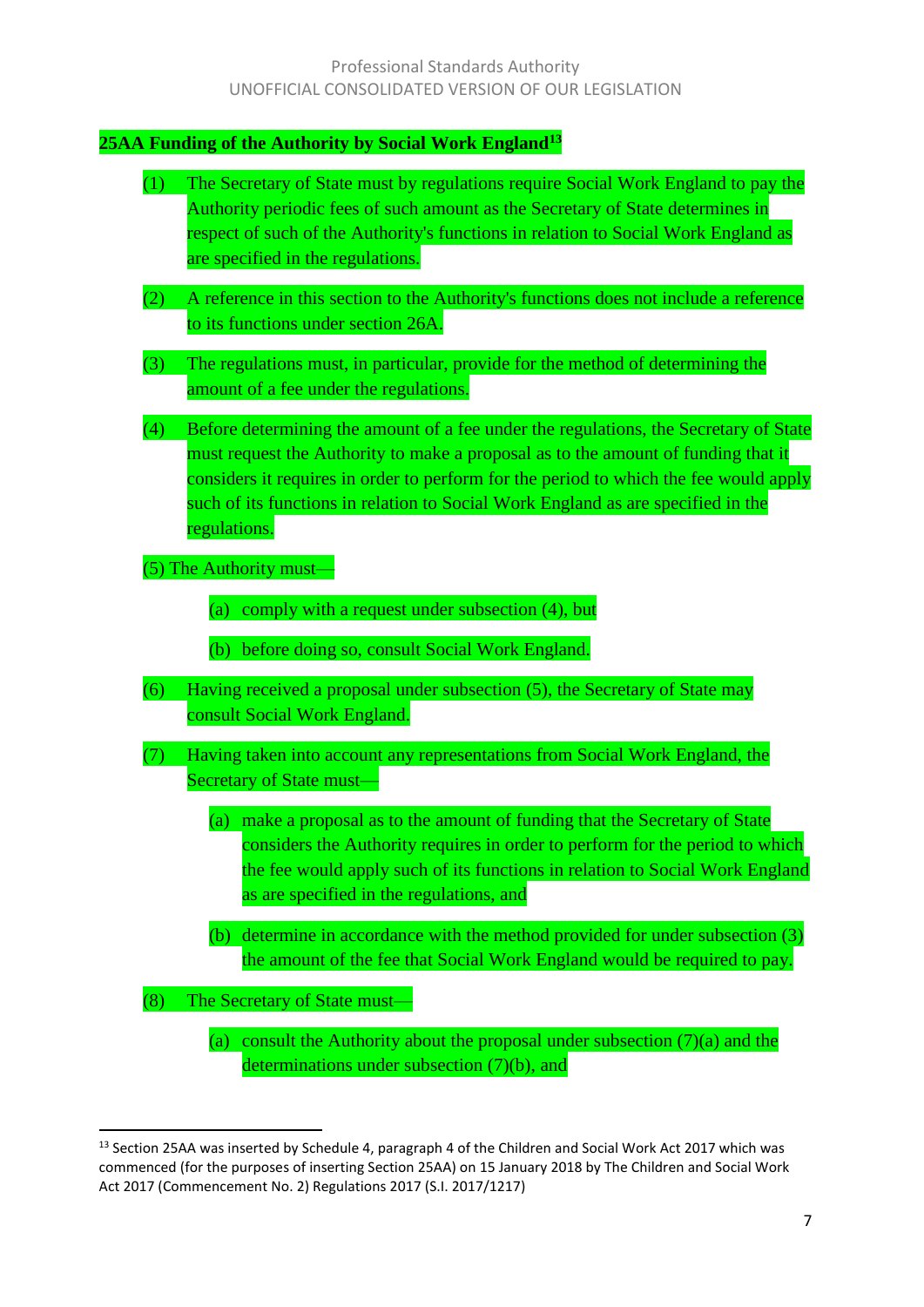- (b) consult Social Work England about the determination under subsection (7)(b) of the amount it would be required to pay.
- (9) Having taken into account such representations as it receives from consultees, the Secretary of State must—
	- (a) determine the amount of funding that the Authority requires in order to perform for the period to which the fee would apply such of its functions in relation to Social Work England as are specified in the regulations, and
	- (b) determine in accordance with the method provided for under subsection (3) the amount of the fee that Social Work England is to be required to pay.
- (10) Regulations under this section requiring payment of a fee may make provision—
	- (a) requiring the fee to be paid within such period as is specified;
	- (b) requiring interest at such rate as is specified to be paid if the fee is not paid within the period specified under paragraph (a);
	- (c) for the recovery of unpaid fees or interest.
- (11) The regulations may enable the Secretary of State to redetermine the amount of a fee provided for under the regulations, on a request by the Authority or Social Work England or on the Secretary of State's own initiative.
- (12) Before making regulations under this section, the Secretary of State must consult—

(a) the Authority,

(b) Social Work England, and

(c) such other persons as the Secretary of State considers appropriate.

#### **25B<sup>14</sup>Power of the Authority to advise regulatory bodies etc.**

- (1) The Authority may, for the purpose of assisting the Authority in its performance of its functions under this group of sections, provide advice or provide auditing services to—
	- (a) a regulatory body;

l

(b) a body which has functions (whether or not relating to health or social care) corresponding to those of a regulatory body.

<sup>&</sup>lt;sup>14</sup> Section 25B was inserted by Section 225(1) of the Health and Social Care Act 2012 which was commenced on 16 March 2015 by The Health and Social Care Act 2012 (Commencement No. 9) Order 2015 (S.I. 2015/409)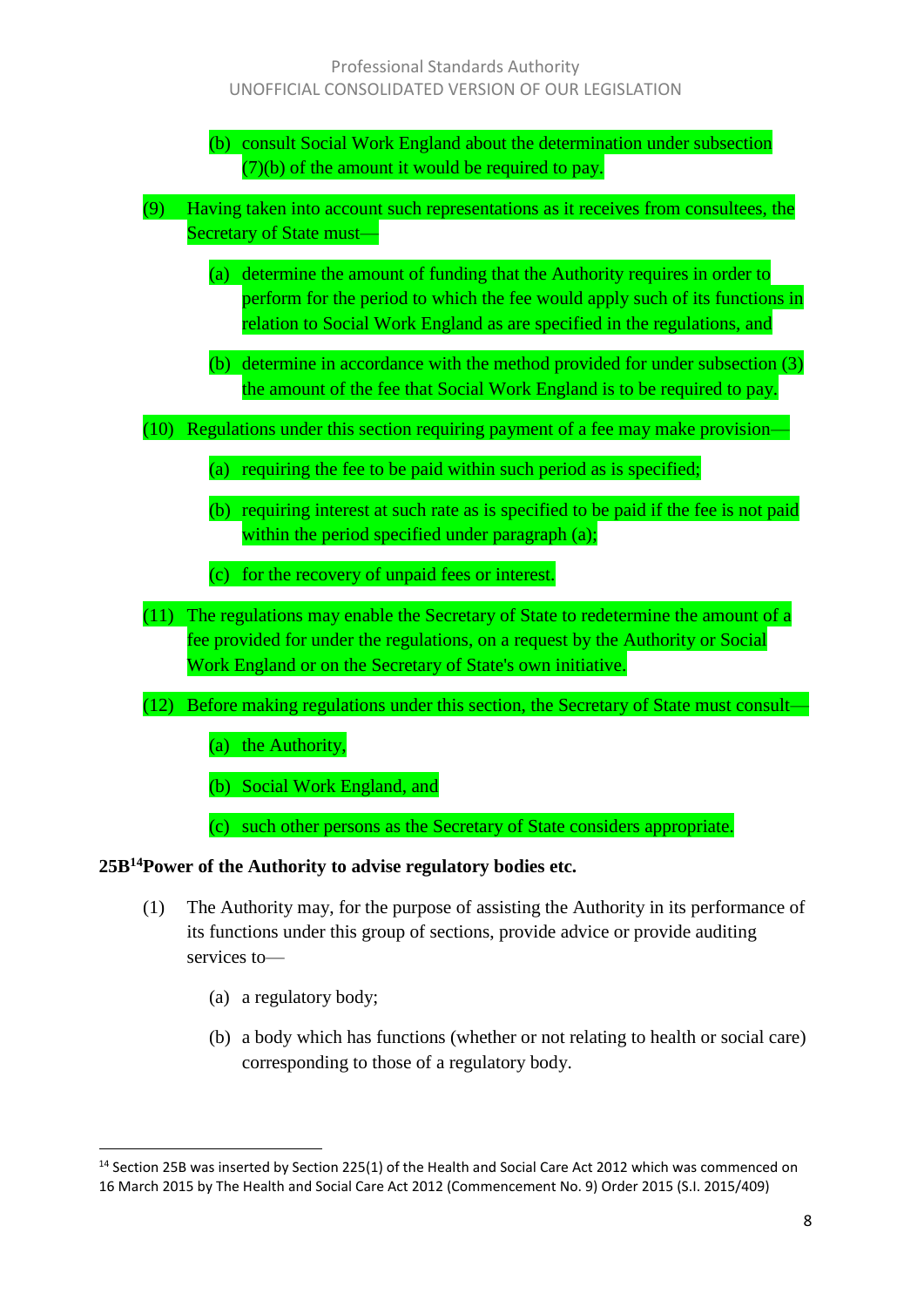- (2) A body to which the Authority provides advice or auditing services under this section must pay such fee as the Authority may determine.
- (3) In this section, "this group of sections" has the meaning given by section 25(5) but does not include section 26A.

#### **25C Appointments to regulatory bodies**

- (1) The Privy Council and a regulatory body may make arrangements for the regulatory body or other persons to assist the Privy Council in connection with its exercise of any of its appointment functions in relation to the regulatory body.
- (2) The Privy Council and the Authority may make arrangements for the Authority to assist the Privy Council in connection with—
	- (a) its exercise of any of its appointment functions in relation to a regulatory body;
	- (b) its exercise of its function under paragraph 4 of Schedule 7.
- (3) The Privy Council may make arrangements with any other person to assist it in connection with—
	- (a) its exercise of any of its appointment functions in relation to a regulatory body;
	- (b) its exercise of its function under paragraph 4 of Schedule 7.
- (4) The Scottish Ministers and the Authority may make arrangements for the Authority to assist them in connection with their exercise of their function under that paragraph.
- (5) The Welsh Ministers and the Authority may make arrangements for the Authority to assist them in connection with their exercise of their function under that paragraph.
- (6) The Department of Health, Social Services and Public Safety in Northern Ireland may make arrangements for the Authority to assist the Department in connection with its exercise of its function under that paragraph.
- (7) In this section, "regulatory body" does not include the Pharmaceutical Society of Northern Ireland <mark>or Social Work England</mark>.<sup>15</sup>
- (8) In this section, "appointment functions" means—

l <sup>15</sup> Subsection (7) is amended by Schedule 4, paragraph 5 of the Children and Social Work Act 2017. It is not yet in force.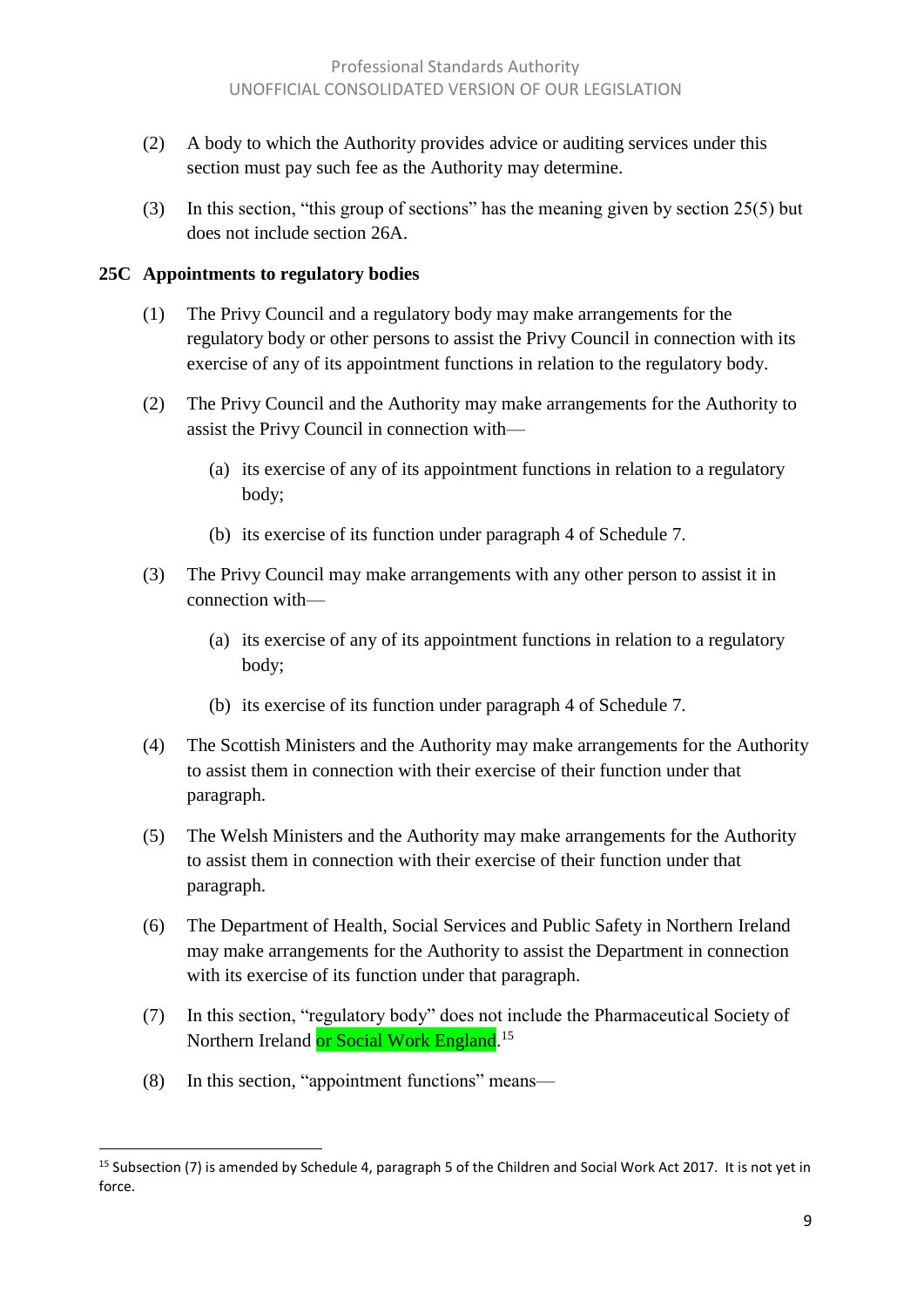- (a) in relation to the General Medical Council, the function under paragraph 1A(2) of Schedule 1 to the Medical Act 1983 and such functions as the Privy Council from time to time has by virtue of paragraph 1B(1)(b) or (d) of that Schedule (appointment of members and chair and determination of terms of office),
- (b) in relation to the General Dental Council, the function under paragraph 1A(2) of Schedule 1 to the Dentists Act 1984 and such functions as the Privy Council from time to time has by virtue of paragraph 1B(1)(b) or (d) of that Schedule (corresponding functions in relation to that Council),
- (c) in relation to the General Optical Council, the function under paragraph 1A(2) of Schedule 1 to the Opticians Act 1989 and such functions as the Privy Council from time to time has by virtue of paragraph 1B(1)(b) or (d) of that Schedule (corresponding functions in relation to that Council),
- (d) in relation to the General Osteopathic Council, the function under paragraph 1A(2) of the Schedule to the Osteopaths Act 1993 and such functions as the Privy Council from time to time has by virtue of paragraph 1B(1)(b) or (d) of that Schedule (corresponding functions in relation to that Council),
- (e) in relation to the General Chiropractic Council, the function under paragraph 1A(2) of Schedule 1 to the Chiropractors Act 1994 and such functions as the Privy Council has by virtue of paragraph  $1B(1)(b)$  or (d) of that Schedule (corresponding functions in relation to that Council),
- (f) in relation to the General Pharmaceutical Council, the function under paragraph 1(2) of Schedule 1 to the Pharmacy Order 2010 (S.I. 2010/231) and such functions as the Privy Council from time to time has by virtue of paragraph 2(1)(b) or (d) of that Schedule (corresponding functions in relation to that Council),
- (g) in relation to the Nursing and Midwifery Council, the function under paragraph 1A(2) of Schedule 1 to the Nursing and Midwifery Order 2001 (S.I. 2002/253) and such functions as the Privy Council from time to time has by virtue of paragraph 1B(1)(b) or (d) of that Schedule (corresponding functions in relation to that Council), and
- (h) in relation to the Health and Care Professions Council, the function under paragraph 1(2) of Schedule 1 to the Health and Social Work Professions Order 2001 (S.I. 2002/254) and such functions as the Privy Council from time to time has by virtue of paragraph  $1B(1)(b)$  or (d) of that Schedule (corresponding functions in relation to that Council).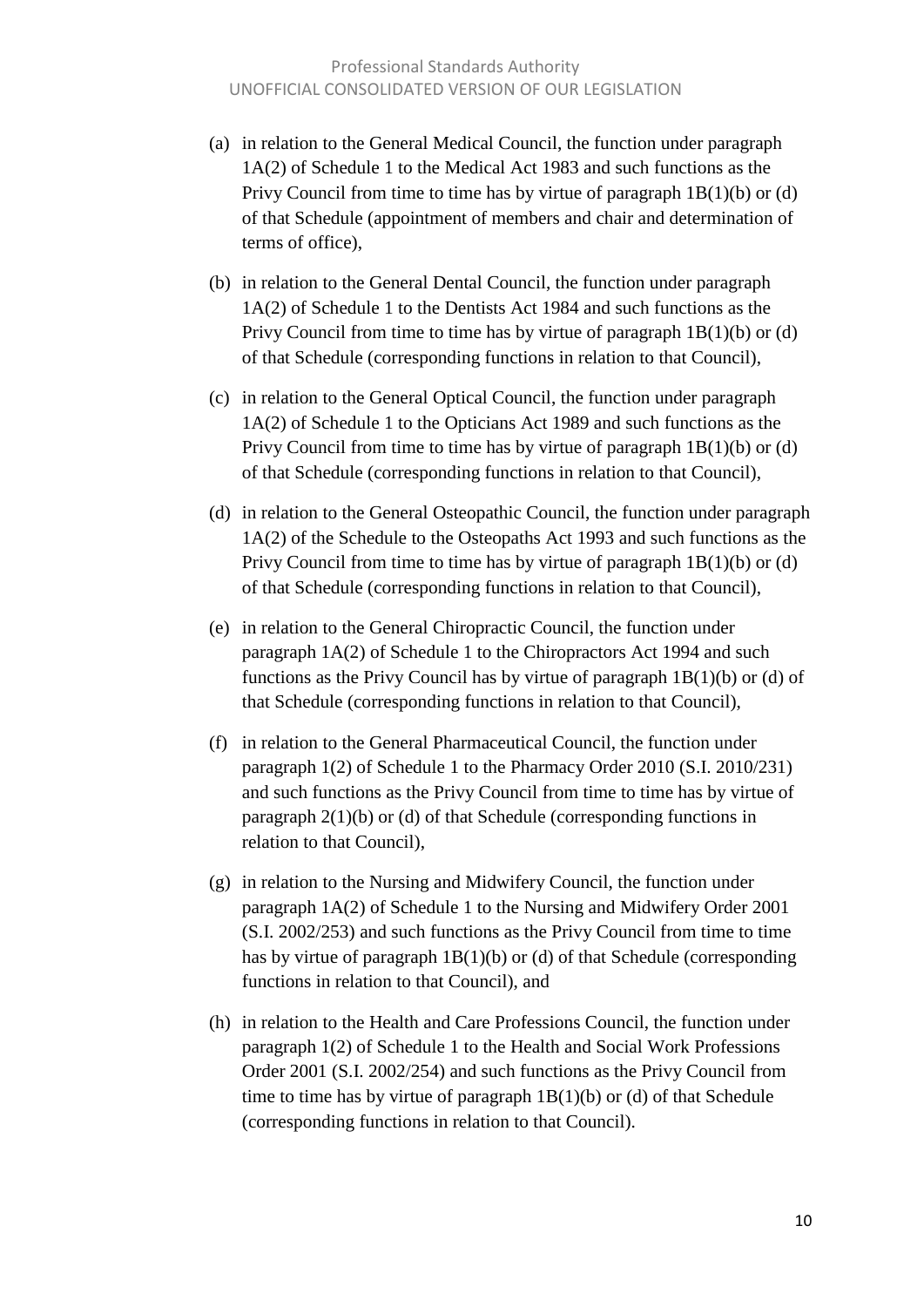(9) A reference to assisting in connection with the exercise of a function does not include a reference to exercising the function.

#### **25D Power of regulatory bodies to establish voluntary registers**

- (1) A regulatory body other than Social Work England<sup>16</sup> may establish and maintain a voluntary register of persons who are (and, where the body thinks appropriate, persons who have been)—
	- (a) unregulated health professionals;
	- (b) unregulated health care workers;
	- (c) unregulated social care workers in England;
	- (d) participating in studies that come within subsection (2) or (3).
- (2) Studies come within this subsection if they are studies for the purpose of becoming a member of—
	- (a) a profession to which section 60(2) of the Health Act 1999 applies.<sup>17</sup>
- (3) Studies come within this subsection if they are studies for the purpose of becoming—
	- (a) an unregulated health professional,

 $\overline{a}$ 

- (b) an unregulated health care worker, or
- (c) an unregulated social care worker in England.
- (4) A regulatory body may establish and maintain a register under subsection (1)(a), (b) or (c) of only such persons as are (or have been) engaged in work that supports, or otherwise relates to, work engaged in by members of a profession which the body regulates; but this subsection does not apply to the Health and Care Professions Council.
- (5) A regulatory body may establish and maintain a register under subsection (1)(d) of only such persons as are (or have been) participating in studies for the purpose of—
	- (a) in the case of studies coming within subsection (2), becoming a member of a profession which the body regulates,

<sup>&</sup>lt;sup>16</sup> Subsection (1) is amended by Schedule 4, paragraph 6(1) of the Children and Social Work Act 2017. It is not yet in force.

 $17$  Paragraph (b) is removed by Schedule 4, paragraph 6(3) of the Children and Social Work Act 2017. It is not yet in force.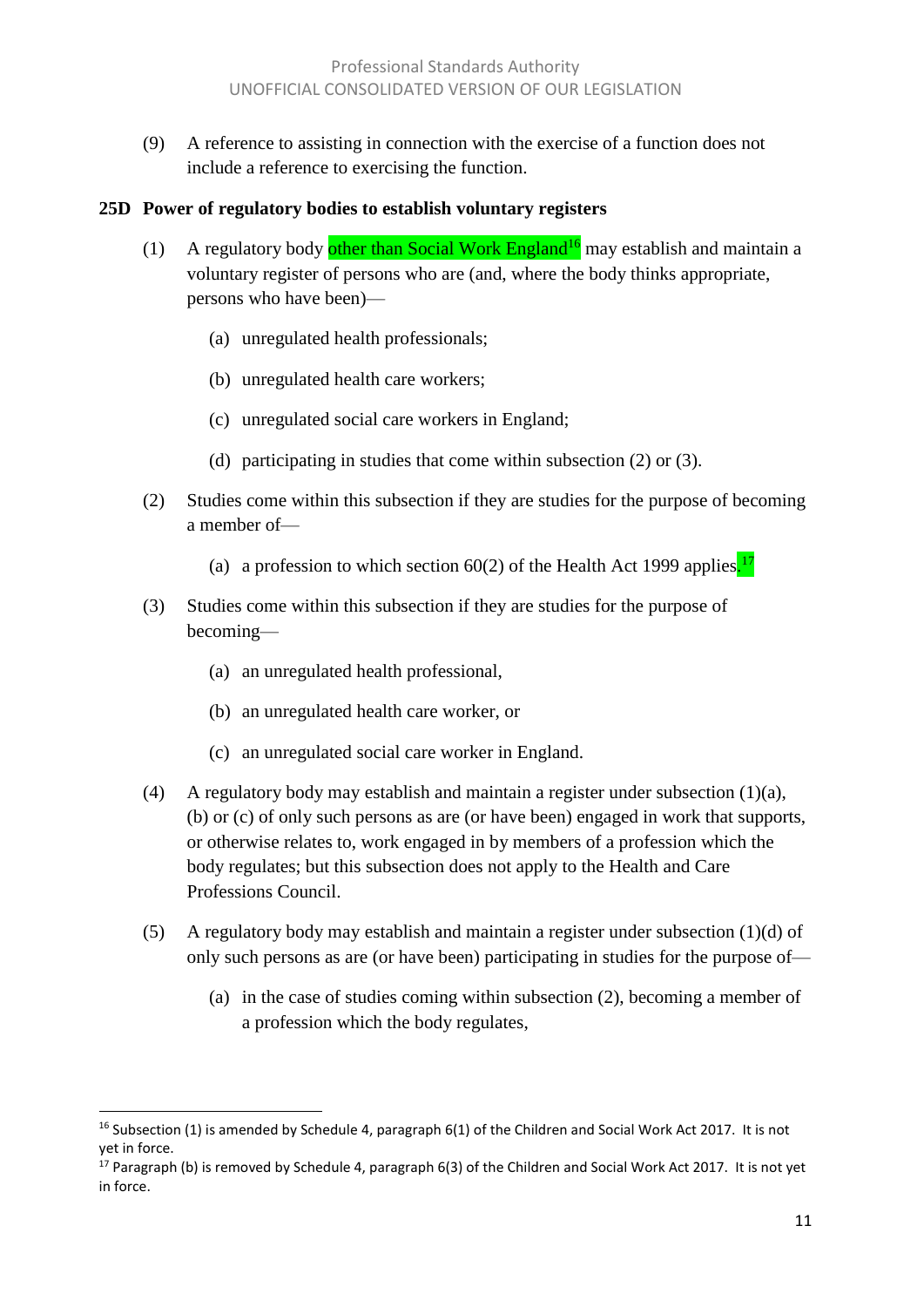- (b) in the case of studies coming within subsection (3)(a), becoming a member of a profession for which the body maintains a voluntary register, or
- (c) in the case of studies coming within subsection (3)(b) or (c), engaging in work in respect of which the body maintains a voluntary register.
- (6) The General Pharmaceutical Council may establish and maintain a register under subsection (1) of only such persons as are (or have been) engaged in work or participating in studies in England, Wales or Scotland.
- (7) The Pharmaceutical Society of Northern Ireland may establish and maintain a register under subsection (1) of only such persons as are (or have been) engaged in work, or are participating in studies, in Northern Ireland.
- (8) A regulatory body may establish and maintain a register under subsection (1) jointly with one or more other regulatory bodies.
- (9) Where regulatory bodies establish and maintain a register in reliance on subsection  $(8)$ —
	- (a) subsections (4) and (5) apply to each body (but subsection (4) does not apply to the Health and Care Professions Council),
	- (b) subsection (6) applies to the General Pharmaceutical Council if it is one of the bodies, and
	- (c) subsection (7) applies to the Pharmaceutical Society of Northern Ireland if it is one of the bodies.
- (10) But subsections (6) and (7) do not apply where the bodies concerned are or include the General Pharmaceutical Council and the Pharmaceutical Society of Northern Ireland.
- (11) Accordingly, in those circumstances, the General Pharmaceutical Council and the Pharmaceutical Society of Northern Ireland may jointly establish and maintain a register of persons who are (and, where they consider appropriate, have been) engaged in work or participating in studies anywhere in the United Kingdom.
- (12) A request to be registered, or to continue to be registered, in a register established under subsection (1) must be accompanied by a fee of such amount as the regulatory body (or bodies) concerned may determine.

#### **25E Section 25D: interpretation.**

- (1) This section applies for the purposes of section 25D.
- (2) "Voluntary register" means a register of persons in which a person is not required by an enactment to be registered in order to be entitled to—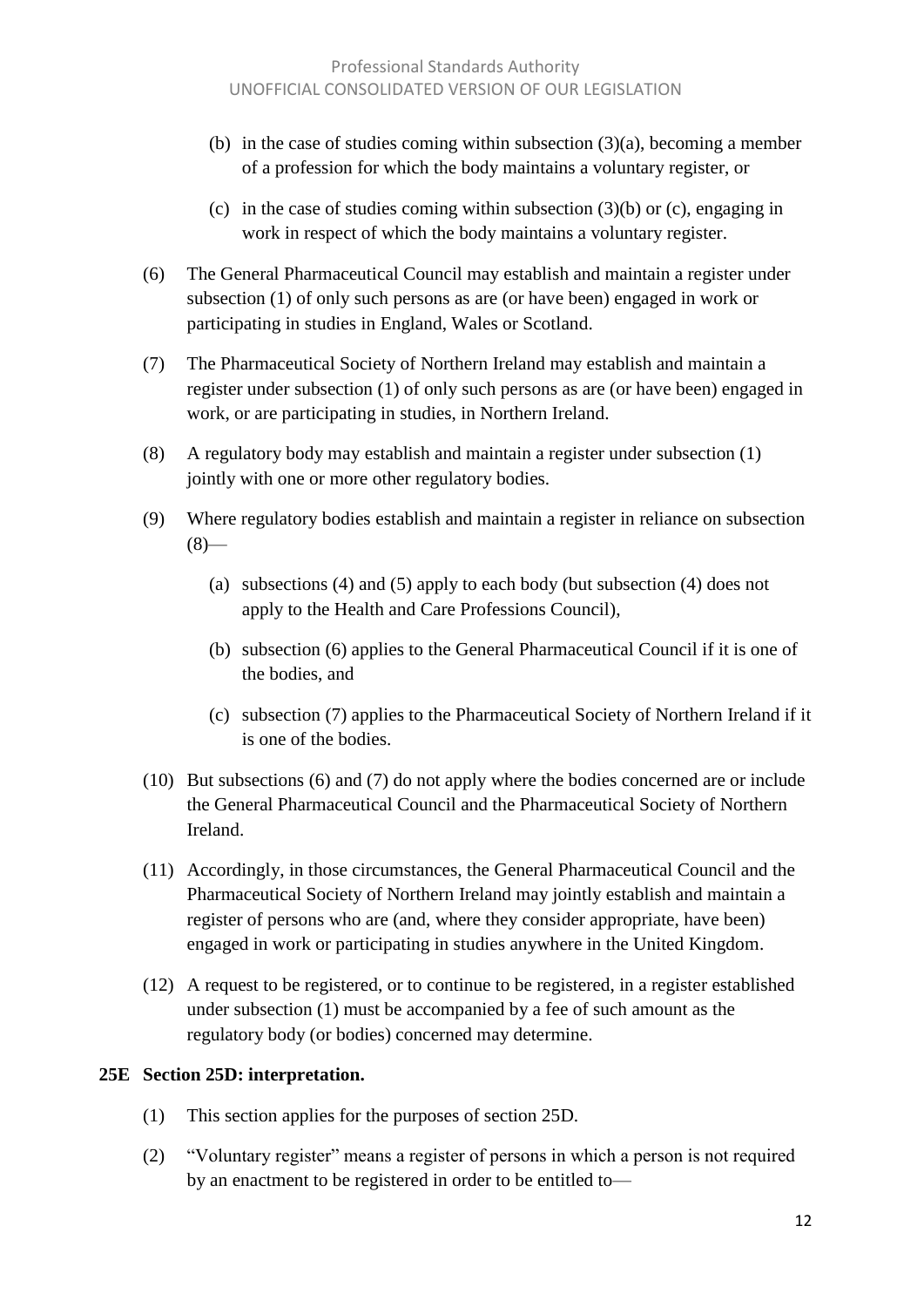- (a) use a title,
- (b) practise as a member of a profession,.
- (c) engage in work that involves the provision of health care,
- (d) engage in work of a description given in section 60(2ZC) of the Health Act 1999 (social care work in England), or
- (e) participate in studies that come within section 25D(2) or (3).
- (3) Where an enactment imposes a requirement of that kind which applies to part only of the United Kingdom, a register is to be regarded as a voluntary register in so far as it applies to any part of the United Kingdom to which the requirement does not apply.
- (4) The reference in subsection (2) to an enactment does not include a reference to an enactment in so far as it imposes a requirement of that kind which applies—
	- (a) only to work or practice of a particular kind, and
	- (b) only when work or practice of that kind is engaged in for particular purposes.
- (5) In subsections (2) to (4), "enactment" means an enactment contained in, or in an instrument made under—
	- (a) an Act of Parliament,
	- (b) an Act of the Scottish Parliament,
	- (c) an Act or Measure of the National Assembly for Wales, or
	- (d) Northern Ireland legislation.
- (6) "Unregulated health professional" means a member of a profession—
	- (a) which is concerned with the physical or mental health of individuals, but
	- (b) to which section 60(2) of the Health Act 1999 does not apply.
- (7) "Unregulated health care worker" means a person engaged in work which—
	- (a) involves the provision of health care, but
	- (b) is not work which may be engaged in only by members of a profession.
- (8) In subsections (2) and (7), "health care" includes—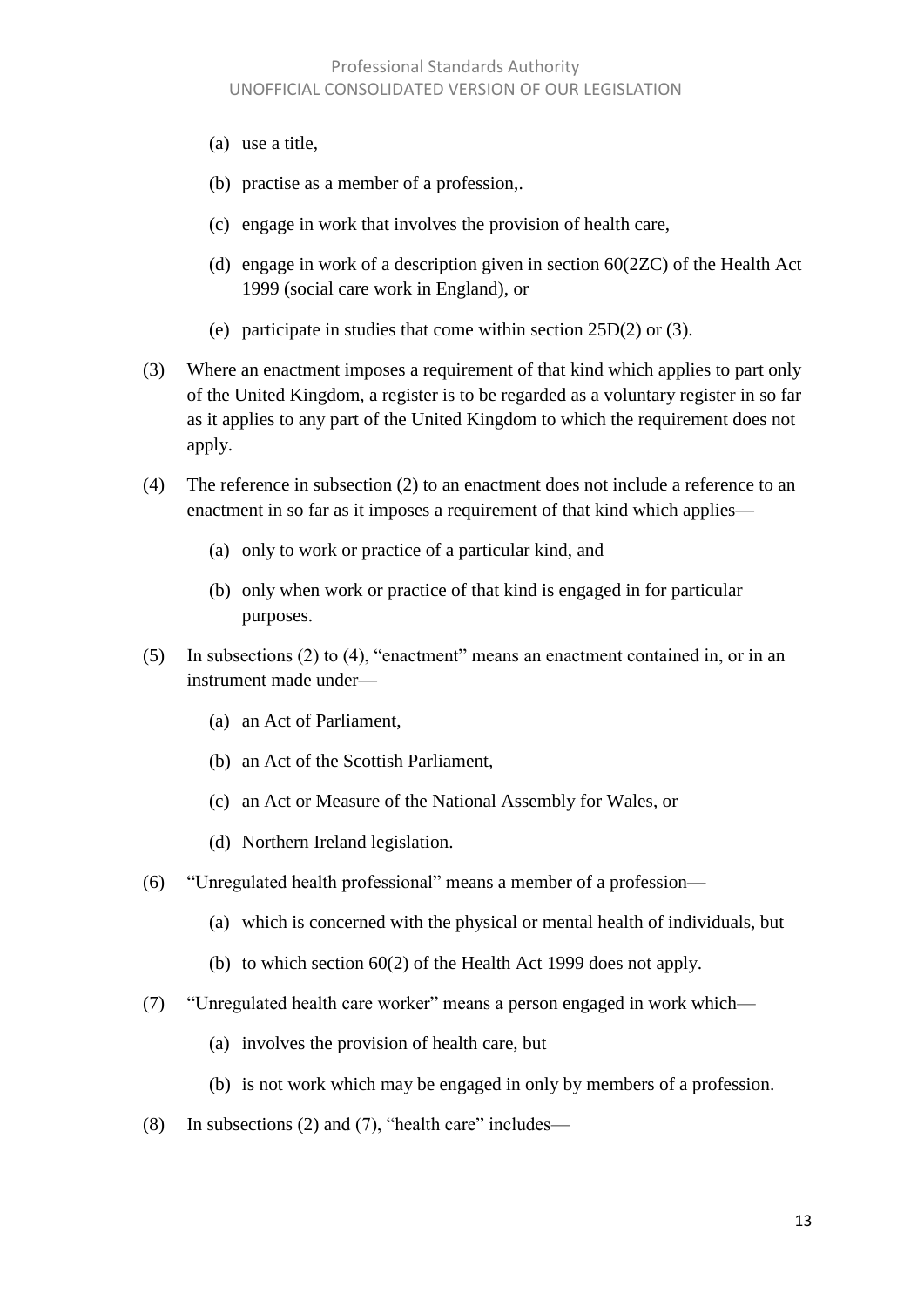- (a) all forms of health care for individuals, whether relating to physical or mental health, and
- (b) procedures that are similar to forms of medical or surgical care but are not provided in connection with a medical condition.
- (9) "Unregulated social care worker in England" means a person engaged in social care work in England within the meaning of section 60 of the Health Act 1999.

#### <sup>18</sup>**25FEstablishment of voluntary register: impact assessment**

- (1) Before establishing a register under section 25D, a regulatory body—
	- (a) must make an assessment of the likely impact of doing so, and
	- (b) must consult such persons as it considers appropriate.
- (2) In performing the duty under subsection  $(1)(a)$ , the body must have regard to such guidance relating to the preparation of impact assessments as it considers appropriate.
- (3) An assessment under this section must, in particular, include an assessment of the likely impact of establishing the register on—
	- (a) persons who would be eligible for inclusion in the register;
	- (b) persons who employ persons who would be eligible for inclusion in the register;
	- (c) users of health care and users of social care in England.<sup>19</sup>
- (4) A regulatory body must publish any assessment it makes under this section.
- (5) In deciding whether to establish a register under section 25D, a regulatory body must have regard to the assessment it made under this section in relation to the register.

#### **25G Power of the Authority to accredit voluntary registers**

 $\overline{a}$ 

(1) Where a regulatory body or other person maintains a voluntary register, the Authority may, on an application by the body or other person, take such steps as it considers appropriate for the purpose of establishing whether the register meets such criteria as the Authority may from time to time set ("accreditation criteria").

<sup>&</sup>lt;sup>18</sup> Subsections (10) and (11) are removed by Schedule 4, paragraph 17 of the Children and Social Work Act 2017. It is not yet in force.

<sup>&</sup>lt;sup>19</sup> Paragraph (b) is amended by Schedule 4, paragraph 8 of the Children and Social Work Act 2017. It is not yet in force.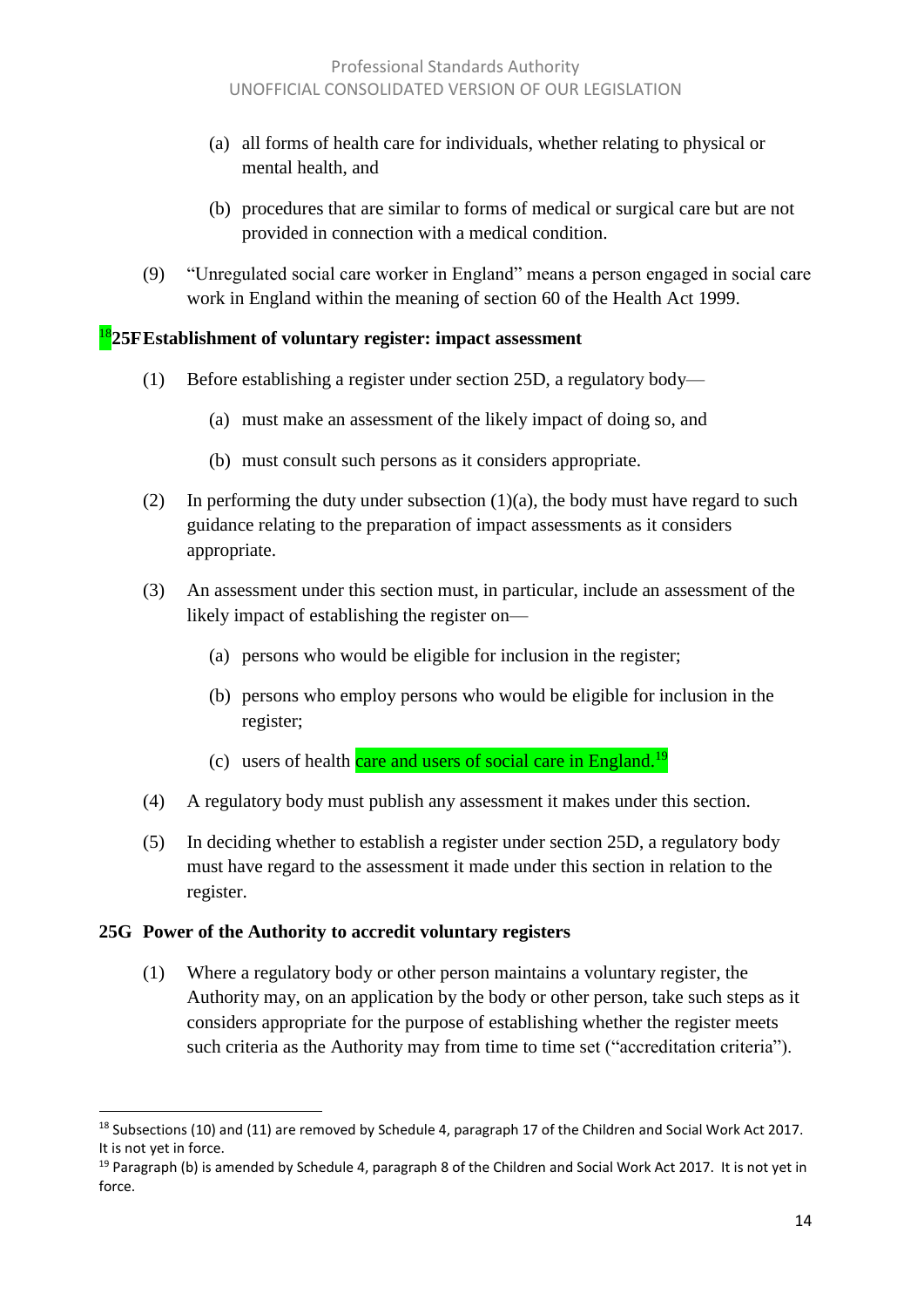- (2) Accreditation criteria may, in particular, relate to—
	- (a) the provision to the Authority of information in connection with the establishment, operation or maintenance of register;
	- (b) publication of the names of persons included in the register or who have been removed from the register (whether voluntarily or otherwise);
	- (c) the establishment or operation of a procedure for appeals from decisions relating to inclusion in or removal from the register.
- (3) If the Authority is satisfied that a voluntary register meets the accreditation criteria, it may accredit the register.
- (4) The Authority may carry out periodic reviews of the operation of registers accredited under this section for the purpose of establishing whether they continue to meet the accreditation criteria.
- (5) If, on a review under subsection (4), the Authority is satisfied that a voluntary register no longer meets the accreditation criteria, the Authority may remove or suspend, or impose conditions on, the accreditation of the register.
- (6) The Authority may refuse to accredit a register, or to continue to accredit a register, unless the person who maintains the register pays a fee of such amount as the Authority may determine.
- (7) The Authority must publish such accreditation criteria as it sets.
- (8) The Authority may publish a list of registers accredited under this section.
- (9) "Voluntary register" has the meaning given in section 25E.
- (10) "regulatory body" does not include Social Work England.<sup>20</sup>

#### **25H Accreditation of voluntary register: impact assessment**

l

- (1) Before accrediting a register under section 25G, the Authority—
	- (a) must make an assessment of the likely impact of doing so, and
	- (b) must consult such persons as it considers appropriate.
- (2) For that purpose, the Authority must have regard to such guidance relating to the preparation of impact assessments as it considers appropriate.

<sup>&</sup>lt;sup>20</sup> Subsection (10) is inserted by Schedule 4, paragraph 3(2) of the Children and Social Work Act 2017. It is not yet in force.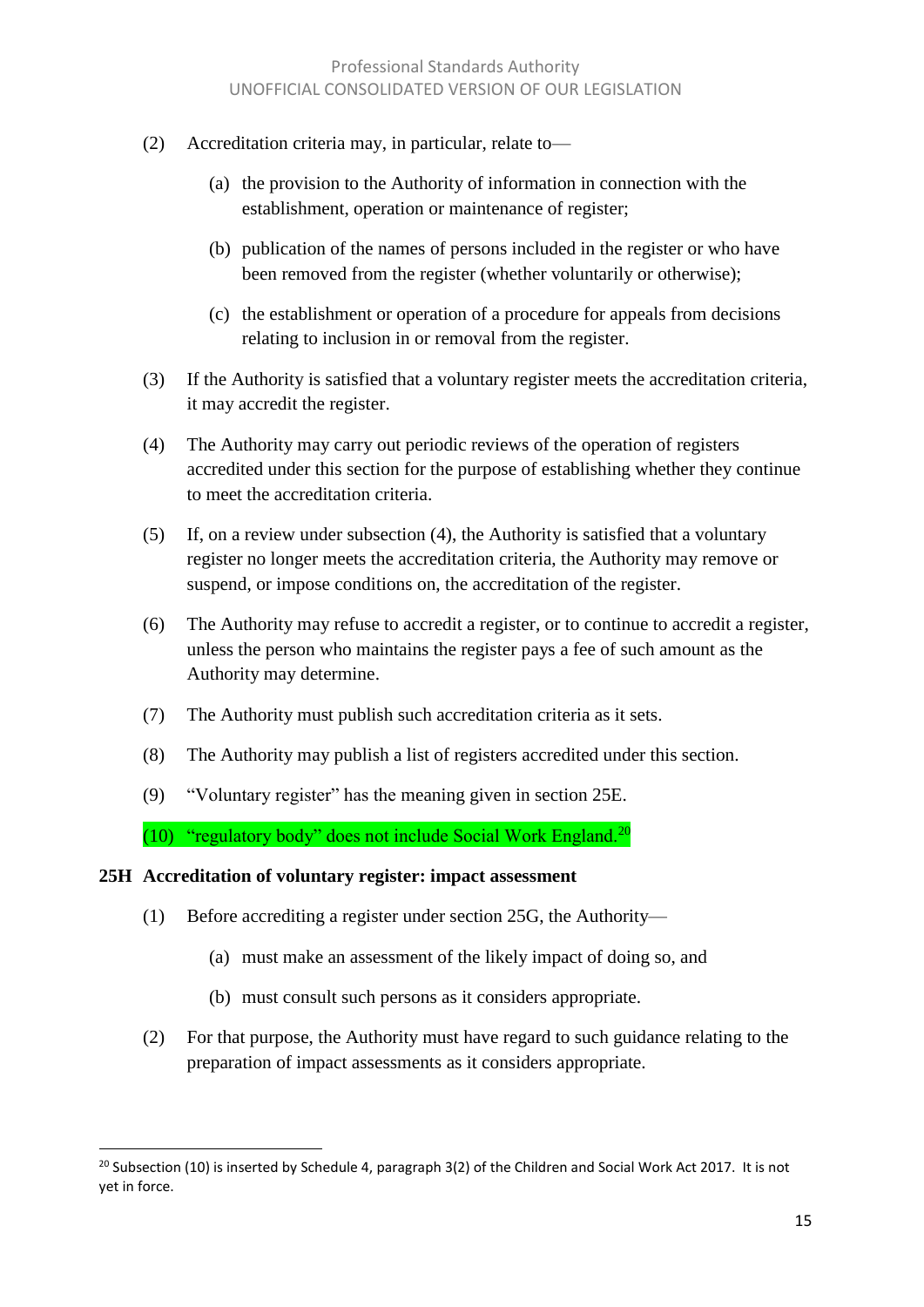- (3) An assessment under this section must, in particular, include an assessment of the likely impact of accrediting the register on—
	- (a) persons who are, or are eligible to be, included in the register;
	- (b) persons who employ persons who are, or are eligible to be, included in the register;
	- (c) users of health care and users of social care in England.<sup>21</sup>
- (4) For the purposes of subsection (3), the Authority may request the person who maintains the register to provide it with such information as it specifies; and if the person refuses to comply with the request, the Authority may refuse to accredit the register.
- (5) The Authority may publish any assessment it makes under this section.
- (6) In deciding whether to accredit a register under section 25G, the Authority must have regard to its assessment under this section in relation to the register.

#### **25I Functions of the Authority in relation to accredited voluntary registers**

- (1) The Authority has the following functions—
	- (a) to promote the interests of users of health care, users of social care in England<sup>22</sup> and other members of the public in relation to the performance of voluntary registration functions,
	- (b) to promote best practice in the performance of voluntary registration functions, and
	- (c) to formulate principles of good governance in the performance of voluntary registration functions and to encourage persons who maintain or operate accredited voluntary registers to conform to those principles.
- (2) In this section—

 $\overline{a}$ 

- (a) a reference to the performance of voluntary registration functions is a reference to the maintenance or operation of an accredited voluntary register, and
- (b) "accredited voluntary register" means a register accredited under section 25G.

<sup>&</sup>lt;sup>21</sup> Paragraph (c) is amended by Schedule 4, paragraph 10 of the Children and Social Work Act 2017. It is not yet in force.

<sup>&</sup>lt;sup>22</sup> Subsection (1) is amended by Schedule 4, paragraph 11 of the Children and Social Work Act 2017. It is not yet in force.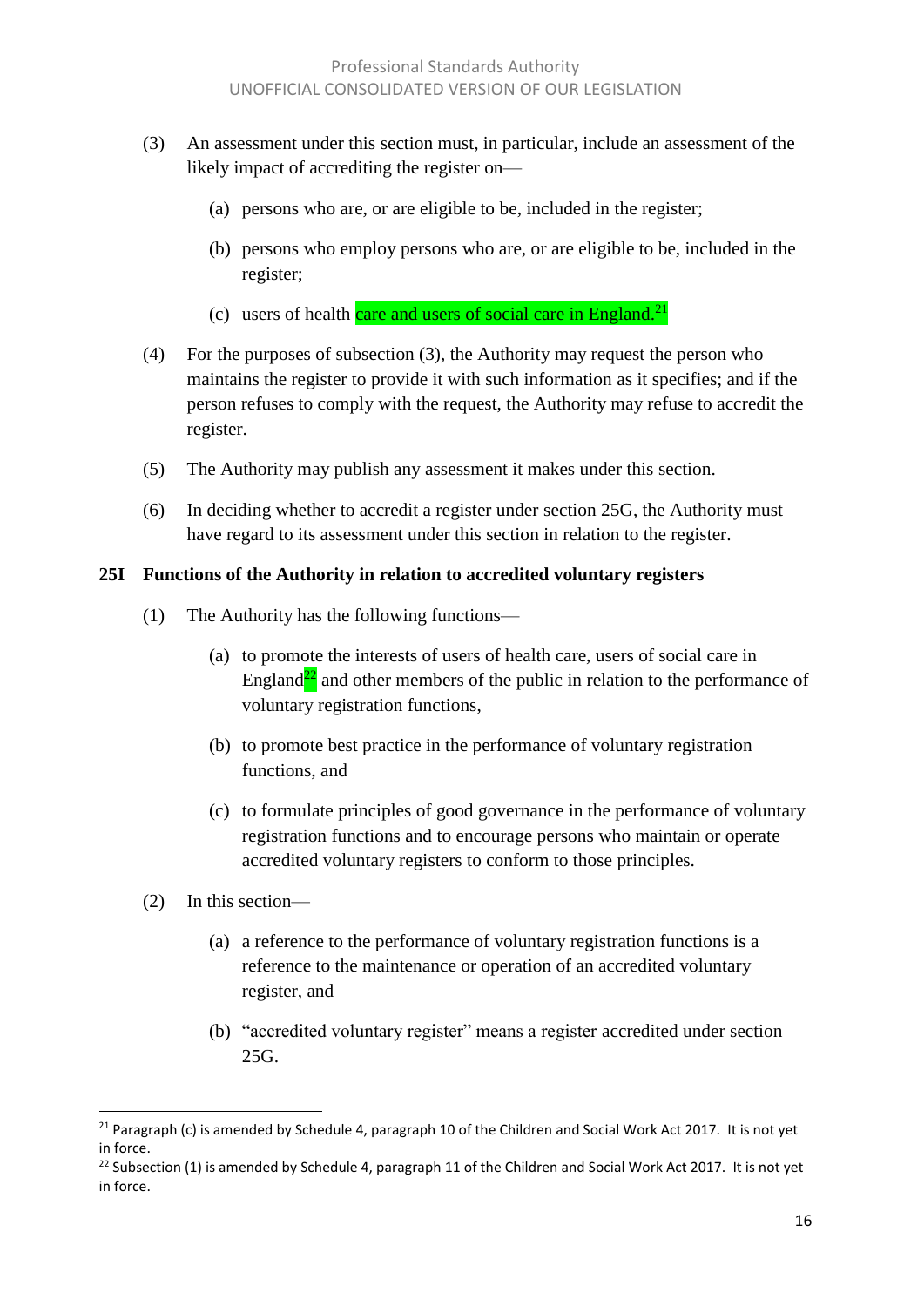#### **26 Powers and duties of the Authority: general**

- (1) Except as mentioned in subsections (3) to (6), the Authority may do anything which appears to it to be necessary or expedient for the purpose of, or in connection with, the performance of its functions.
- (2) The Authority may, for example, do any of the following—
	- (a) investigate, and report on, the performance by each regulatory body of its functions,
	- (b) where a regulatory body performs functions corresponding to those of another body (including another regulatory body), investigate and report on how the performance of such functions by the bodies in question compares,
	- (c) recommend to a regulatory body changes to the way in which it performs any of its functions.
- (2A) A reference in subsection (2) to a regulatory body includes a reference to a person other than a regulatory body who has voluntary registration functions; and for that purpose, the only functions that person has are the person's voluntary registration functions.
- (3) The Authority may not do anything in relation to the case of any individual in relation to whom—
	- (a) there are, are to be, or have been proceedings before a committee of a regulatory body, or the regulatory body itself or any officer of the body, or
	- (b) an allegation has been made to the regulatory body, or one of its committees or officers, which could result in such proceedings.
- (3A) A reference in subsection (3) to a regulatory body includes a reference to a person other than a regulatory body in so far as that person has voluntary registration functions.
- (4) Subsection (3) does not prevent the Authority from—
	- (a) taking action under section 28,
	- (b) where section 29 applies, taking action under that section after the regulatory body's proceedings have ended, or
	- (c) investigating particular cases with a view to making general reports on the performance by the regulatory body of its functions or making general recommendations to the regulatory body affecting future cases.
- (4A) For the purposes of paragraph (c) of subsection (4), the reference in that subsection to subsection (3) includes a reference to subsection (3) as construed in accordance with subsection (3A).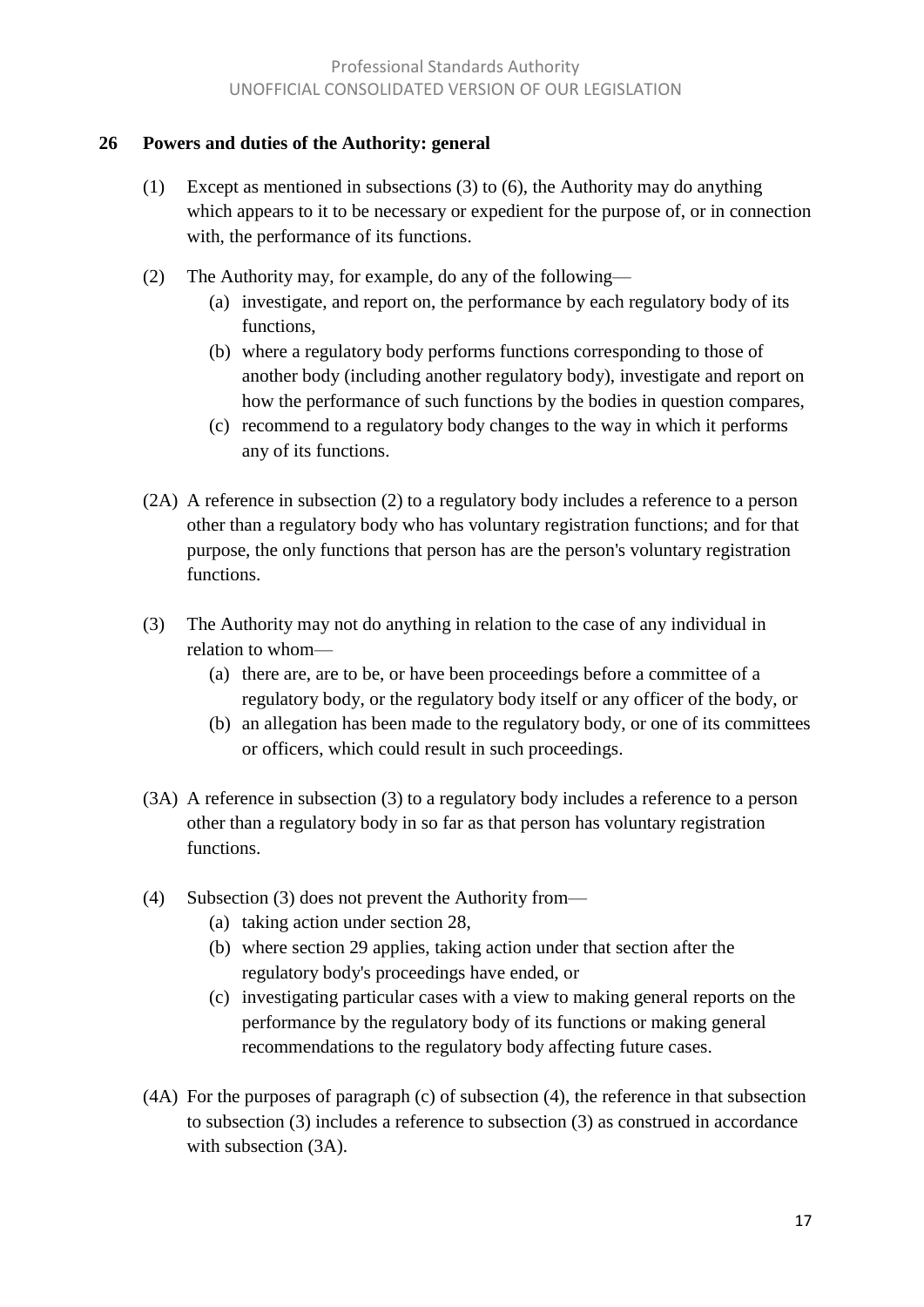- (5) The Council may not do anything in relation to the functions of the Royal Pharmaceutical Society of Great Britain (or its Council, or an officer or committee of the Society) unless those functions are—
	- (a) conferred on the Society (or its Council, or an officer or committee of the Society) by or by virtue of any provision of the Pharmacy Act 1954 (c. 61), other than section 17 (the benevolent fund),
	- (b) conferred as mentioned in paragraph (a) by, or by virtue of, an Order in Council under section 60 of the 1999 Act, or
	- (c) otherwise conferred as mentioned in paragraph (a) and relate to the regulation of the profession regulated by the Pharmacy Act 1954.<sup>23</sup>
- (6) The Authority may not do anything in relation to the functions of the Pharmaceutical Society of Northern Ireland (or its Council, or an officer or committee of the Society) unless those functions are—
	- (a) conferred on the Society (or its Council, or an officer or committee of the Society) by or by virtue of any provision of the Pharmacy (Northern Ireland) Order 1976 (S.I. 1976/1213 (N.I. 22)), other than Article 3(3)(e) (the benevolent functions),
	- (b) conferred as mentioned in paragraph (a) by, or by virtue of, an Order in Council under section 60 of the 1999 Act or an order under section 56 of the Health and Personal Social Services Act (Northern Ireland) 2001 (c. 3) (which makes provision corresponding to section 60 of the 1999 Act), or
	- (c) otherwise conferred as mentioned in paragraph (a) and relate to the regulation of the profession regulated by the Pharmacy (Northern Ireland) Order 1976.
- (7) The Secretary of State, the National Assembly for Wales, the Scottish Ministers or the Department of Health, Social Services and Public Safety in Northern Ireland may ask the Council for advice on any matter connected with a profession appearing to him or them to be a health care profession.
- $(8)$  The Council must comply with such a request.<sup>24</sup>
- (9) In section 60(1) of the 1999 Act (regulation of health care and associated professions), after paragraph (b) there is inserted—
	- "(c) modifying the functions, powers or duties of the Professional Standards Authority for Health and Social Care,
		- (d) modifying the list of regulatory bodies (in section 25(3) of the National Health Service Reform and Health Care Professions Act 2002) in relation to which that Authority performs its functions,

<sup>&</sup>lt;sup>23</sup> Section 26(5) was repealed by The Pharmacy Order 2010 (S.I. 2010/231)

<sup>&</sup>lt;sup>24</sup> Subsections (7) and (8) were repealed by Section 116(1) of the Health and Social Care Act 2008 (because they were superseded by the insertion of Section 26A(1))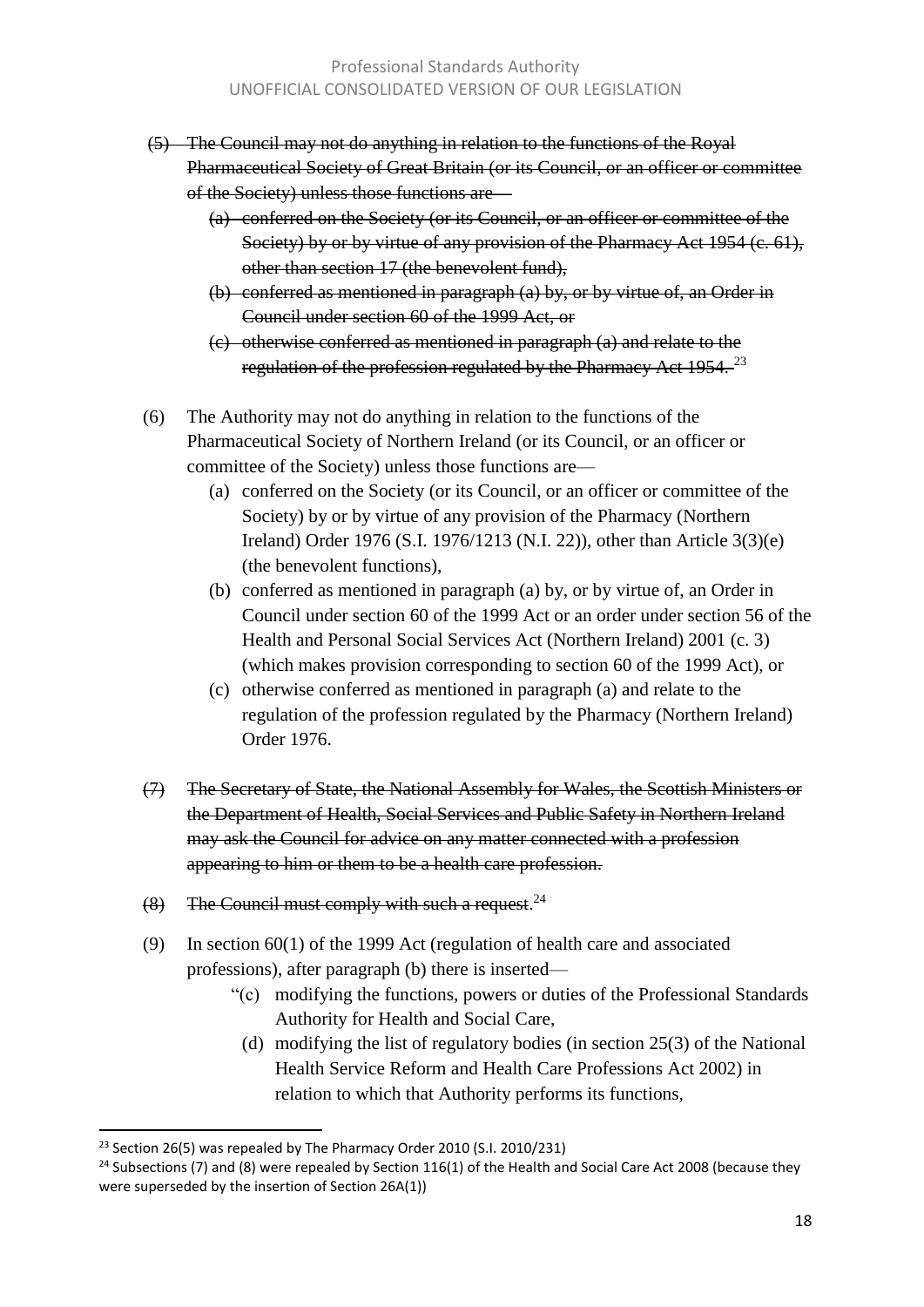- (e) modifying, as respects any such regulatory body, the range of functions of that body in relation to which the Authority performs its functions."
- (10) In Schedule 3 to the 1999 Act (which makes further provision about orders under section 60 of that Act), in paragraph 7, after sub-paragraph (3) there is inserted—

"(4) An Order may not confer any additional powers of direction over the Professional Standards Authority for Health and Social Care."

- (11) In subsections (3) and (4), "proceedings", in relation to a regulatory body, or one of its committees or officers, includes a process of decision-making by which a decision could be made affecting the registration of the individual in question.
- (12) In this section, "health care profession" means a profession (whether or not regulated by or by virtue of any enactment) which is concerned (wholly or partly) with the physical or mental health of individuals. $^{25}$
- (13) In this section, "voluntary registration functions" is to be construed in accordance with section 25I.

#### **26A Powers of Secretary of State and devolved administrations**

- (1) The Secretary of State, the Welsh Ministers, the Scottish Ministers or the relevant Northern Ireland department may request the Authority for advice on any matter connected with a profession appearing to the person making the request to be a health care profession; and the Authority must comply with such a request.
- (1A) The Secretary of State may request the Authority for advice on any matter connected with the social work profession, or social care workers, in England; and the Authority must comply with such a request.
- (1B) The Secretary of State may request the Authority for advice on any matter connected with accreditation of registers under section 25G; and the Authority must comply with such a request.
- (1C) The Welsh Ministers, the Scottish Ministers or the relevant Northern Ireland department may request the Authority for advice on any matter connected with accreditation of registers under section 25G other than accreditation of registers referred to in subsection (1D); and the Authority must comply with such a request.
- (1D) The registers are registers of persons who are or have been—
	- (a) unregulated social care workers in England,

<sup>&</sup>lt;sup>25</sup> Section 26(12) was repealed by Schedule 15, Part 3, paragraph 64 of the Health and Social Care Act 2012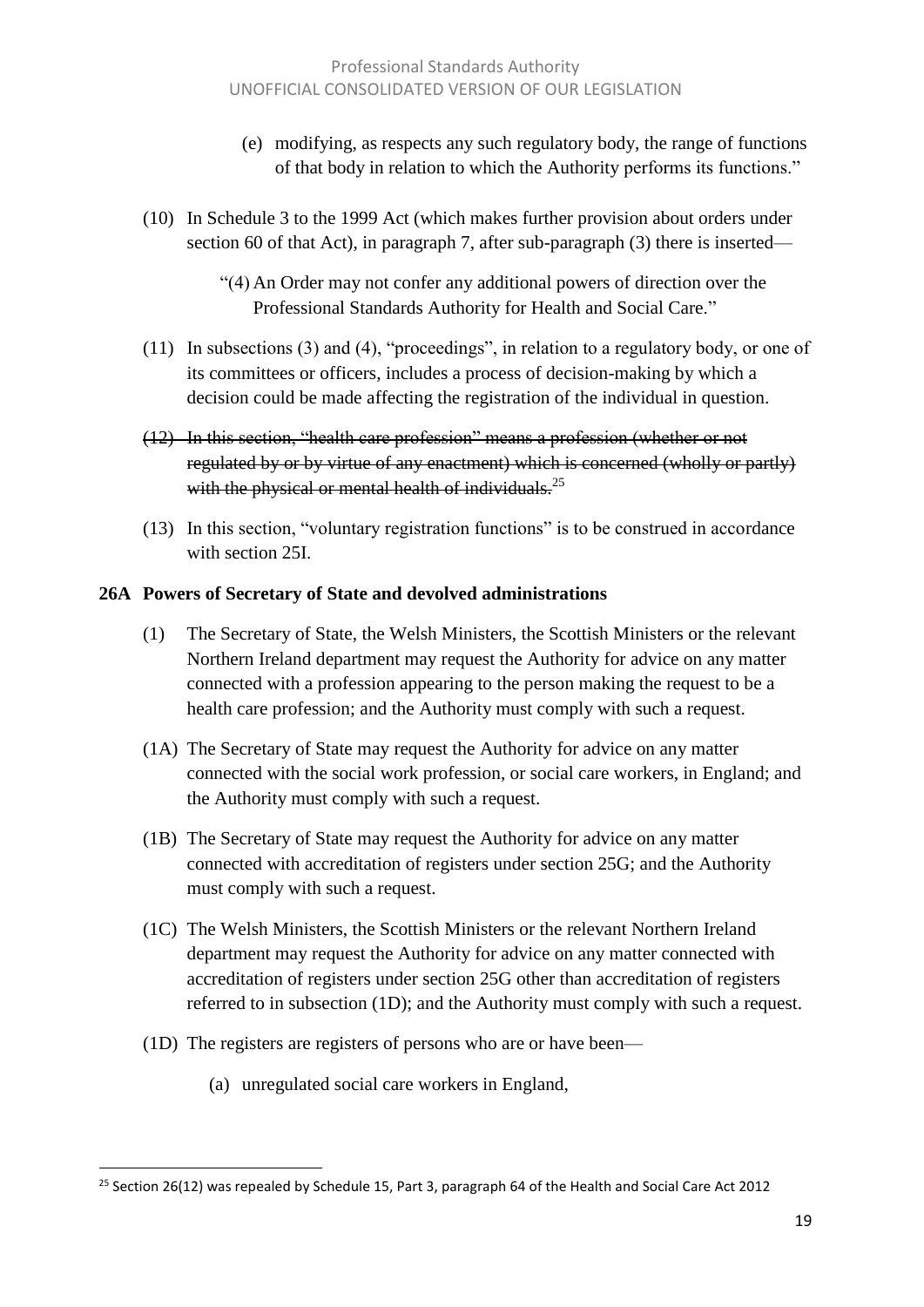$\frac{26}{26}$ (c) participating in studies for the purpose of becoming an unregulated social care worker in England.

- (1E) In subsection (1D), "unregulated social care worker in England" has the meaning given in section  $25E<sup>27</sup>$
- (2) The Secretary of State, the Welsh Ministers, the Scottish Ministers or the relevant Northern Ireland department may require the Authority to investigate and report on a particular matter in respect of which the Authority's functions are exercisable.
- $(2A)^{28}$  A person to whom the Authority gives advice, or for whom it investigates and reports on a matter, under this section must pay such fee as the Authority determines; and the fee may be charged by reference to the advice or the investigation and report concerned or on a periodic basis.
- (3) In this section —

"health care profession" means a profession (whether or not regulated by or by virtue of any enactment) which is concerned (wholly or partly) with the physical or mental health of individuals; and

"the relevant Northern Ireland department" means the Department of Health, Social Services and Public Safety in Northern Ireland.

#### **26B Duty to inform and consult the public**

- (1) For the purpose of ensuring that members of the public are informed about the Authority and the exercise by it of its functions, the Authority must publish or provide in such manner as it thinks fit information about the Authority and the exercise of its functions.
- (1A) The references in subsection (1) to the Authority's functions do not include a reference to its accreditation functions.
- (1B) For the purpose of ensuring that members of the public are informed about the exercise by the Authority of its accreditation functions, the Authority may publish or provide in such manner as it thinks fit information about the exercise of those functions.
- (1C) For the purposes of this section, the Authority's accreditation functions are—

 $\overline{\phantom{a}}$ <sup>26</sup> Paragraph (b) is removed by Schedule 4, paragraph 12(2) of the Children and Social Work Act 2017. It is not yet in force.

<sup>&</sup>lt;sup>27</sup> Subsection (1E) is amended by Schedule 4, paragraph 12(3) of the Children and Social Work Act 2017. It is not yet in force.

<sup>&</sup>lt;sup>28</sup> Subsection (2A) was inserted by Section 223(4) of the Health and Social Care Act 2012 which was commenced on 1 February 2016 by The Health and Social Care Act 2012 (Commencement No. 1 and Transitory Provision) Order 2012 (S.I. 2016/81)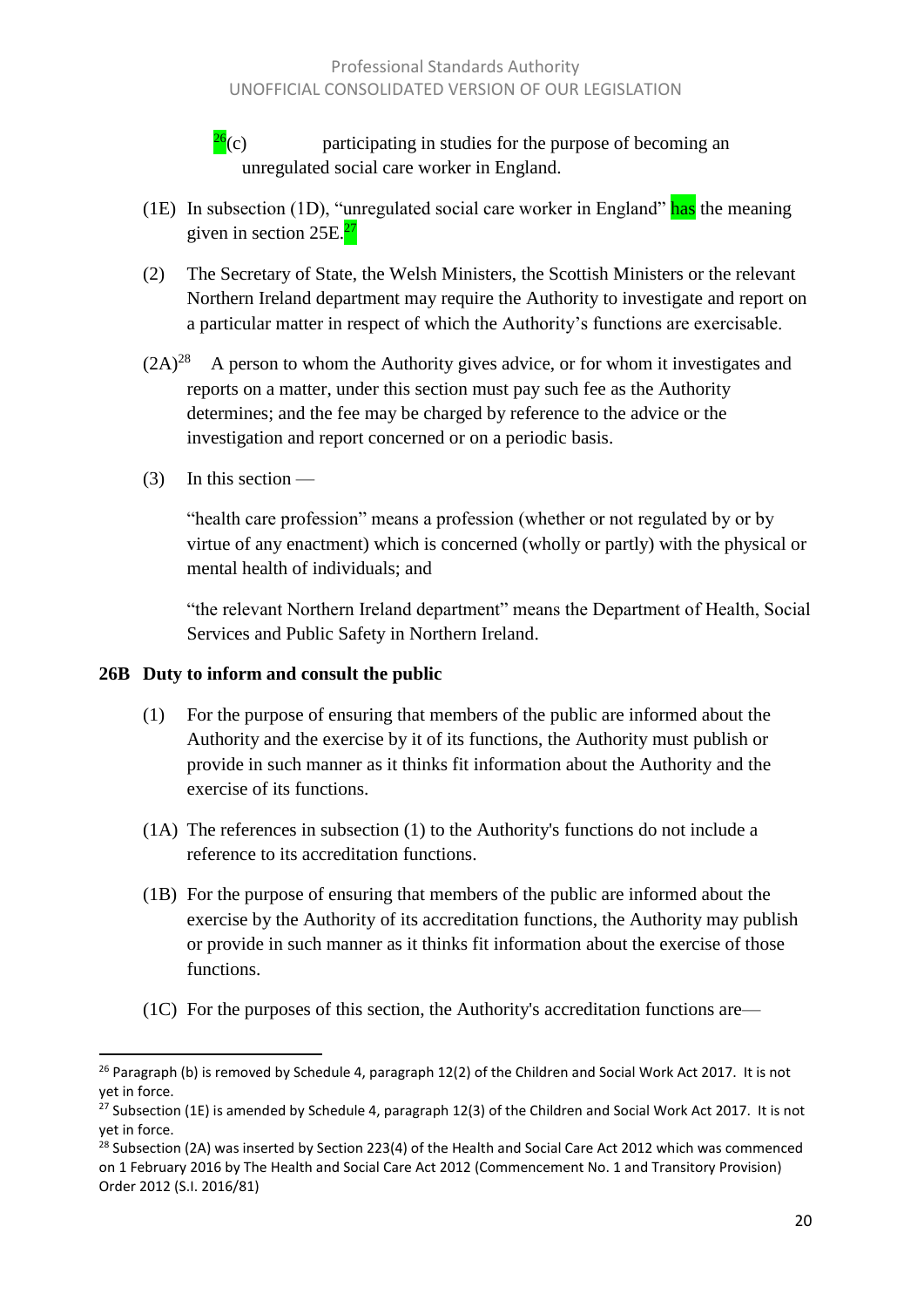- (a) its functions under sections 25G to 25I,
- (b) its functions under section 26 that relate to the performance of voluntary registration functions (within the meaning given by section 25I), and
- (c) its function under section 26A(1B).
- (2) Nothing in subsection (1) or (1B) authorises or requires the publication or provision of information if the publication or provision of that information—
	- (a) is prohibited by any enactment, or
	- (b) would constitute or be punishable as a contempt of court.
- (3) In subsection (2) "enactment" has the same meaning as in Part 2 of the Health and Social Care Act 2008.
- (4) The Authority must from time to time seek the views of—
	- (a) members of the public, and
	- (b) bodies which appear to the Authority to represent the interests of users of health care, users of social care in England or users of social work services in England,

on matters relevant to the exercise by it of its functions (other than its accreditation functions).

#### **27 Regulatory bodies and the Authority**

l

- (1) Each regulatory body must in the exercise of its functions co-operate with the Authority.
- (2) If the Authority considers that it would be desirable to do so for the protection of members of the public, it may give directions requiring a regulatory body other than Social Work England to make rules (under any power the body has to do so) to achieve an effect which must be specified in the directions.<sup>29</sup>
- (3) The Authority may give such directions only in relation to rules which must be approved by the Privy Council (whether by order or not) or by the Department of Health, Social Services and Public Safety in Northern Ireland before coming into force.
- (4) The Authority must send a copy of any such directions to the relevant authority.

<sup>&</sup>lt;sup>29</sup> Subsection (2) is substituted by Schedule 4, paragraph 13 of the Children and Social Work Act 2017. It is not yet in force.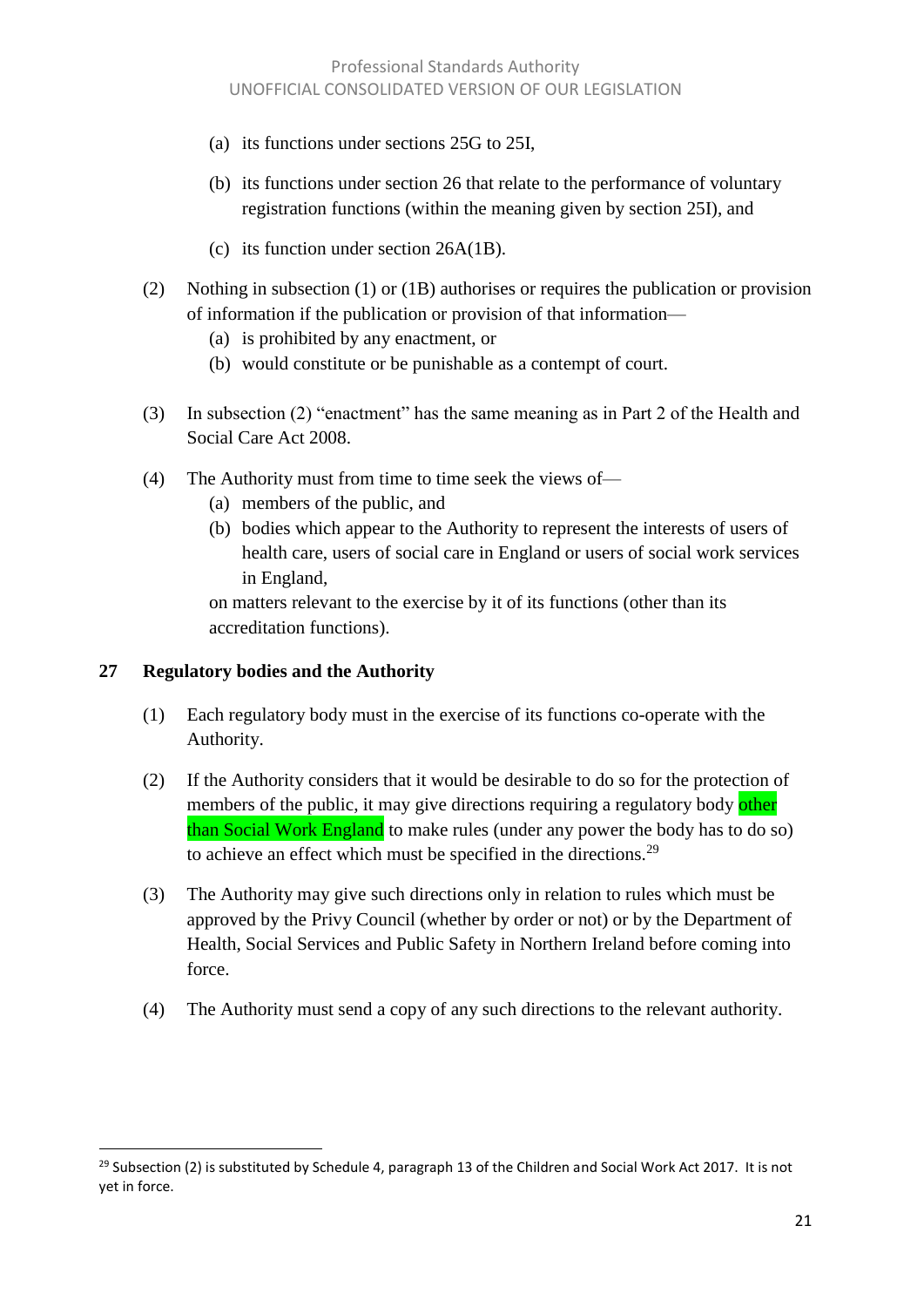- (5) The relevant authority is the Privy Council<sup>30</sup> or, if the regulatory body in question is the Pharmaceutical Society of Northern Ireland, the Department of Health, Social Services and Public Safety there.
- (6) The directions do not come into force until the date specified in an order made by the relevant authority.
- (7) The Privy Council<sup>31</sup> must lay before both Houses of Parliament, or (as the case may be) the Department of Health, Social Services and Public Safety must lay before the Northern Ireland Assembly, a draft of an order—
	- (a) setting out any directions it receives pursuant to subsection (4), and  $32$
	- (b) specifying the date on which the directions are to come into force.
- (8) Subsections (4) to (7) apply also to—
	- (a) directions varying earlier directions, and
	- (b) directions revoking earlier directions, and given after—
		- (i) both Houses of Parliament have resolved to approve the draft order specifying the date on which the earlier directions are to come into force, or (as the case may be)
		- (ii) the Northern Ireland Assembly has done so.
- (9) Subsections (4) and (5) apply also to directions—
	- (a) revoking earlier directions, but

l

(b) which do not fall within subsection (8)(b),

but subsections (6) and (7) do not apply to such directions.

- (10) If the Authority gives directions which fall within subsection (9), the earlier directions which those directions revoke shall be treated as if subsections (6) and (7) had never applied to them, and as never in force.
- (11) A regulatory body must comply with directions given under subsection (2) which have come into force and have not been revoked.
- (12) A regulatory body is not to be taken to have failed to comply with such directions merely because a court determines that the rules made pursuant to the directions are

<sup>&</sup>lt;sup>30</sup> "the Privy Council" was substituted for "the Secretary of State" by Section 223(7) of the Health and Social Care Act 2012 which was commenced on 4 June 2018 by The Health and Social Care Act 2012 (Commencement No. 11 and Saving Provision) Order 2018 (S.I. 2018/617)

<sup>&</sup>lt;sup>31</sup> "the Privy Council" was substituted for "the Secretary of State" by Section 223(8) of the Health and Social Care Act 2012 which was commenced on 4 June 2018 by The Health and Social Care Act 2012 (Commencement No. 11 and Saving Provision) Order 2018 (S.I. 2018/617)

 $32$  Paragraph (a) was substituted by Section 223(8)(a) of the Health and Social Care Act 2012 which was commenced on 4 June 2018 by The Health and Social Care Act 2012 (Commencement No. 11 and Saving Provision) Order 2018 (S.I. 2018/617)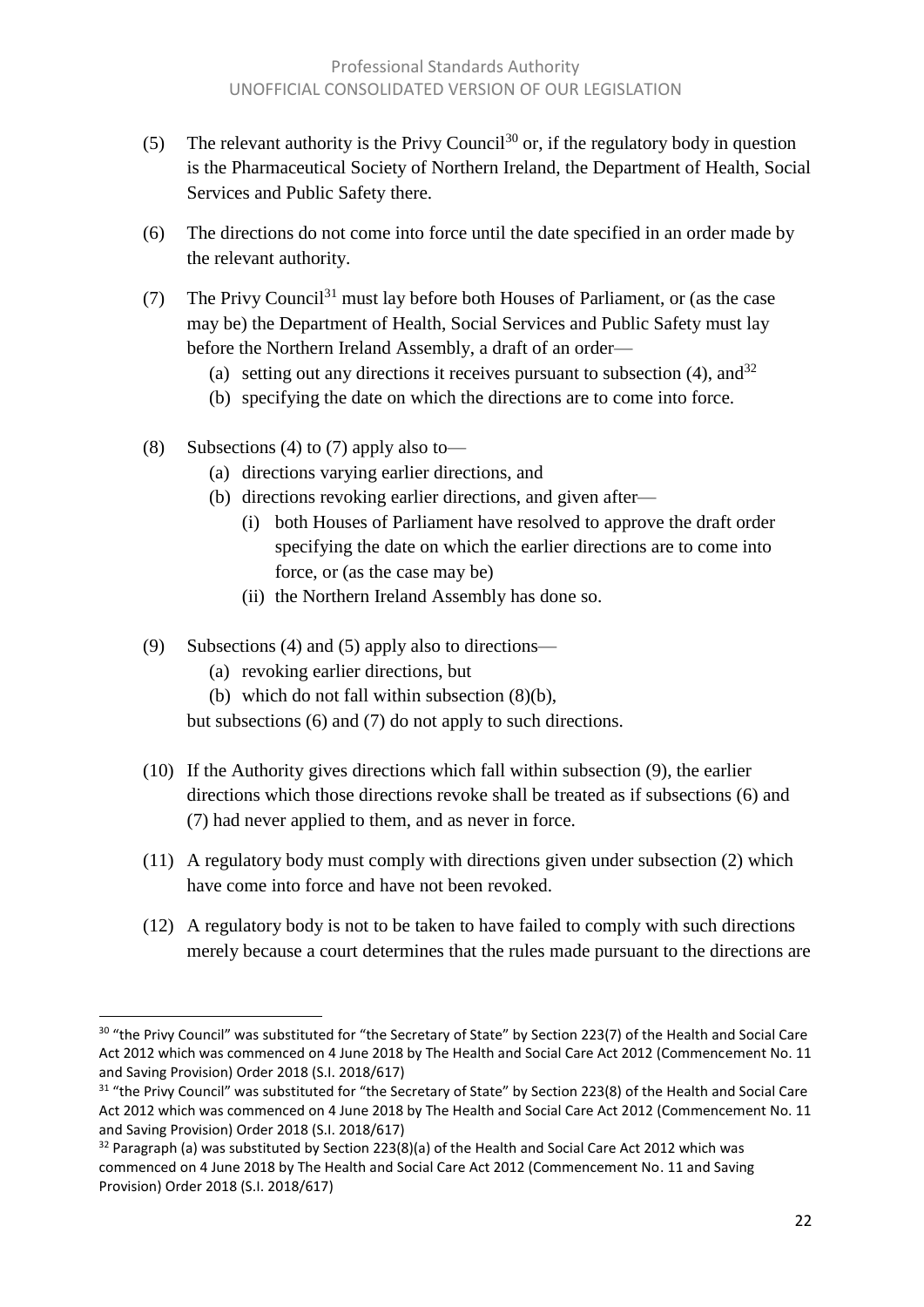to be construed in such a way that the effect referred to in subsection (2) is not achieved.

- (13) The Privy Council<sup>33</sup> shall make provision in regulations as to the procedure to be followed in relation to the giving of directions under subsection  $(2)$ .<sup>34</sup>
- (14) The regulations must, in particular, make provision requiring the Authority to consult a regulatory body before giving directions relating to it under subsection (2).
- (15) In this section—

 $\overline{a}$ 

- (a) "making" rules includes amending or revoking rules, and
- (b) "rules" includes regulations, byelaws and schemes.

#### **28 Complaints about regulatory bodies**

- (1) The Secretary of StatePrivy Council<sup>35</sup> may make provision in regulations about the investigation by the Authority of complaints made to it about the way in which a regulatory body other than Social Work England has exercised any of its functions.<sup>36</sup>
- (2) The regulations may, in particular, make provision as to—
	- (a) who (or what description of person) is entitled to complain,
	- (b) the nature of complaints which the Authority must (or need not) investigate,
	- (c) matters which are excluded from investigation,
	- (d) requirements to be complied with by a person who makes a complaint,
	- (e) the procedure to be followed by the Authority in investigating complaints,
	- (f) the making of recommendations or reports by the Authority following investigations,
	- (g) the confidentiality, or disclosure, of any information supplied to the Authority or acquired by it in connection with an investigation,
	- (h) the use which the Authority may make of any such information,
	- (i) the making of payments to any persons in connection with investigations,
	- (j) privilege in relation to any matter published by the Authority in the exercise of its functions under the regulations.

<sup>&</sup>lt;sup>33</sup> "the Privy Council" was substituted for "the Secretary of State" by Section 223(7) of the Health and Social Care Act 2012 which was commenced on 4 June 2018 by The Health and Social Care Act 2012 (Commencement No. 11 and Saving Provision) Order 2018 (S.I. 2018/617)

 $34$  No regulations have been made under Section 27(13) however in June 2012 we provide[d advice](http://www.professionalstandards.org.uk/library/document-detail?id=4158440c-7629-4531-8d11-655d9764ec79) to the Department of Health to assist them with plans to make such regulations.

<sup>&</sup>lt;sup>35</sup> "Privy Council" was substituted for "Secretary of State" by Section 225(2) of the Health and Social Care Act 2012 which was commenced on 16 March 2015 by the Health and Social Care Act 2012 (Commencement No. 9) Order 2015 (S.I. 2015/409)

 $36$  Subsection (1) is amended by Schedule 4, paragraph 14 of the Children and Social Work Act 2017. It is not yet in force.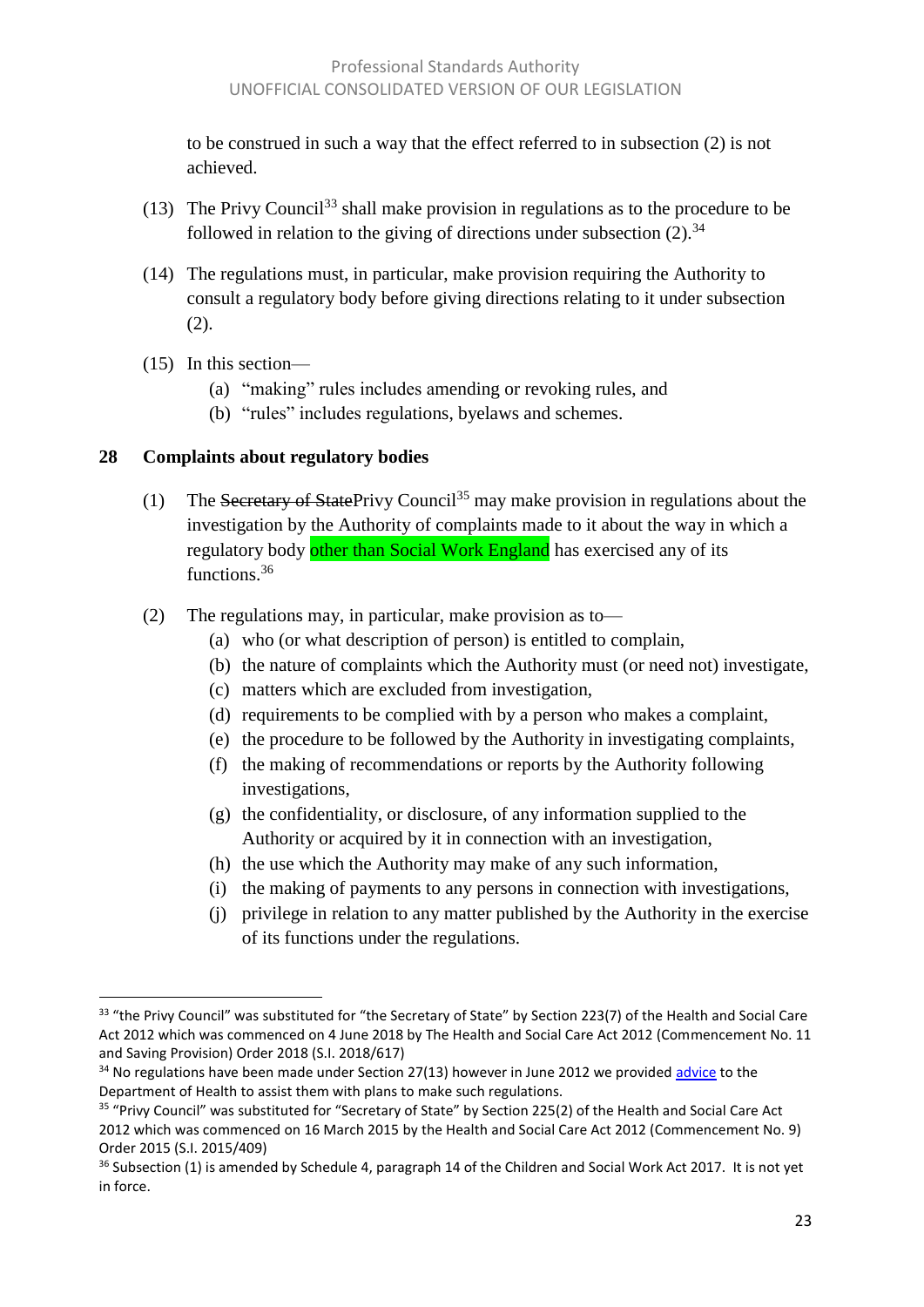- (3) The regulations may also make provision—
	- (a) empowering the Authority to require persons to attend before it,
	- (b) empowering the Authority to require persons to give evidence or produce documents to it,
	- (c) about the admissibility of evidence,
	- (d) enabling the Authority to administer oaths.
- (4) No person shall be required by or by virtue of regulations under this section to give any evidence or produce any document or other material to the Authority which he could not be compelled to give or produce in civil proceedings before the High Court or, in Scotland, the Court of Session.

#### **29 Reference of disciplinary cases by Authority to court<sup>37</sup>**

(1) This section applies to—

- (a) a direction of the Fitness to Practise Committee of the General Pharmaceutical Council under article 54 of the Pharmacy Order 2010 (consideration by the Fitness to Practise Committee) or under section 80 of the Medicines Act 1968 (power to disqualify and direct removal from register),
- (b) a direction of the Statutory Committee of the Pharmaceutical Society of Northern Ireland under Article 20 of the Pharmacy (Northern Ireland) Order 1976 (S.I. 1976/1213 (N.I. 22)) (control of registrations by Statutory Committee) or section 80 of the Medicines Act 1968,
- (c) a direction by a Fitness to Practise Panela Medical Practitioners Tribunal<sup>38</sup> of the General Medical Council under section 35D of the Medical Act 1983 (c. 54) that the fitness to practise of a medical practitioner was impaired otherwise than by reason of his physical or mental health<sup>39</sup>,
- (ca) a direction by a Medical Practitioners Tribunal of the General Medical Council under paragraph 5A(3D) or 5C(4) of Schedule 4 to the Medical Act 1983 for suspension of a person's registration or for conditional registration, 40

<sup>&</sup>lt;sup>37</sup> Some of the text in section 29 will change when and if regulation 18 of The General Medical Council (Fitness to Practise and Overarching Objective) and the Professional Standards Authority for Health and Social Care (References to Court) Order 2015 [\(S.I. 2015/794\)](http://www.legislation.gov.uk/uksi/2015/794/contents/made) comes into force

 $38$  Paragraph (c) was amended by regulation 18(1) of The General Medical Council (Fitness to Practise and Overarching Objective) and the Professional Standards Authority for Health and Social Care (References to Court) Order 2015 [\(S.I. 2015/794\)](http://www.legislation.gov.uk/uksi/2015/794/contents/made) which was commenced on 31 December 2015 by the Commencement Order (S.I. 2015/1952)

<sup>&</sup>lt;sup>39</sup> Crossed out text was repealed on 1 January 2009 by Section 118(5) of the Health and Social Care Act 2008 <sup>40</sup> Paragraph (ca) was inserted by regulation 18(2) of The General Medical Council (Fitness to Practise and

Overarching Objective) and the Professional Standards Authority for Health and Social Care (References to Court) Order 2015 [\(S.I. 2015/794\)](http://www.legislation.gov.uk/uksi/2015/794/contents/made) which was commenced on 31 December 2015 by the Commencement Order (S.I. 2015/1952)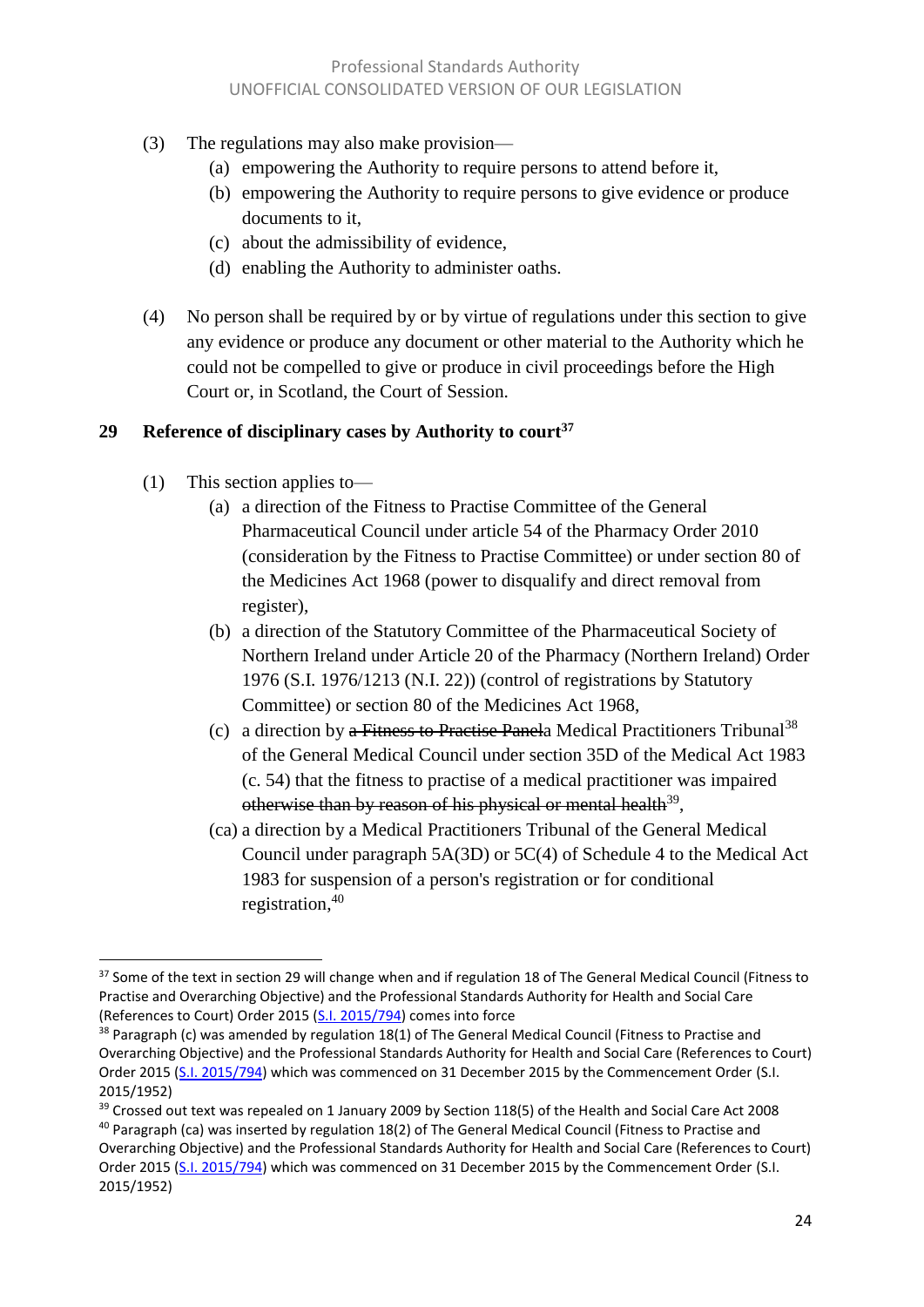- (d) a direction by the Committee on Professional Performance of the General Medical Council under section 36A of that Act (professional  $performance$ ),  $41$
- (e) a direction by the Professional Conduct Committee, the Professional Performance Committee or the Health Committee of the General Dental Council under any of sections 27B, 27C, 36P or 36Q of the Dentists Act 1984 following a determination that a person's fitness to practise as a dentist or as a member of a profession complementary to dentistry, or class of members of such a profession, is impaired (other than a determination based solely on the ground mentioned in section  $27(2)(c)$  or  $36N(2)(c)$  of that Act (adverse physical or mental health))<sup>42</sup>,
- (f) a direction by the Fitness to Practise Committee of the General Optical Council under section 13F(2) of the Opticians Act 1989 (powers of Fitness to Practise Committee), other than a direction that a registrant's fitness to practise is impaired solely by virtue of a matter falling within section  $13D(2)(f)$  of that Act<sup>43</sup>,
- (g) any step taken—
	- (i) by the Professional Conduct Committee of the General Osteopathic Council under section 22 of the Osteopaths Act 1993 (which relates to action to be taken in cases of allegations referred to the Professional Conduct Committee), or
	- (ii) by the Health Committee of the General Osteopathic Council under section 23 of that Act (which relates to action to be taken in cases of allegations referred to the Health Committee),
- (h) any step taken—
	- (i) by the Professional Conduct Committee of the General Chiropractic Council under section 22 of the Chiropractors Act 1994 (which relates to action to be taken in cases of allegations referred to the Professional Conduct Committee), or
	- (ii) by the Health Committee of the General Chiropractic Council under section 23 of that Act (which relates to action to be taken in cases of allegations referred to the Health Committee),
- (i) any corresponding measure taken in relation to a nurse or midwife under the Nursing and Midwifery Order 2001,
- (j) any corresponding measure taken in relation to a member of a profession regulated by the Health and Social Work Professions Order 2001, under that Order.
- (2) This section also applies to—

 $\overline{a}$ 

 $41$  Section 29(1)(d) was repealed by Article 16(1) and Schedule 1, paragraph 13 of The Medical Act 1983 (Amendment) Order 2002 (S.I. 2002/3135)

<sup>&</sup>lt;sup>42</sup> Crossed out text was repealed on 1 January 2009 by Section 118(2)(c) of the Health and Social Care Act 2008

 $43$  Crossed out text was repealed on 1 January 2009 by Section 118(6) of the Health and Social Care Act 2008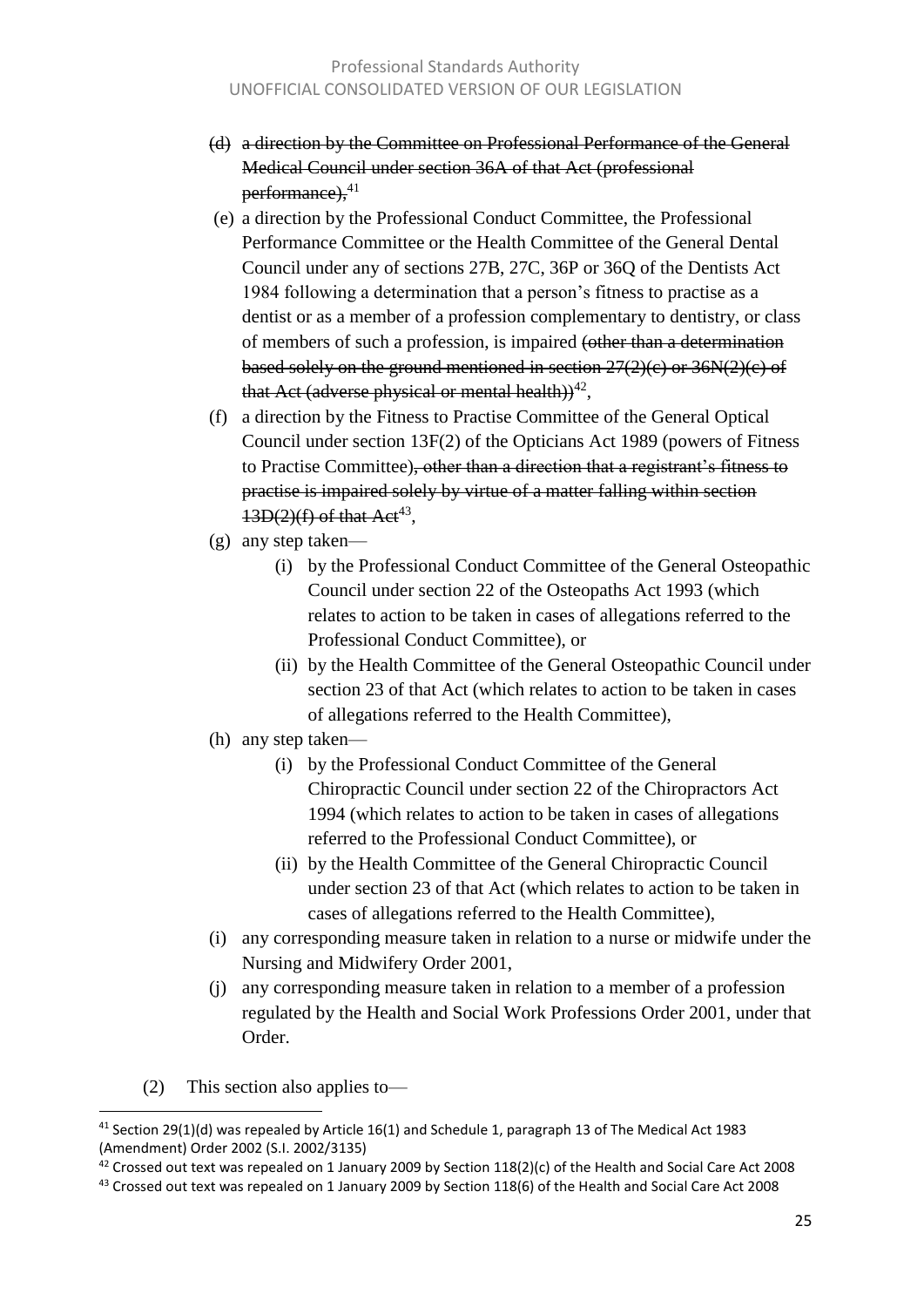- (a) a final decision of the relevant committee not to take any disciplinary measure under the provision referred to in whichever of paragraphs (a) to (h) of subsection (1) applies,
- (b) any corresponding decision taken in relation to a nurse, or midwife under the Nursing and Midwifery Order 2001, or to any such person as is mentioned in subsection (1)(j) and
- (c) a decision of the relevant regulatory body, or one of its committees or officers, to restore a person to the register following his removal from it in accordance with any of the measures referred to in paragraphs (a) to (j) of subsection  $(1)$ .
- $(2A)^{44}$  This section also applies to any steps or decisions which are taken by Social Work England (or any of its committees or officers) in connection with fitness to practise or discipline and which are of a description specified in regulations made by the Secretary of State.<sup>45</sup>
- (3) The things to which this section applies are referred to below as "relevant decisions".
- (4) Where a relevant decision is made, the Authority may refer the case to the relevant court if it considers that the decision is not sufficient (whether as to a finding or a penalty or both) for the protection of the public.
- (4A) Consideration of whether a decision is sufficient for the protection of the public involves consideration of whether it is sufficient—
	- (a) to protect the health, safety and well-being of the public;
	- (b) to maintain public confidence in the profession concerned; and
	- (c) to maintain proper professional standards and conduct for members of that profession.

If the Authority considers that—

- (a) a relevant decision falling within subsection (1) has been unduly lenient, whether as to any finding of professional misconduct or fitness to practise on the part of the practitioner concerned (or lack of such a finding), or as to any penalty imposed, or both, or
- (b) a relevant decision falling within subsection (2) should not have been made,

<sup>&</sup>lt;sup>44</sup> Subsection (2A) was inserted by Schedule 4, paragraph 15(2) of the Children and Social Work Act 2017 which was commenced on 1 April 2018 for the purpose of making regulations by The Children and Social Work Act 2017 (Commencement No. 3) Regulations 2018 (S.I. 2018/346) and is not yet in force otherwise (see Section 70(2) of the Children and Social Work Act 2017)

<sup>45</sup> Subsection (2A) is inserted by Schedule 4, paragraph 15(2) of the Children and Social Work Act 2017. It is not yet in force. Regulation 34 of the Social Workers Regulations 2018 (also not yet in force) sets out the decisions by Social Work England that the Authority can refer.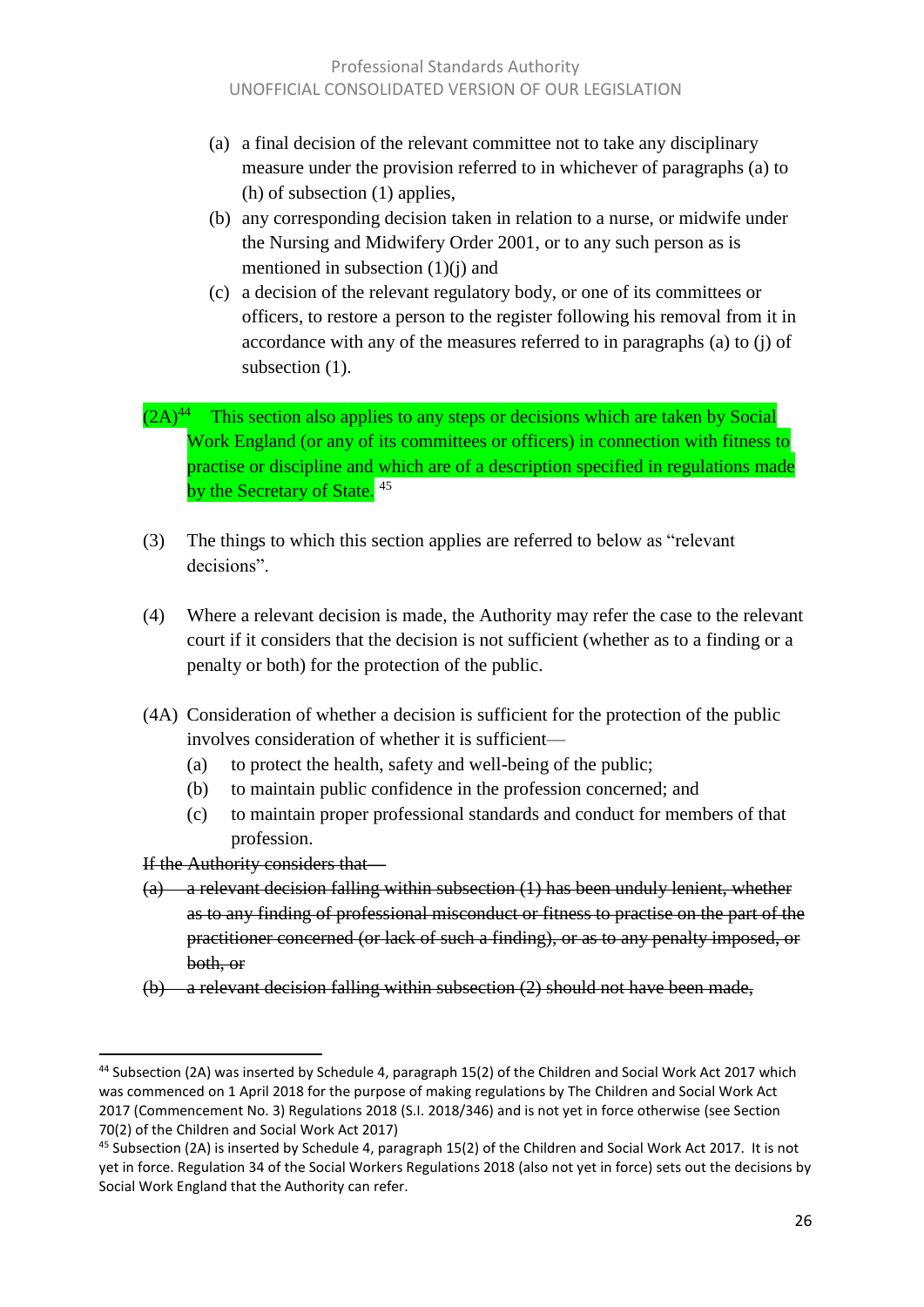and that it would be desirable for the protection of members of the public for the Authority to take action under this section, the Authority may refer the case to the relevant court.<sup>46</sup>

- (5) In subsection (4) (subject to subsection  $(5A)$ ), the "relevant court"
	- (a) in the case of a person who (in accordance with the rules applying to the body making the relevant decision) was, or was required to be, notified of the relevant decision at an address in Scotland, means the Court of Session,
	- (b) in the case of a person who (in accordance with the rules applying to the body making the relevant decision) was, or was required to be, notified of the relevant decision at an address in Northern Ireland, means the High Court of Justice in Northern Ireland, and
	- (c) in the case of any other person, means the High Court of Justice in England and Wales.
- (5A) In relation to something that is a relevant decision as a result of subsection (2A), "the relevant court" means the High Court of Justice in England and Wales.<sup>47</sup>
- (6) The Authority may not so refer a case after the end of the period of (a) 40 days beginning with the day which is the last day on which the practitioner concerned can appeal against the relevant decision., or
	- (b)in the case of a relevant decision against which is it not possible for the practitioner concerned to appeal, 56 days beginning with the day on which notification of the decision was served on the person to whom the decision relates.<sup>48</sup>
- (7) If the Authority does so refer a case—
	- (a) the case is to be treated by the court to which it has been referred as an appeal by the Authority against the relevant decision (even though the Authority was not a party to the proceedings resulting in the relevant decision), and
	- (b) the body which made the relevant decision (as well as the person to whom the decision relates)<sup>49</sup> is to be a respondent.

 $\overline{a}$ <sup>46</sup> Subsection (4) was replaced and (4A) inserted by regulation 18(3) of The General Medical Council (Fitness to Practise and Overarching Objective) and the Professional Standards Authority for Health and Social Care (References to Court) Order 2015 [\(S.I. 2015/794\)](http://www.legislation.gov.uk/uksi/2015/794/contents/made) which was commenced on 31 December 2015 by the Commencement Order (S.I. 2015/1952)

<sup>&</sup>lt;sup>47</sup> Subsection (5A) is substituted by Schedule 4, paragraph 15(3) of the Children and Social Work Act 2017. It is not yet in force.

 $48$  Paragraph (b) was inserted by regulation 18(4) of The General Medical Council (Fitness to Practise and Overarching Objective) and the Professional Standards Authority for Health and Social Care (References to Court) Order 2015 (S.I. 2015/794) which was commenced on 31 December 2015 by the Commencement Order (S.I. 2015/1952)

 $49$  This change was made by regulation 18(5) of The General Medical Council (Fitness to Practise and Overarching Objective) and the Professional Standards Authority for Health and Social Care (References to Court) Order 2015 [\(S.I. 2015/794\)](http://www.legislation.gov.uk/uksi/2015/794/contents/made) which was commenced on 31 December 2015 by the Commencement Order (S.I. 2015/1952)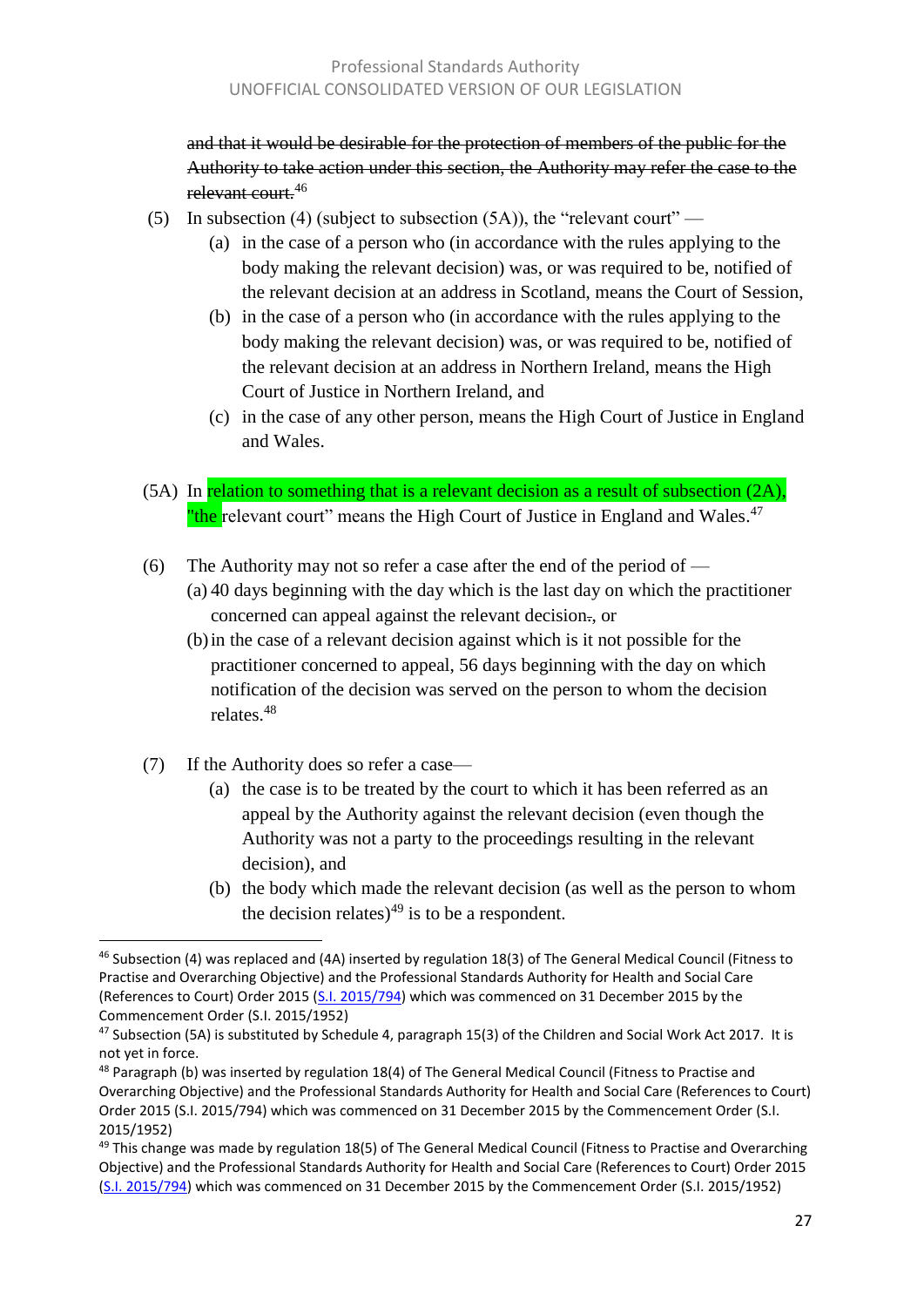- (7A) In a case where the relevant decision is taken by a committee, the reference in subsection (7)(b) to the body which made the decision is to be read as a reference to the body of which it is a committee.<sup>50</sup>
- (8) The court may—

 $\overline{\phantom{a}}$ 

- (a) dismiss the appeal,
- (b) allow the appeal and quash the relevant decision,
- (c) substitute for the relevant decision any other decision which could have been made by the committee or other person concerned, or
- (d) remit the case to the committee or other person concerned to dispose of the case in accordance with the directions of the court, or, in the case of a relevant decision within subsection  $(1)(c)$  or  $(ca)$  or a relevant decision within subsection (2)(a) or (c) not to take a disciplinary measure under a provision referred to in subsection  $(1)(c)$  or  $(ca)$ , remit the case to the Medical Practitioners Tribunal Service for them to arrange for a Medical Practitioners Tribunal so to dispose of the case,<sup>51</sup>

and may make such order as to costs (or, in Scotland, expenses) as it thinks fit.

- (9) Where rules under paragraph 1 of Schedule 4 to the Medical Act 1983 provide, by virtue of paragraph 1(2E) of that Schedule, for the application of section 35D of that Act, the reference in subsection (1)(c) of this section to section 35D of that Act includes a reference to that section as so applied.
- (10) The reference in subsection (1)(ca) to paragraph 5A(3D) of the Medical Act 1983 includes a reference to that provision as applied by section  $35A(6E)$  of that Act.<sup>52</sup>

#### **29A.— References under section 29: role of the General Medical Council**

(1) If the Authority makes a reference under section 29 of a case involving a relevant decision such as is mentioned in subsection (8)(d) of that section—

<sup>&</sup>lt;sup>50</sup> Subsection (7A) was inserted by regulation 18(6) of The General Medical Council (Fitness to Practise and Overarching Objective) and the Professional Standards Authority for Health and Social Care (References to Court) Order 2015 [\(S.I. 2015/794\)](http://www.legislation.gov.uk/uksi/2015/794/contents/made) which was commenced on 31 December 2015 by the Commencement Order (S.I. 2015/1952)

<sup>&</sup>lt;sup>51</sup> This insertion in paragraph (d) was made by regulation 18(7) of The General Medical Council (Fitness to Practise and Overarching Objective) and the Professional Standards Authority for Health and Social Care (References to Court) Order 2015 [\(S.I. 2015/794\)](http://www.legislation.gov.uk/uksi/2015/794/contents/made) which was commenced on 31 December 2015 by the Commencement Order (S.I. 2015/1952)

<sup>&</sup>lt;sup>52</sup> Subsections (9) and (10) were inserted by regulation 18(8) of The General Medical Council (Fitness to Practise and Overarching Objective) and the Professional Standards Authority for Health and Social Care (References to Court) Order 2015 (S.I. 2015/794) which was commenced on 31 December 2015 by the Commencement Order (S.I. 2015/1952)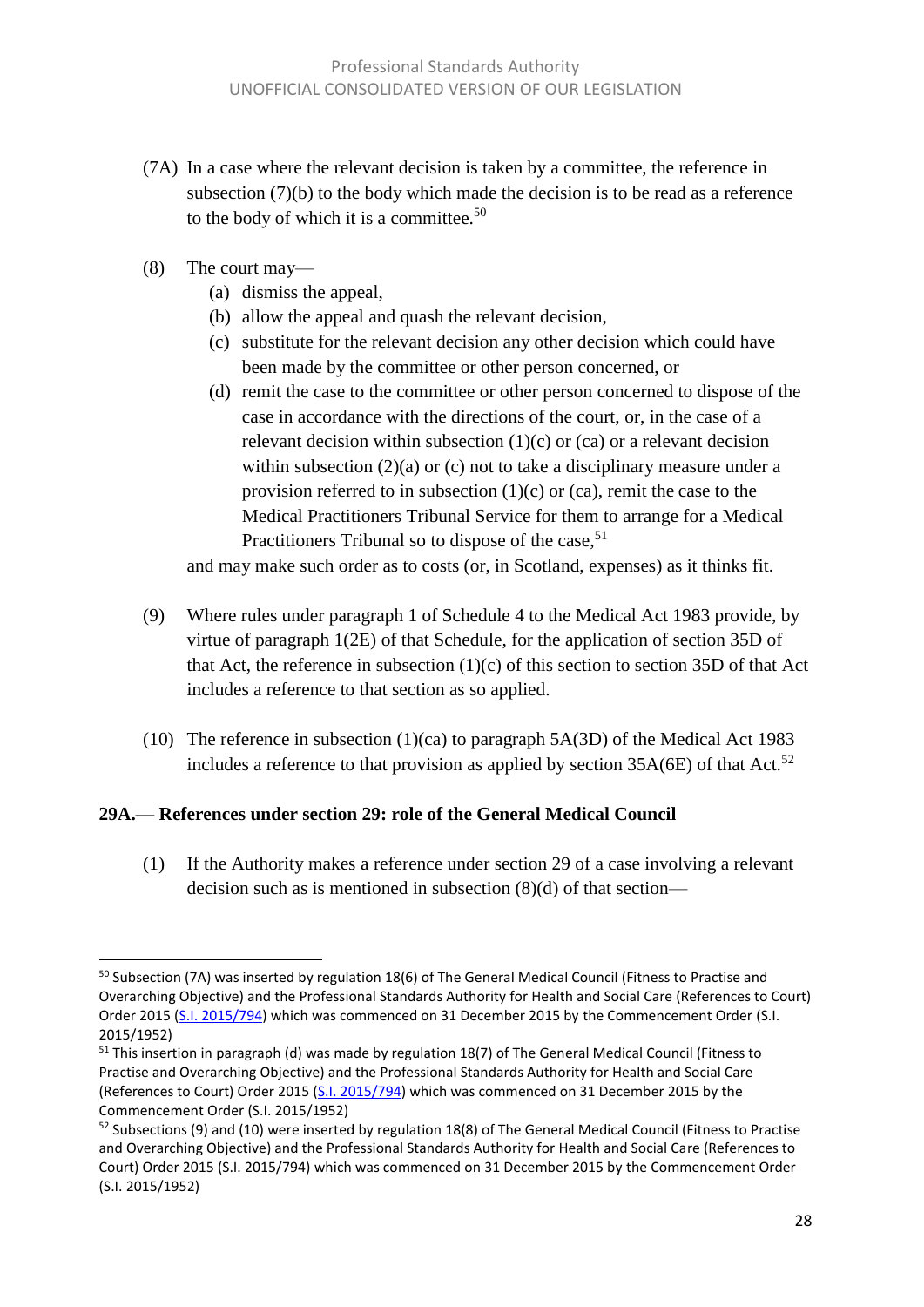- (a) the Authority must without delay give the General Medical Council notice of the reference; and
- (b) the General Medical Council may not bring an appeal under section 40A of the Medical Act 1983 against the decision.
- (2) Where the General Medical Council is the respondent in the case of a reference under section 29, the matters which it may raise on the reference include any matter that it could have raised on an appeal against the relevant decision under section 40A of the Medical Act 1983.
- (3) If the General Medical Council is the respondent in the case of a reference under section 29, and the Authority either wishes to withdraw the reference or, having agreed the terms of a settlement of the case with the person to whom the relevant decision relates, wishes the case to be disposed of on those terms, the Authority must give notice of its wish to the Council.
- (4) The General Medical Council, having received a notice under subsection (3), must by notice inform the relevant court, the Authority and the person concerned whether it wishes the proceedings on the reference to continue.
- (5) Where the General Medical Council gives notice under subsection (4) that it wishes the proceedings to continue, they are to continue but, from the time when the Council gives its notice to the relevant court under subsection (4), are to be treated as proceedings on an appeal made by the Council under section 40A of the Medical Act 1983.
- (6) In a case within subsection (5), the General Medical Council must give notice to the relevant court, the Authority and the person concerned specifying the grounds of its case; and—
	- (a) the person concerned has the opportunity to respond accordingly, and
	- (b) the Authority has the opportunity to become a party to the appeal by virtue of section 40B(2) of the Medical Act 1983.
- (7) A requirement in this section to give a notice to a specified person is in addition to such requirements as are imposed by rules of court in relation to the persons to whom notice is to be given; and the giving of notice under this section is subject to such other requirements relating to the giving of notices as are imposed by rules of court.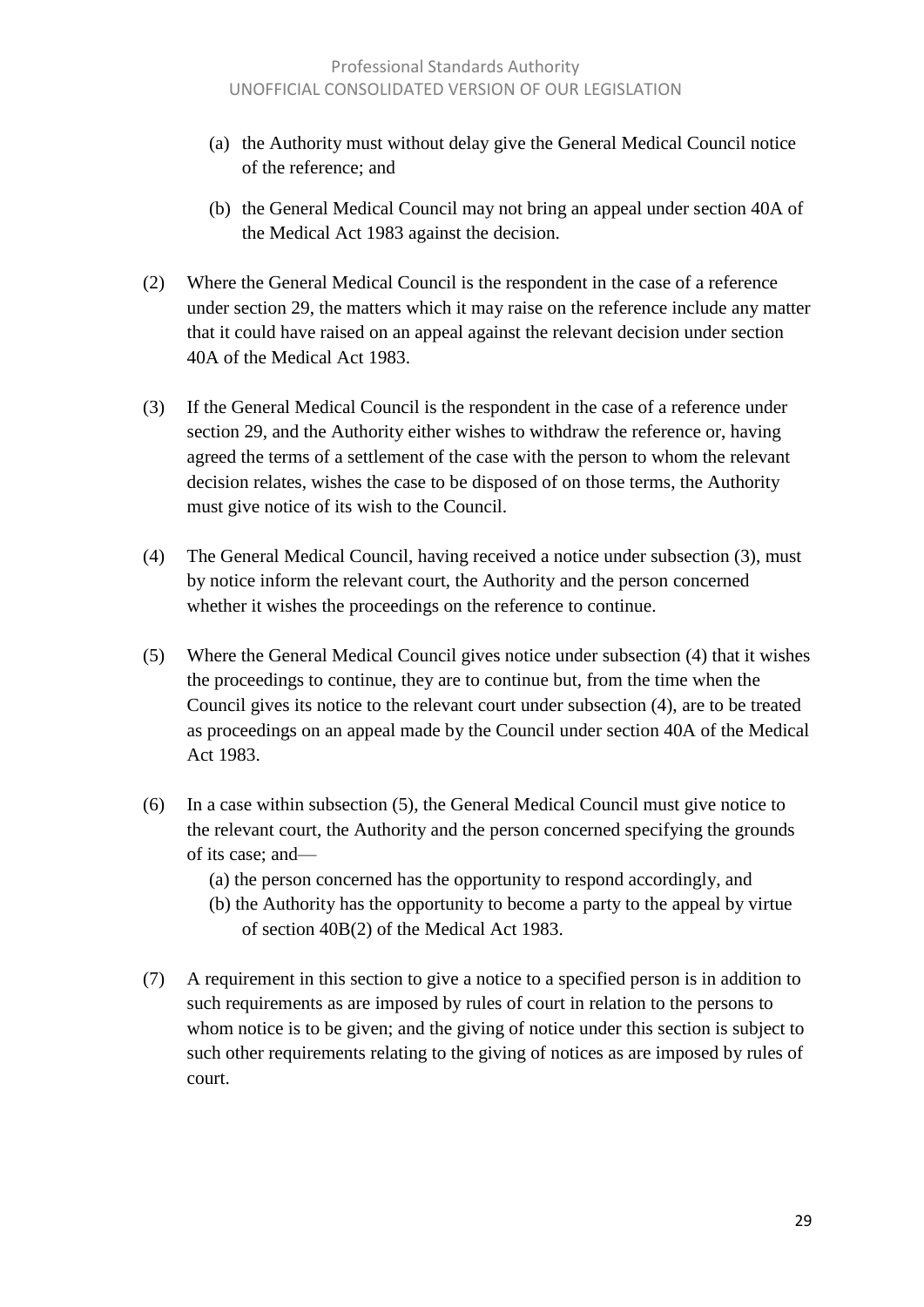#### Professional Standards Authority UNOFFICIAL CONSOLIDATED VERSION OF OUR LEGISLATION

(8) In this section, "relevant court" and "relevant decision" each have the same meaning as in section 29.<sup>53</sup>

**SCHEDULE 7**

#### THE PROFESSIONAL STANDARDS AUTHORITY FOR HEALTH AND SOCIAL CARE

#### Status

…

1 The Authority is not to be regarded as the servant or agent of the Crown or as enjoying any status, immunity or privilege of the Crown; and the Authority's property is not to be regarded as property of, or property held on behalf of, the Crown.

#### 2 For the purposes of—

- (a) section  $23(2)(b)$  of the Scotland Act 1998 (c. 46) (power of Scottish Parliament to require persons outside Scotland to attend to give evidence or produce documents); and
- (b) section 70(6) of that Act (accounts prepared by cross-border bodies),the Authority is to be treated as a cross-border public authority within the meaning of that Act.

#### Powers

 $\overline{a}$ 

3 The power in section 26(1) includes the power to—

- (a) acquire and dispose of land and other property, and
- (b) enter into contracts.

Membership and chairman

- 4 The Authority is to consist of—
	- (a) a chair appointed by the Privy Council,
	- (b) one non-executive member appointed by the Scottish Ministers,
	- (c) one non-executive member appointed by the Welsh Ministers,
	- (d) one non-executive member appointed by the Department of Health, Social Services and Public Safety in Northern Ireland,

<sup>53</sup> Section 29A was inserted by regulation 18(9) of The General Medical Council (Fitness to Practise and Overarching Objective) and the Professional Standards Authority for Health and Social Care (References to Court) Order 2015 (S.I. 2015/794) which was commenced on 31 December 2015 by the Commencement Order (S.I. 2015/1952)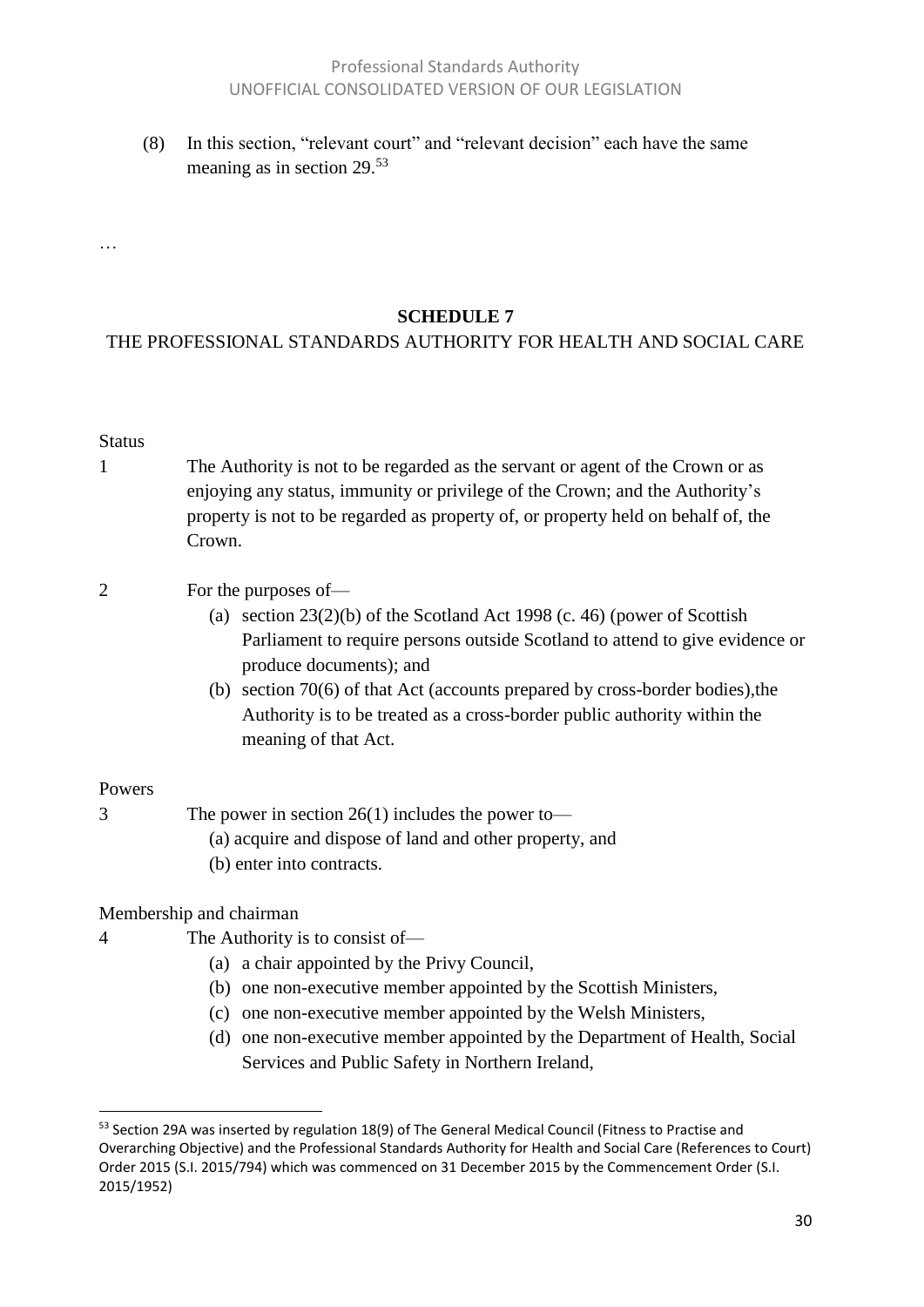- (e) three non-executive members appointed by the Secretary of State the Privy Council $54$ , and
- (f) one executive member appointed in accordance with paragraph 11.

#### Appointment, procedure etc

- 5 (1) The Secretary of State may direct a Special Health Authority to exercise his function of appointing members of the Authority under paragraph 4(1)(e).
	- $(2)$  If he does so, the 1977 Act has effect as if  $-$ 
		- (a) the directions were directions of the Secretary of State under section 16D of that Act, and, accordingly,
		- (b) the function were exercisable by the Special Health Authority under section 16D.<sup>55</sup>
- 6 The Privy Council<sup>56</sup> may by regulations provide for-
	- (a) the conditions to be fulfilled for appointment as chair or other member of the Authority,
	- (b) the tenure of office of the chair and non-executive members of the Authority (including the circumstances in which they cease to hold office or may be removed or suspended from office),
	- (ba) the appointment of a member as deputy chair and the circumstances in which that member ceases to hold, or may be removed from, office as deputy chair, and
	- (c) the appointment of, constitution of and exercise of functions by committees and sub-committees of the Authority (including committees and subcommittees which consist of or include persons who are not members of the Authority).
- 7 The Authority may regulate its own procedure.
- 8 The validity of any proceedings of the Authority is not affected by a vacancy amongst its members or by a defect in the appointment of a member.

#### Members' interests

 $\overline{\phantom{a}}$ 

9 (1) The Authority must establish and maintain a system for the declaration and registration of private interests of its members.

<sup>&</sup>lt;sup>54</sup> "The Privy Council" was substituted for "The Secretary of State" by Section 226(2)(a) of the Health and Social Care Act 2012 which was commenced on 9 June 2014 by The Health and Social Care Act 2012 (Commencement No. 8) Order 2014 (S.I. 2014/1454)

<sup>&</sup>lt;sup>55</sup> Crossed out text was repealed on 1 October 2006 by Schedule 8, paragraph 52 of the Health Act 2006 <sup>56</sup> "The Privy Council" was substituted for "The Secretary of State" by Section 226(3) of the Health and Social Care Act 2012 which was commenced on 4 June 2018 by The Health and Social Care Act 2012 (Commencement No. 11 and Saving Provision) Order 2018 (S.I. 2018/617) subject to savings specified in Article 3(a)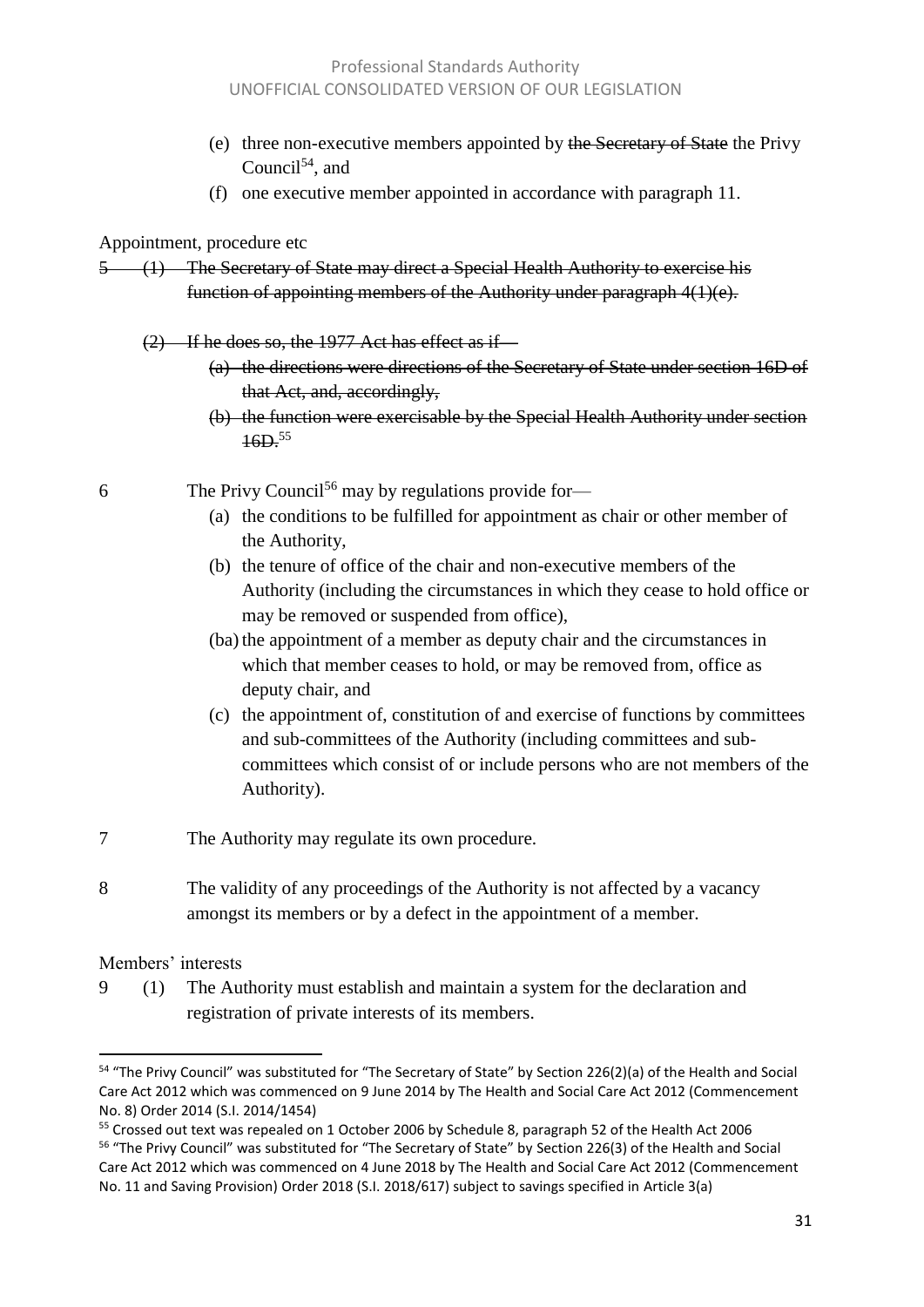(2) The Authority must publish entries recorded in the register of members' interests.

#### Remuneration and allowances

- 10 (1) The Authority may pay to its chair, and to any other member of the Authority, such remuneration and allowances as the Authority<sup>57</sup> may determine.
	- (2) The Authority may pay to any member of a committee or sub-committee of the Authority such allowances as the Authority<sup>58</sup> may determine.
	- (3) The Authority may provide for the payment of such pension, allowance or gratuities as it may determine to or in respect of a person who is or has been the chair or any other member of the Authority.<sup>59</sup>
	- (4) The Authority may, where it considers there are special circumstances that make it right for a person ceasing to hold office as chair of the Authority to receive compensation, pay the person such compensation as it may determine.<sup>60</sup>

#### Employees

- 11 (1) The Authority may appoint the executive member referred to in paragraph 4(f) on such terms and conditions as the Authority may determine.
	- (2) The executive member must be an employee of the Authority.
	- (3) Any decision of the Authority under sub-paragraph (1) must be taken by the members appointed under paragraph 4(a) to (e).
	- (4) The Authority may appoint such other employees as it considers appropriate on such terms and conditions as it may determine.

#### Delegation of functions

- 12 (1) The Authority may arrange for the discharge of any of its functions by—
	- (a) a committee, sub-committee, member or employee of the Authority, or
	- (b) any other person.

 $\overline{a}$ 

<sup>&</sup>lt;sup>57</sup> "The Privy Council" was substituted for "The Secretary of State" by **[Section 226\(4\)\(a\)](http://www.legislation.gov.uk/ukpga/2012/7/section/226)** of the Health and Social Care Act 2012 which was commenced on 4 June 2018 by The Health and Social Care Act 2012 (Commencement No. 11 and Saving Provision) Order 2018 (S.I. 2018/617) subject to savings specified in Article 3(b) 58 See previous footnote

 $59$  Sub-paragraph (3) was substituted by Section 226(4)(b) of the Health and Social Care Act 2012 which was commenced on 4 June 2018 by The Health and Social Care Act 2012 (Commencement No. 11 and Saving Provision) Order 2018 (S.I. 2018/617) subject to savings specified in Article 3(b)

<sup>&</sup>lt;sup>60</sup> See previous footnote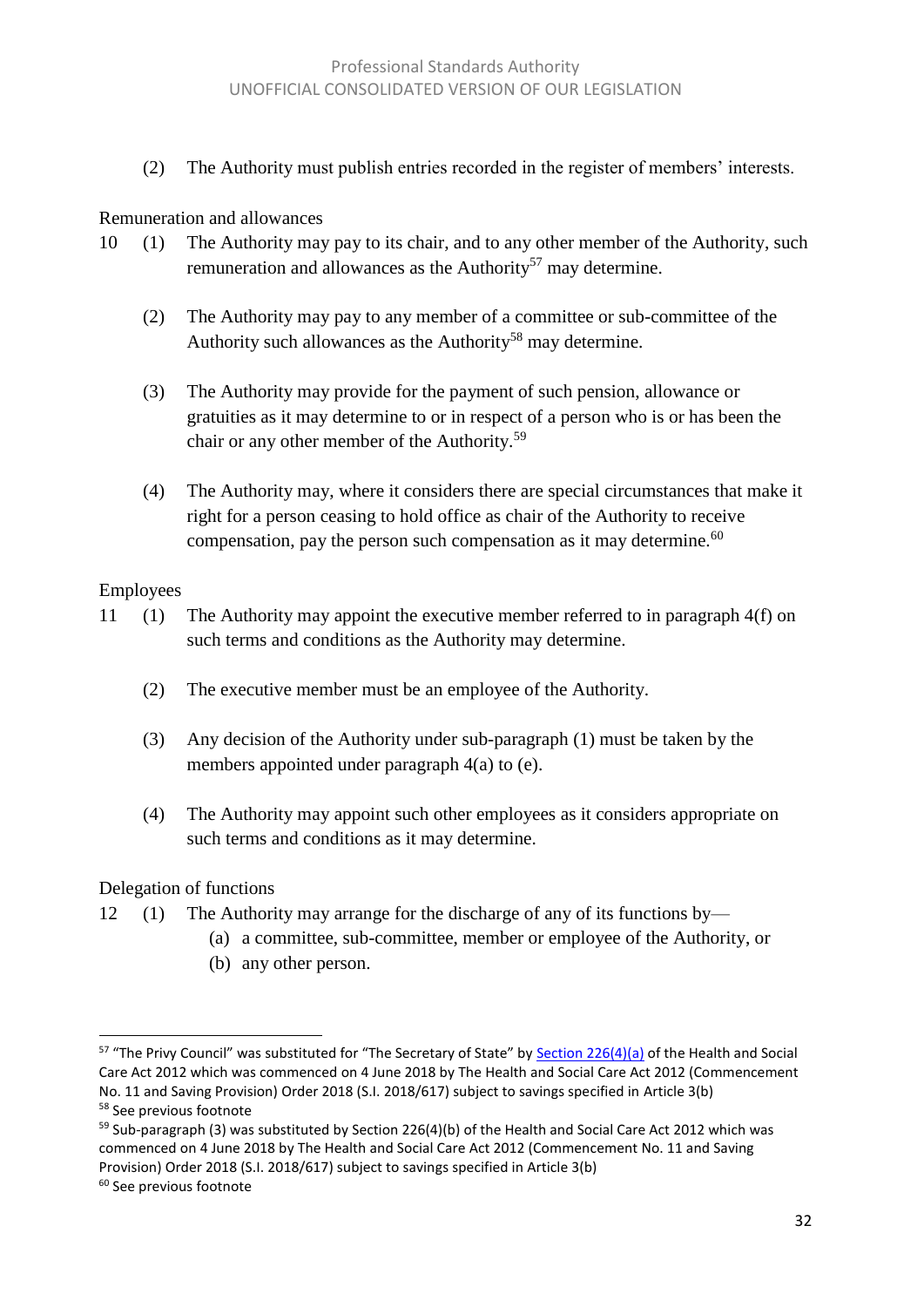(2) If the Authority does arrange for the discharge of any function as mentioned in subparagraph (1)(b), the arrangements may include provision with respect to the payment of remuneration and allowances to, or amounts in respect of, such persons.

#### Assistance

 $\overline{\phantom{a}}$ 

- 13 (1) The Authority may arrange for such persons as it thinks fit to assist it in the discharge of any of its functions in relation to a particular case or class of case.
	- (2) Such arrangements may include provision with respect to the payment of remuneration and allowances to, or amounts in respect of, such persons.

#### Payments and loans to Authority

- 14 (1) The Secretary of State may make payments out of money provided by Parliament to the Authority of such amounts, at such times and on such conditions (if any) as he considers appropriate.
	- (2) An appropriate authority may make payments to the Authority of such amounts, at such times and on such conditions (if any) as it considers appropriate.
	- $(2A)^{61}$ The Authority may borrow money for the purposes of or in connection with its functions; and sub-paragraphs (3) and (4) are without prejudice to the generality of this sub-paragraph.
	- (3) The Secretary of State may make loans out of money provided by Parliament to the Authority on such terms (including terms as to repayment and interest) as he may determine.
	- (4) An appropriate authority may make loans to the Authority on such terms (including terms as to repayment and interest) as it may determine.
	- $(5)$ <sup>62</sup> The approval of the Treasury is required as to the amount and terms of any loan under sub-paragraph (3).

<sup>&</sup>lt;sup>61</sup> Sub-paragraph (2A) was inserted by Section 224(4) of the Health and Social Care Act 2012 which was commenced on 16 March 2015 by The Health and Social Care Act 2012 (Commencement No. 9) Order 2015 (S.I. 2015/409)

 $62$  Sub-paragraph (5) was repealed by Section 224(5) of the Health and Social Care Act 2012 which was commenced on 16 March 2015 by The Health and Social Care Act 2012 (Commencement No. 9) Order 2015 (S.I. 2015/409)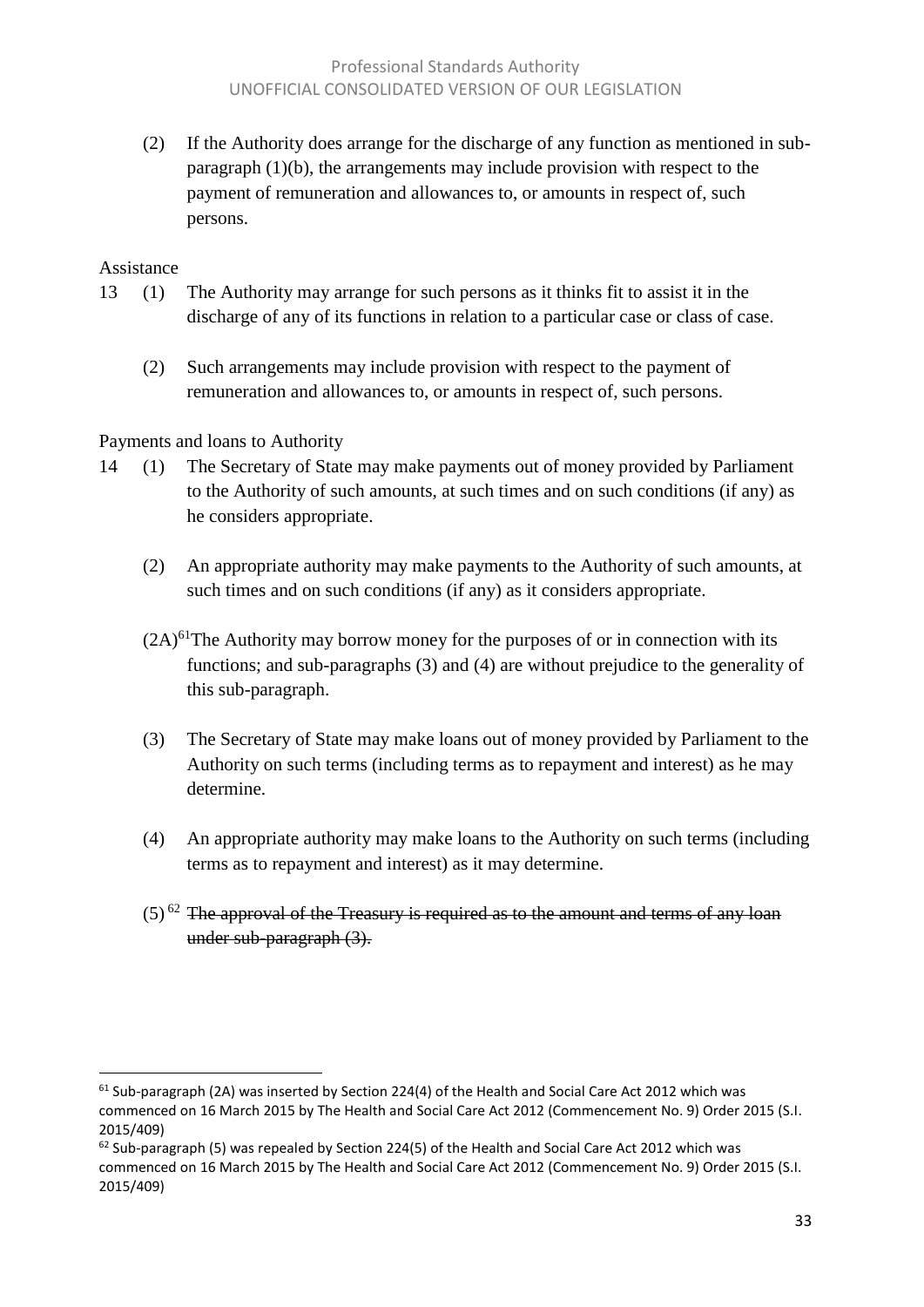- (6) Except as provided by sub-paragraphs (3) and (4), the Authority has no power to borrow money. 63
- (7) The Secretary of State may give directions to the Authority as to the application of any sums received by it under sub-paragraph (1) or (3).
- (8) An appropriate authority may give directions to the Authority as to the application of any sums received by it from the authority under sub-paragraph (2) or (4).
- (9) The Authority must comply with any directions under sub-paragraph (7) or (8).
- (10) In this paragraph, "appropriate authority" means the National Assembly for Wales, the Scottish Ministers or the Department of Health, Social Services and Public Safety in Northern Ireland.

#### Accounts

 $\overline{a}$ 

- 15 (1) The Authority must keep accounts in such form as the Privy Council  $64$  may determine.
	- (2) The Authority must prepare annual accounts in respect of each financial year in such form as the Privy Council<sup> $65$ </sup> may determine.
	- (3) The Authority must send copies of the annual accounts to <sup>66</sup> the Comptroller and Auditor General within such period after the end of the financial year to which the accounts relate as the Privy Council $67$  may determine.
	- (4) Within that period the Authority must also send copies of the annual accounts to—
		- (a) the Scottish Ministers,
		- (b) the National Assembly for Wales, and
		- (c) the Department of Health, Social Services and Public Safety in Northern Ireland.

 $63$  Sub-paragraph (6) was repealed by Section 224(5) of the Health and Social Care Act 2012 which was commenced on 16 March 2015 by The Health and Social Care Act 2012 (Commencement No. 9) Order 2015 (S.I. 2015/409)

 $64$  "the Privy Council" was substituted for "the Secretary of State" by [Section 226\(6\)\(a\)](http://www.legislation.gov.uk/ukpga/2012/7/section/226) of the Health and Social Care Act 2012 which was commenced on 4 June 2018 by The Health and Social Care Act 2012 (Commencement No. 11 and Saving Provision) Order 2018 (S.I. 2018/617) subject to savings specified in Article 3(c) <sup>65</sup> See previous footnote

 $66$  The words "the Secretary of State and" were repealed by Section 226(6)(b) of the Health and Social Care Act 2012 which was commenced on 4 June 2018 by The Health and Social Care Act 2012 (Commencement No. 11 and Saving Provision) Order 2018 (S.I. 2018/617) subject to savings specified in Article 3(c)

 $67$  "the Privy Council" was substituted for "the Secretary of State" by Section 226(6)(b) of the Health and Social Care Act 2012 which was commenced on 4 June 2018 by The Health and Social Care Act 2012 (Commencement No. 11 and Saving Provision) Order 2018 (S.I. 2018/617) subject to savings specified in Article 3(c)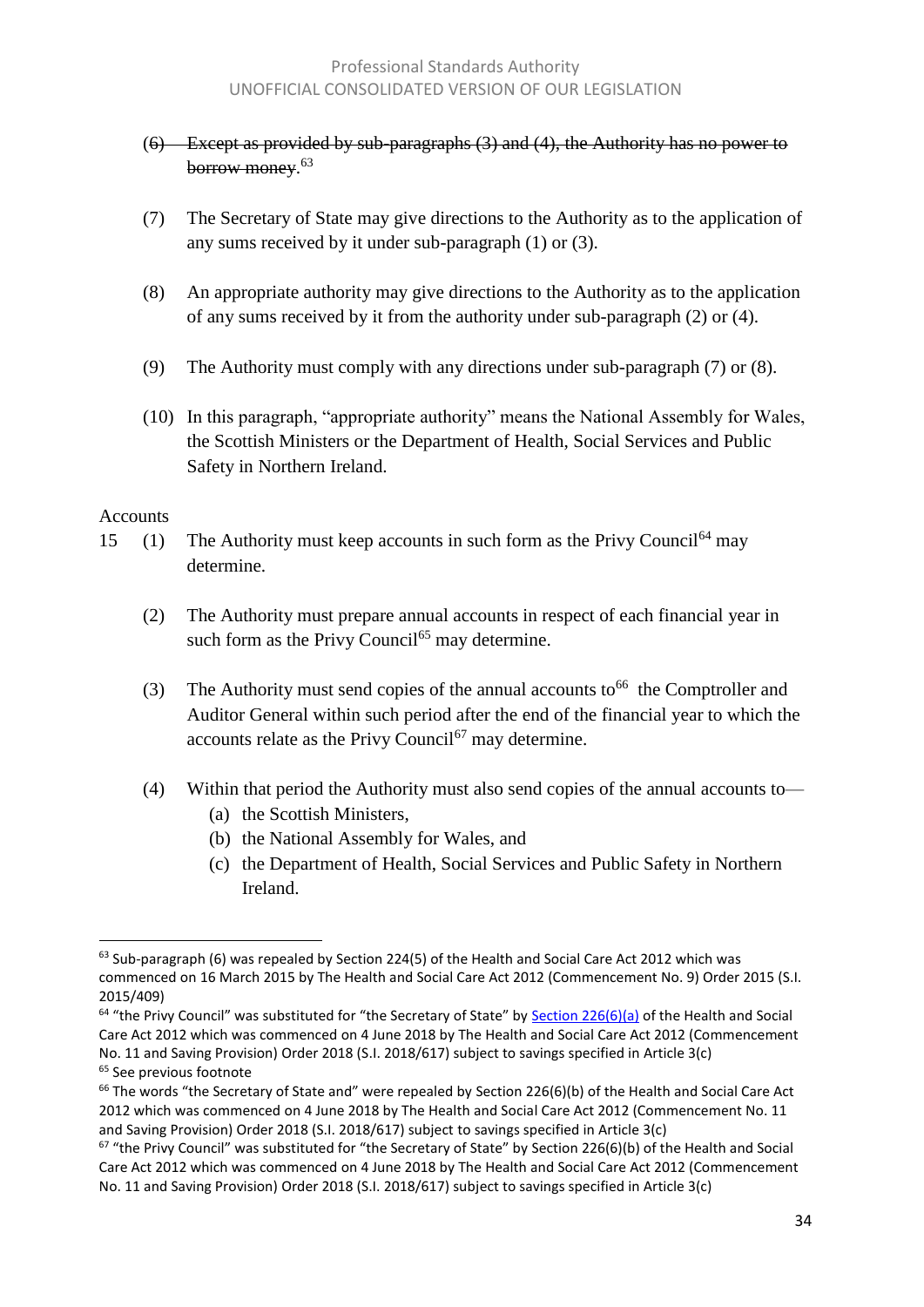- (5) The Comptroller and Auditor General must examine, certify and report on the annual accounts and must lay copies of the accounts and of his report before Parliament.
- (6) A copy of the accounts shall be laid before—
	- (a) the Scottish Parliament by the Scottish Ministers,
	- (b) the Northern Ireland Assembly by the Department of Health, Social Services and Public Safety there, and the National Assembly for Wales shall publish the accounts.
- (7) In this paragraph and paragraph 16, "financial year" means—
	- (a) the period beginning with the date on which the Authority is established and ending with the next 31st March following that date, and
	- (b) each successive period of 12 months ending with 31st March.

#### Reports and other information

- 16 (1) The Authority must prepare a report on the exercise of its functions during each financial year.
	- (1A) The report must state—
		- (a) how the Authority, in exercising its functions, has promoted the health, safety and well-being of users of health care, users of social care in England, users of social work services in England and other members of the public, and
		- (b) how far, in the opinion of the Authority, each regulatory body has complied with any duty imposed on it to promote the health, safety and well-being of such persons.
	- $(1B)^{68}$ The Authority must, by such date in each year as the Privy Council determines, publish—
		- (a) a strategic plan for the Authority for the coming financial year, and
		- (b) a strategic plan for the Authority for such of the subsequent financial years as the Authority may determine.
	- (2) As soon as possible after the end of each financial year, the Authority must lay a copy of its report for that year, and a copy of each of its strategic plans published in

<sup>&</sup>lt;sup>68</sup> Sub-paragraph (1B) was inserted by Section 226(7) of the Health and Social Care Act 2012 which was commenced on 4 June 2018 by The Health and Social Care Act 2012 (Commencement No. 11 and Saving Provision) Order 2018 (S.I. 2018/617)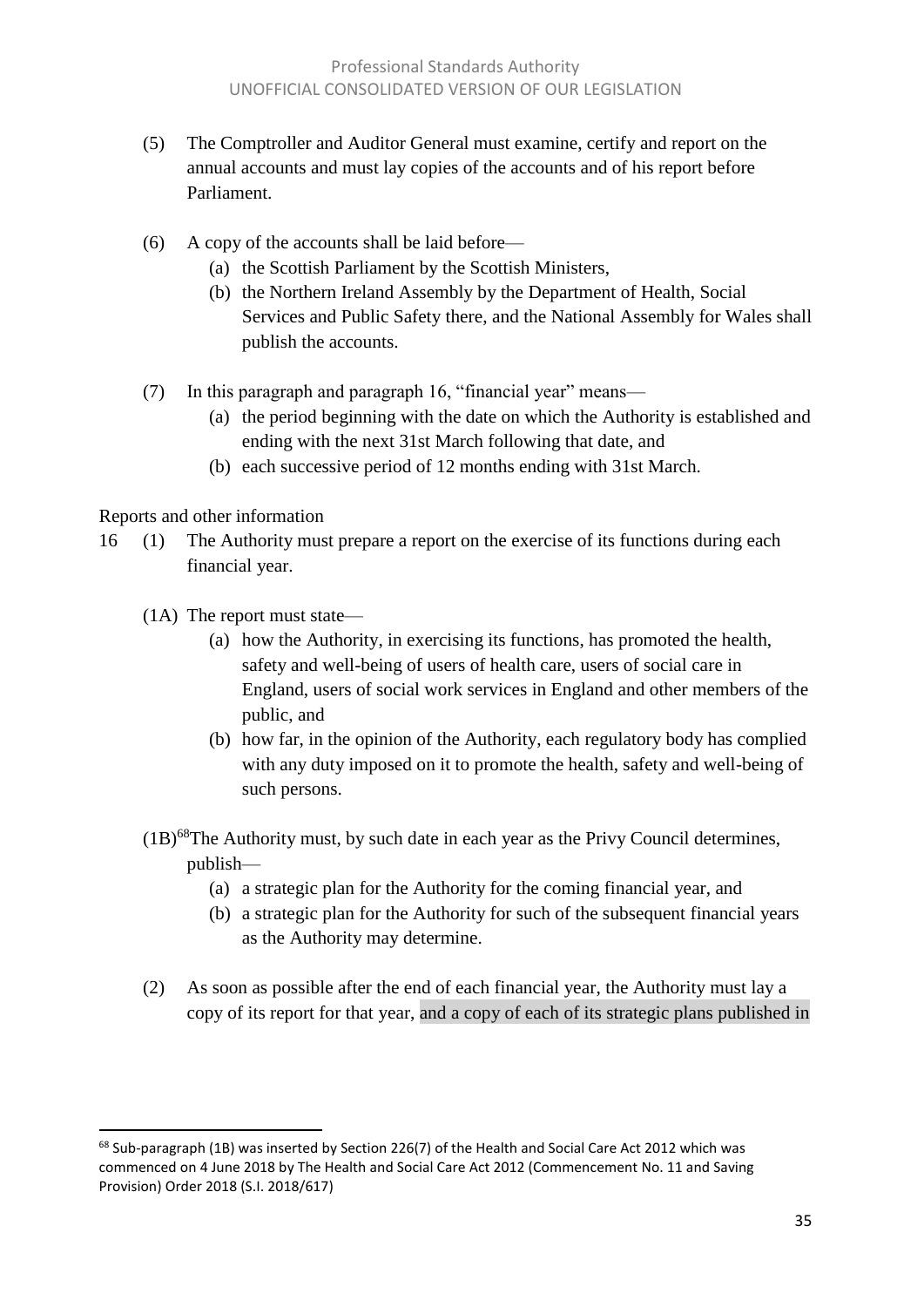that year<sup>69</sup> before Parliament, the Scottish Parliament, the National Assembly for Wales and the Northern Ireland Assembly.

- (3) The Authority must comply with any request by Parliament to prepare, and lay before it, other reports or to provide Parliament with other information.
- (4) The Authority must also comply with any corresponding request by—
	- (a) the Scottish Parliament, in relation to matters which concern a subject for which any member of the Scottish Executive has general responsibility,
	- (b) the Northern Ireland Assembly, in relation to transferred matters concerning Northern Ireland ("transferred matters" having the meaning given by section 4(1) of the Northern Ireland Act 1998 (c. 47)).

Application of seal and evidence

- 17 The application of the seal of the Authority must be authenticated by the signature of—
	- (a) any member of the Authority, or
	- (b) any other person who has been authorised by the Authority (whether generally or specially) for that purpose.
- 18 A document purporting to be duly executed under the seal of the Authority or to be signed on its behalf is to be received in evidence and, unless the contrary is proved, taken to be so executed or signed.

Meetings of the Authority in Northern Ireland

- 19 (1) Sections 23 to 27 of the Local Government Act (Northern Ireland) 1972 (c.9) (which provides for public access to meetings of a district council and for the publication of information concerning such meetings) shall, with the modifications set out below, apply in relation to meetings of the Authority in Northern Ireland as they apply in relation to meetings of a district council.
	- (2) The modifications are—
		- (a) any reference to a district council shall be read as a reference to the Authority, and
		- (b) any reference to councillors or members of the council shall be read as references to members of the Authority.

#### Miscellaneous amendments

 $69$  Grey shaded text was inserted by Section 226(8) of the Health and Social Care Act 2012 which was commenced on 4 June 2018 by The Health and Social Care Act 2012 (Commencement No. 11 and Saving Provision) Order 2018 (S.I. 2018/617)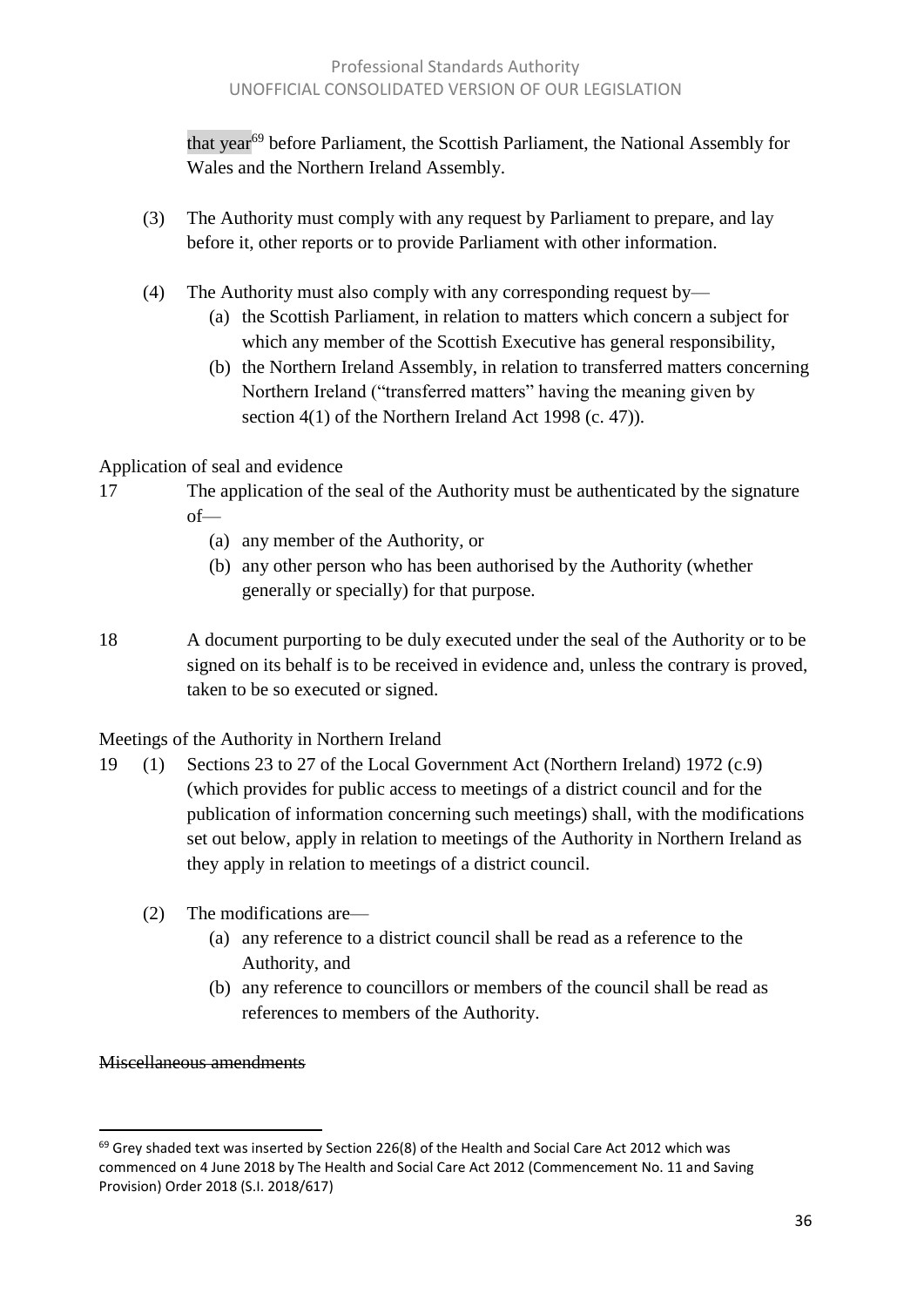#### Professional Standards Authority UNOFFICIAL CONSOLIDATED VERSION OF OUR LEGISLATION

| 20 | In the First Schedule to the Public Records Act 1958 (c. 51) (definition of public<br>records), the following entry is inserted at the appropriate place in Part 2 of the<br>Table at the end of paragraph 3<br>"Council for the Regulation of Health Care Professionals.".   |
|----|-------------------------------------------------------------------------------------------------------------------------------------------------------------------------------------------------------------------------------------------------------------------------------|
| 21 | In the Schedule to the Public Bodies (Admission to Meetings) Act 1960 (c. 67)<br>(bodies to which the Act applies), after paragraph 1(bc) there is inserted –                                                                                                                 |
|    | "(bd) the Council for the Regulation of Health Care Professionals;"                                                                                                                                                                                                           |
| 22 | In Part 2 of Schedule 1 to the House of Commons Disqualification Act 1975 (c. 24)<br>(bodies of which all members are disqualified), the following entry is inserted at<br>the appropriate place<br>"The Council for the Regulation of Health Care Professionals."            |
| 23 | In Part 2 of Schedule 1 to the Northern Ireland Assembly Disqualification Act 1975<br>$(e. 25)$ (bodies of which all members are disqualified), the following entry is<br>inserted at the appropriate place<br>"The Council for the Regulation of Health Care Professionals." |
| 24 | In Part 6 of Schedule 1 to the Freedom of Information Act 2000 (c. 36) (public<br>bodies and offices: general), the following entry is inserted at the appropriate<br><del>place</del><br>"The Council for the Regulation of Health Care Professionals." <sup>70</sup>        |

 $^{70}$  Paragraphs 20-24 were repealed by Schedule 15, Part 2 of the Health and Social Care Act 2008 which was commenced on 1 January 2009 by The Health and Social Care Act 2008 (Commencement No. 7) Order 2008 (S.I. 2008/3244)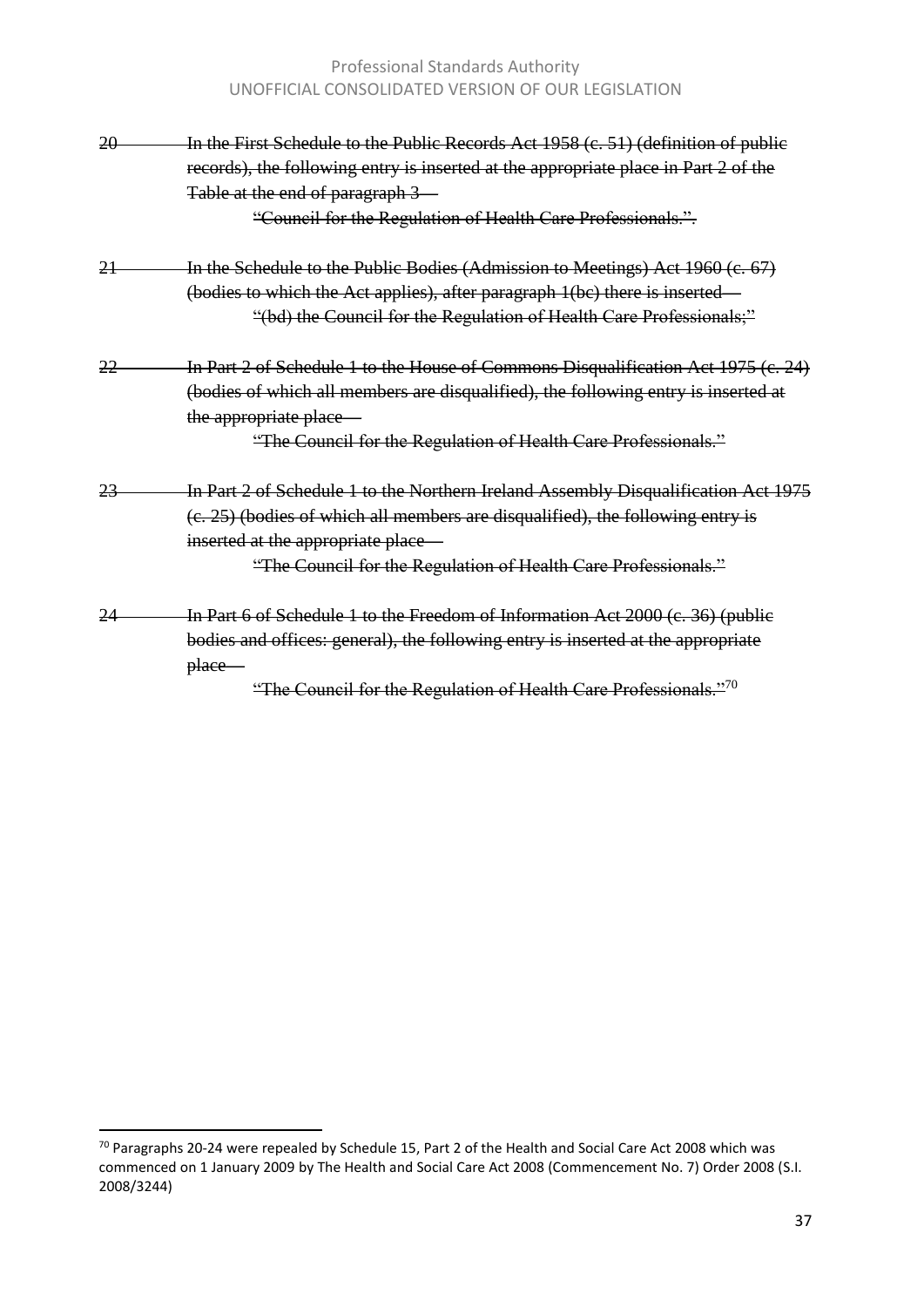## Health and Social Care Act 2012

#### **2012 CHAPTER 7**

#### **Schedule 15**

PART 7: CONSEQUENTIAL AMENDMENTS AND SAVINGS

#### **PART 3**

THE PROFESSIONAL STANDARDS AUTHORITY FOR HEALTH AND SOCIAL CARE *General*

- 59 (1) A reference in any instrument or document to the Council for Healthcare Regulatory Excellence is to be read, in relation to any time after the commencement of section  $222(1)^{71}$ , as a reference to the Professional Standards Authority for Health and Social Care.
	- (2) A reference in this Act or any other enactment, or in any other instrument or document, to the Professional Standards Authority for Health and Social Care is to be read, in relation to any time before the commencement of section 222(1), as a reference to the Council for Healthcare Regulatory Excellence.
	- (3) In sub-paragraph (2), "enactment" means an enactment contained in, or in an instrument made under—
		- (a) an Act of Parliament,

…

…

 $\overline{a}$ 

- (b) an Act of the Scottish Parliament,
- (c) an Act or Measure of the National Assembly for Wales, or
- (d) Northern Ireland legislation.

<sup>&</sup>lt;sup>71</sup> Section 222(1) was brought into force on 1 December 2012 by The Health and Social Care Act 2012 (Commencement No. 3, Transitional, Savings and Transitory Provisions and Amendment) Order 2012 (S.I. 2012/2657)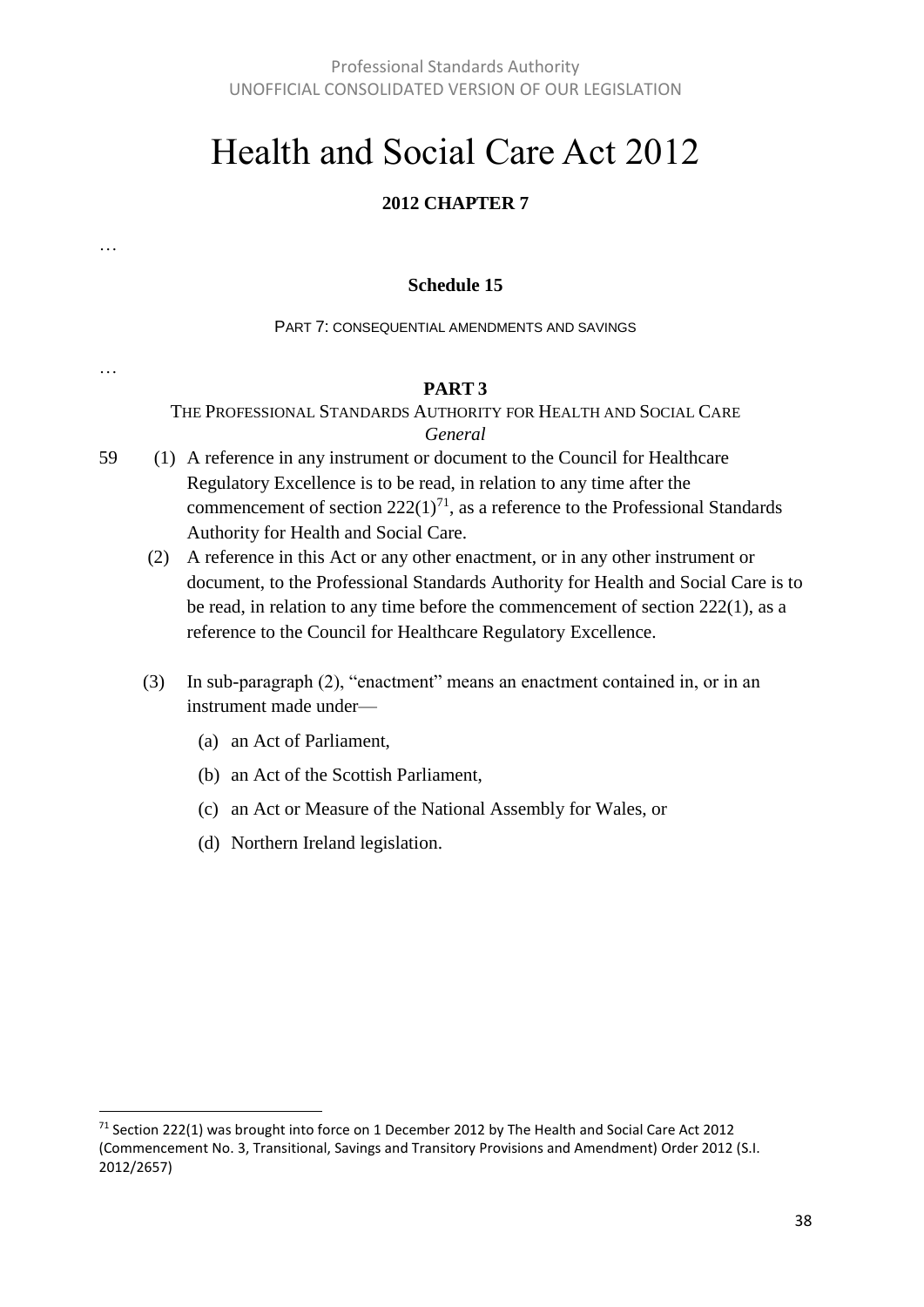### S T A T U T O R Y I N S T R U M E N T S 2008 No. 2927

## HEALTH CARE AND ASSOCIATED PROFESSIONS

## The Council for Healthcare Regulatory Excellence (Appointment, Procedure etc.) Regulations 2008

| Made                   | 10th November 2008 |
|------------------------|--------------------|
| Laid before Parliament | 14th November 2008 |
| Coming into force      | 1st January 2009   |

The Secretary of State for Health makes the following Regulations in exercise of the powers conferred by section 38(5) and (7) of, and paragraph 6 of Schedule 7 to, of the National Health Service Reform and Health Care Professions Act 2002.

#### **Citation, commencement and interpretation**

**1.**—(1) These Regulations may be cited as the Council for Healthcare Regulatory Excellence (Appointment, Procedure etc.) Regulations 2008 and come into force on 1st January 2009.

(2) In these Regulations—

"the 2002 Act" means the National Health Service Reform and Health Care Professions Act 2002;

"the appointor" means –

- (a) in the case of the appointment of the chair, the Privy Council; and
- (b) in the case of the appointment of a non-executive member, the person who appoints that member under paragraph 4 of Schedule 7 to the 2002 Act;

"the chair" means the chair of the Council;

"the Council" means the Professional Standards Authority for Health and Social Care

"final outcome", in relation to any proceedings where there are rights of appeal, means the outcome of the proceedings—

- (a) once the period for bringing an appeal has expired without an appeal being brought; or
- (b) if an appeal is brought in accordance with those rights, once those rights have been exhausted;

"licensing body" means any body anywhere in the world that licenses or regulates any profession;

"non-executive member" means a non-executive member of the Council;

"spent conviction" means—

(a) in relation to a conviction by a court in Great Britain, a conviction that is a spent conviction for the purposes of the Rehabilitation of Offenders Act 1974; or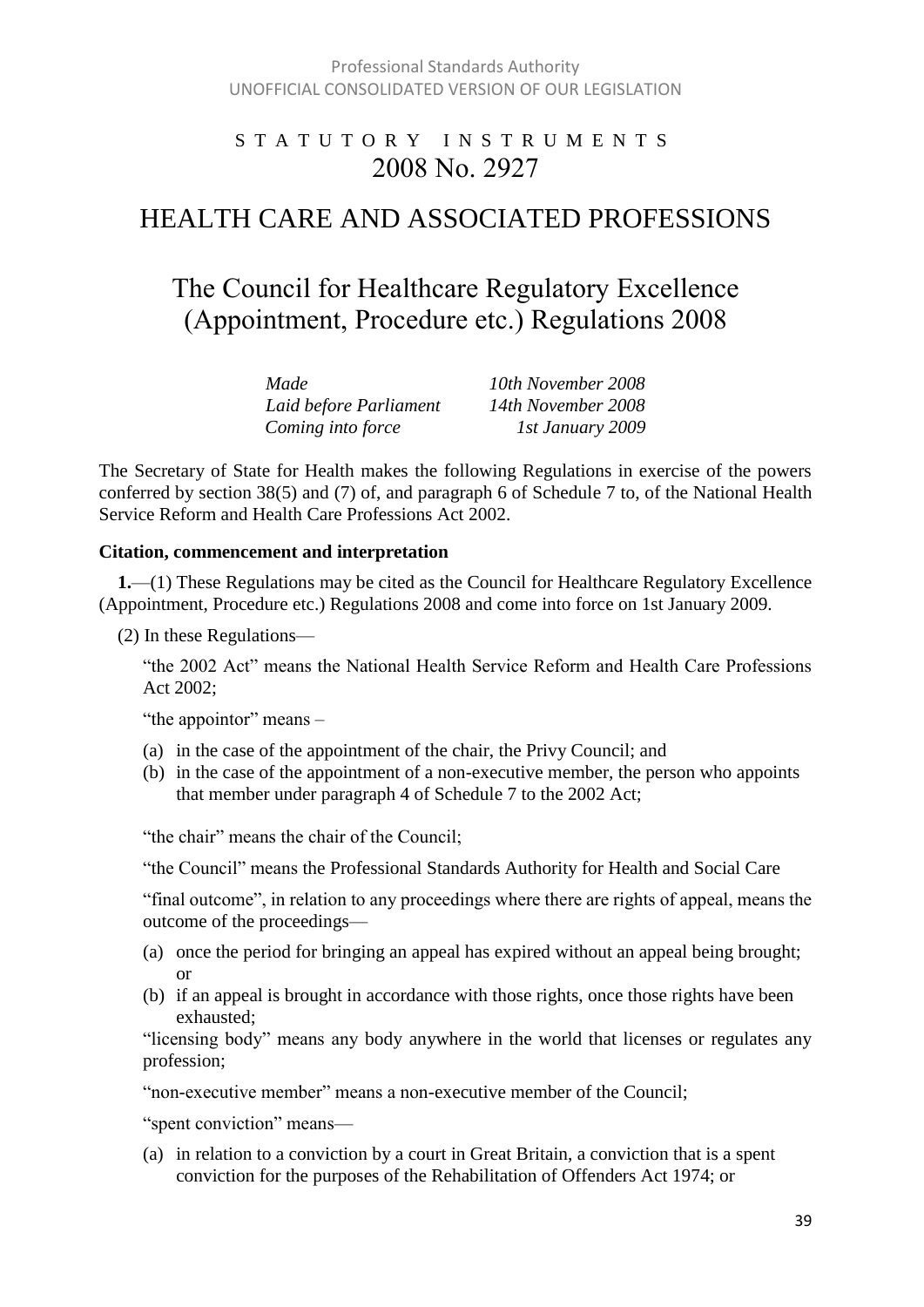(b) in relation to a conviction by a court in Northern Ireland, a conviction that is a spent conviction for the purposes of the Rehabilitation of Offenders (Northern Ireland) Order 1978.

#### **Conditions of appointment for chair and non-executive members of the Council**

**2.**—(1) It is a condition for the appointment as the chair or a non-executive member that that person—

- (a) lives or works wholly or mainly in the United Kingdom; and
- (b) does not fall within paragraph (2).

.

(2) A person falls within this paragraph if that person—

- (a) has at any time been convicted—
	- (i) of an offence involving dishonesty or deception in the United Kingdom, or
	- (ii) of an offence in the United Kingdom, and the final outcome of the proceedings was a sentence of imprisonment or detention (whether suspended or not) of over three months, and

the conviction is not a spent conviction;

- (b) has at any time been convicted of an offence elsewhere than in the United Kingdom and the appointor is satisfied that the person's membership of the Council would be liable to undermine public confidence in the Council;
- (c) has at any time
	- (i) been adjudged bankrupt or had a sequestration of his estate awarded unless (in either case) that person has been discharged or the bankruptcy order has been annulled,
	- (ii) been made the subject of a bankruptcy restrictions order or an interim bankruptcy restrictions order under Schedule 4A to the Insolvency Act 1986 or Schedule 2A to the Insolvency (Northern Ireland) Order 1989, unless that order has ceased to have effect or has been annulled, or
	- (iii) made a composition or arrangement with, or granted a trust deed for, the person's creditors unless that person has been discharged in respect of it;
- (d) has at any time been removed from office as a chair, member, convenor or director of any public body on the grounds, in terms, that it was not in the interests, or conducive to the good management, of that body that the person should continue to hold that office;
- (e) has at any time been, or is currently the subject of, any investigation or proceedings concerning the person's professional conduct by any licensing body and the appointor is satisfied that it would not to be appropriate for the person to be a member of the Council given that investigation or those proceedings;
- (f) is subject to—
	- (i) a disqualification order or disqualification undertaking under the Company Directors Disqualification Act 1986,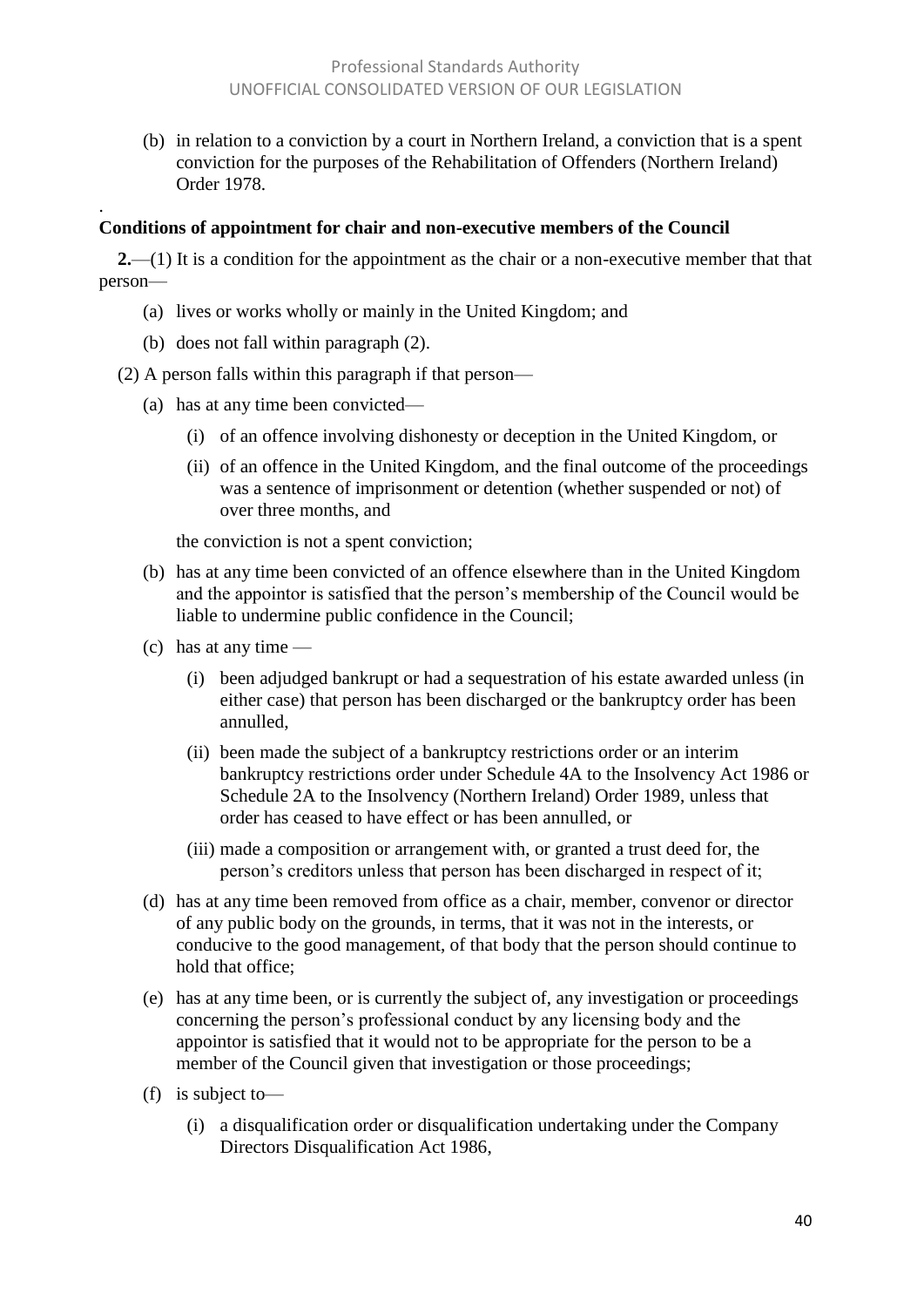- (ii) a disqualification order under Part II of the Companies (Northern Ireland) Order 1989,
- (iii) a disqualification order or disqualification undertaking under the Company Directors Disqualification (Northern Ireland) Order 2002,,
- (iv) an order made under section 429(2) of the Insolvency Act 1986 (disabilities on revocation of a county court administration order);
- (g) has at any time been removed
	- (i) from the office of charity trustee or trustee for a charity by an order made by the Charity Commissioners, the Charity Commission for Northern Ireland or the High Court on the grounds of any misconduct or mismanagement in the administration of the charity—
		- (aa) for which the person was responsible or to which the person was privy, or
		- (bb) which the person by their conduct contributed to or facilitated, or
	- (ii) under
		- (aa) section 7 of the Law Reform (Miscellaneous Provisions) (Scotland) Act 1990 (powers of the court of Session to deal with management of charities), or
		- (bb) section 34(5)(e) of the Charities and Trustees Investment (Scotland) Act 2005 (powers of Court of Session),

from being concerned with the management or control of any body;

- (h) has been included by—
	- (i) the Disclosure and Barring Service in a barred list (within the meaning of the Safeguarding Vulnerable Groups Act 2006 or the Safeguarding Vulnerable Groups (Northern Ireland) Order 2007, or
	- (ii) the Scottish Ministers in the children's list or the adults' list (within the meaning of the Protection of Vulnerable Groups (Scotland) Act 2007;
- (i) is a member of the Council of, or a Council that is, a regulatory body mentioned in section 25(3) of the 2002 Act; or
- (j) is or has been a member of a profession regulated by the—
	- (i) Chiropractors Act 1994.
	- (ii) Dentists Act 1984,
	- (iii) Health and Social Work Professions Order 2001,
	- (iv) Nursing and Midwifery Order 2001,
	- (v) Medical Act 1983,
	- (vi) Osteopaths Act 1993),
	- (vii) Opticians Act 1989,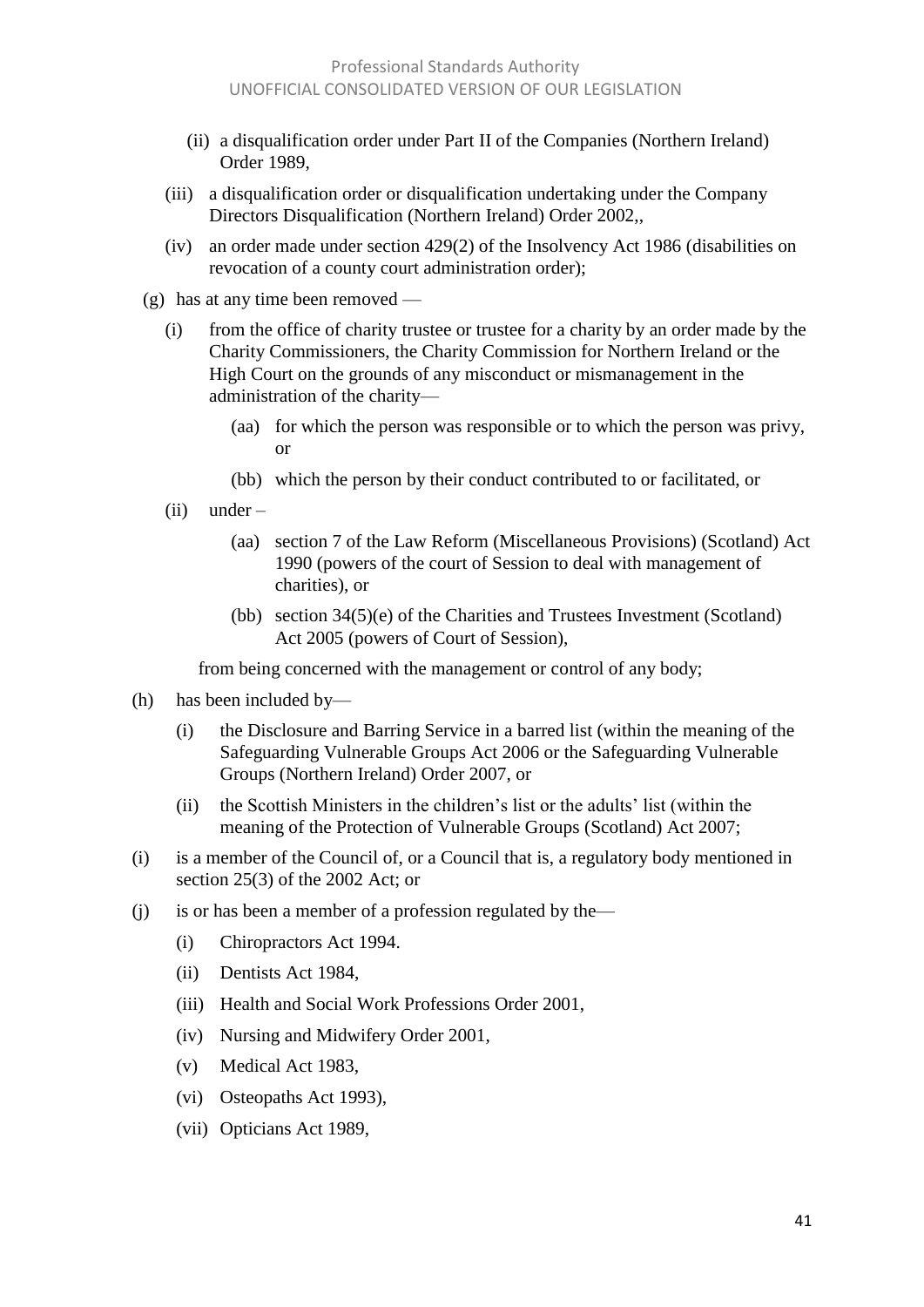- (viii) Pharmacy Order  $2010^{72}$ ,
- (ix) Pharmacy (Northern Ireland) Order 1976; and
- (x) Social Workers Regulations 2018.

#### **Tenure of appointment of chair and non-executive members**

**3.**—(1) The appointment of the chair and a non-executive member shall be for a term of four years.

(2) Subject to paragraph (4), a non-executive member is, at the end of a term of office, eligible for reappointment.

(3) Subject to paragraph (4), a chair, at the end of a term of office, is eligible for reappointment to the chair but is not eligible for appointment as a non-executive member.

(4) No person shall serve as —

- (a) the chair,
- (b) a non-executive member, or
- (c) the chair and a non-executive member,

for more than eight years in total.

(5) For the purposes of paragraph (4), any time served as a member of the Council for the Regulation of Health Care Professionals shall be considered as time served on the Council.

(6) A person appointed as the chair or a non-executive member shall cease to hold that office if the person resigns from the office by giving notice in writing to the Council.

#### **Deputising arrangements in respect of the chair**

**4.**—(1) Subject to paragraph (2), if, for any reason, the chair is absent from a meeting of the Council, the non-executive members who are present at that meeting shall nominate one of their number to serve as chair at that meeting.

(2) If, for any reason—

- (a) the Council is on notice that its chair is likely—
	- (i) to be absent for more than one meeting of the Council, or
	- (ii) to be unavailable to perform the duties of a chair for more than one month; or
- (b) the office of chair is vacant,

the Council may nominate a non-executive member ("deputy chair") to serve as chair during the absence or unavailability of the chair or during the vacancy.

(3) A non-executive member serving as deputy chair shall cease to be deputy chair—

- (a) in the case of—
	- (i) the absence or unavailability of the chair, once the chair is able to resume their duties, or
	- (ii) the office of chair being vacant, once the vacancy is filled;

l <sup>72</sup> "Pharmacy and Pharmacy Technician Order 2007" was substituted by "Pharmacy Order 2010" by Schedule 4(2), paragraph 67 of the Pharmacy Order 2010, which came into force on 27 September 2010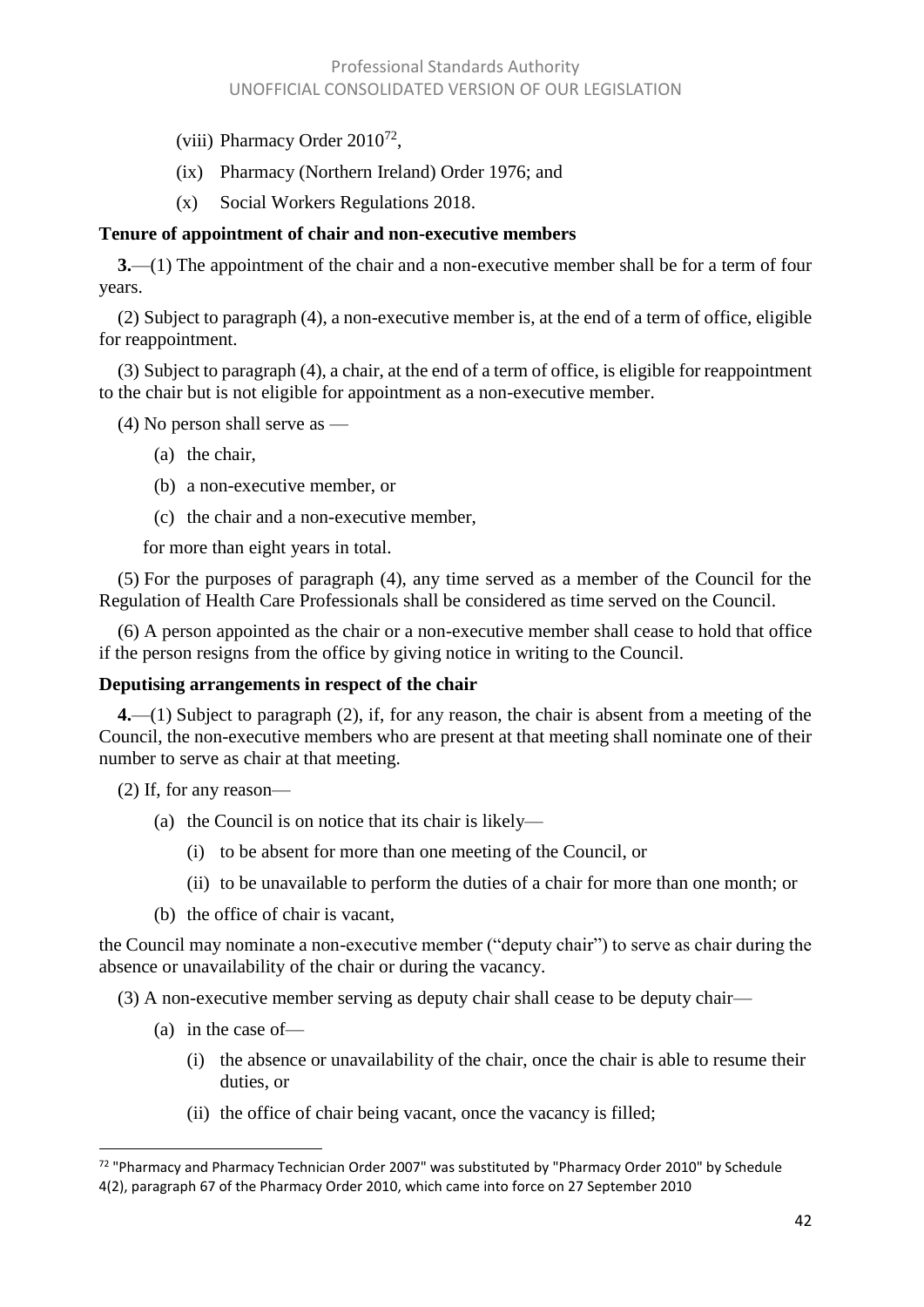- (b) on ceasing to be a non-executive member;
- (c) if the non-executive member resigns as deputy chair, which the member may do at any time by a notice in writing to the Council; or
- (d) if the non-executive member's membership of the Council is suspended by the Council.

#### **Circumstances in which the chair and non-executive members may be suspended**

**5.** The Council may suspend a person from the office of chair or as a non-executive member by a notice served on that person if —

- (a) the Council has reasonable grounds for suspecting that the person no longer lives or works wholly or mainly in the United Kingdom;
- (b) the Council has reasonable grounds for suspecting that the person has become a person who falls within the description of persons in regulation 2(2);
- (c) the person is, or the Council has reasonable grounds for suspecting that the person is, subject to any investigation or proceedings in the United Kingdom relating to a criminal offence, or in any other part of the world relating to an offence which, if committed in any part of the United Kingdom, would constitute a criminal offence and, in the Council's opinion it would not be appropriate for the person to continue to participate in proceedings of the Council while the investigation or proceedings is or are ongoing; or
- (d) the person is, or the Council has reasonable grounds for suspecting that the person is, subject to any investigation or proceedings concerning the person's professional conduct by any licensing body and, in the Council's opinion it would not be appropriate for the person to continue to participate in proceedings of the Council while the investigation or proceedings is or are ongoing.

#### **Circumstances in which the chair or non-executive member may be removed from office**

**6.** A person appointed as the chair or a non-executive member shall be removed from that office by the appointor if —

- (a) the person becomes a person who falls within regulation  $2(2)$ ;
- (b) the person ceases to live or work wholly or mainly in the United Kingdom;
- (c) the person fails to attend any meeting of the Council for a period of three consecutive months without the consent of the Council unless the appointor is satisfied that—
	- (i) the absence was due to a reasonable cause; and
	- (ii) the person in question will be able to attend meetings of the Council within such period as the appointor considers reasonable;
- (d) the appointor is satisfied that the person is no longer able to perform the duties of the chair or a non-executive member because of adverse physical or mental health; or
- (e) the appointor is satisfied that the person's continued membership of the Council would be liable to undermine public confidence in the Council's ability to exercise its functions.